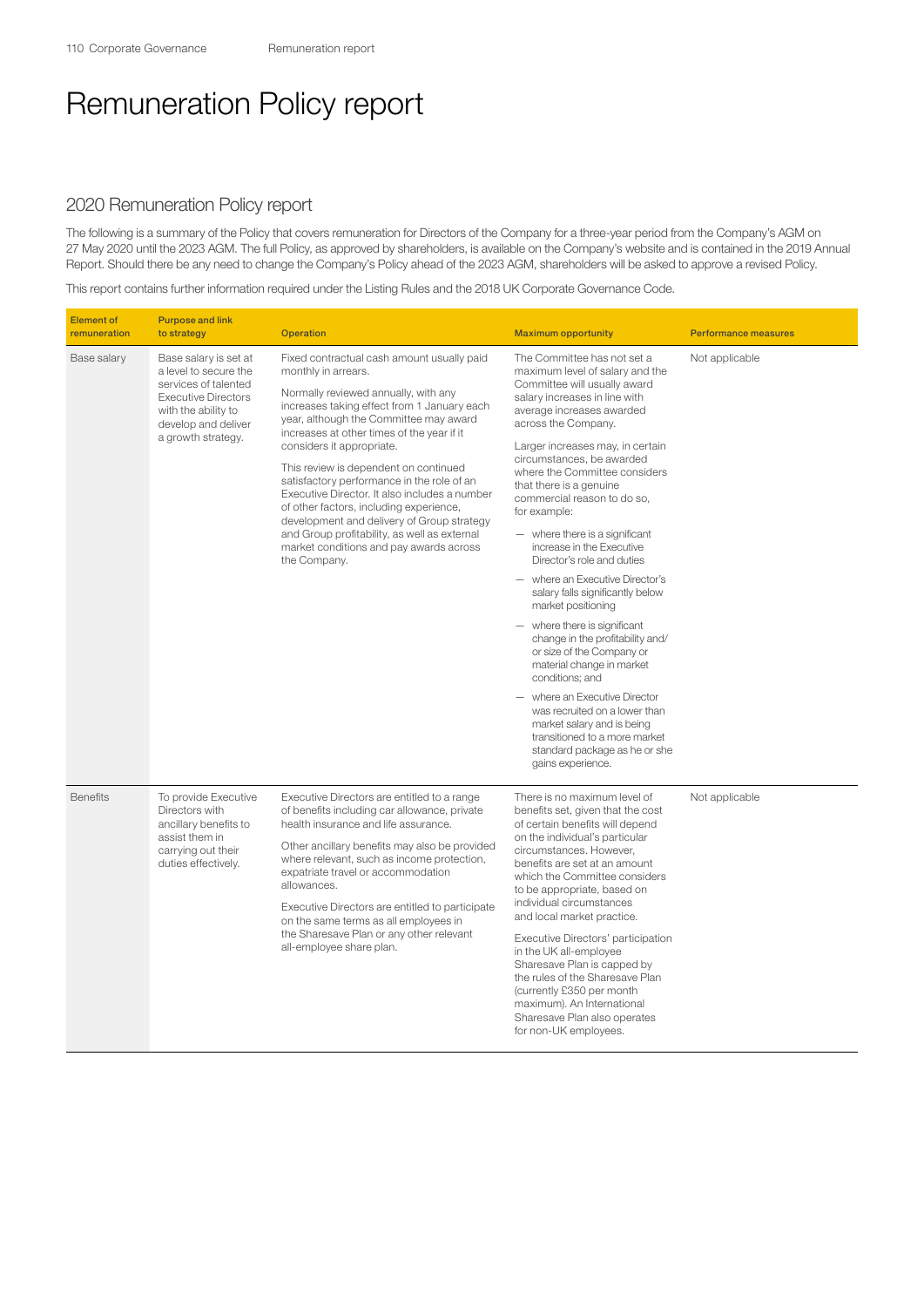| <b>Element of</b><br>remuneration | <b>Purpose and link</b><br>to strategy                                                                                                                                                                                                                                                                                                                                                                                           | <b>Operation</b>                                                                                                                                                                                                                                                                                                                                                                                                                                                                                                                                                                                                                                                                                                                                                                                                                                                                                                                                                                                                                                                                                                                                                                                                                                                                                                                                                                                                                                                                                                                                                                                                                                                                                                                                                                                                                                                                                                                                                                                                                                                                                                                                                                                                                                                                  | <b>Maximum opportunity</b>                                                | <b>Performance measures</b>                                                                                                                                                                                                                                                                                                                                                                                                                                                                                                                                                                                                                                                                                                                                                                                                                                                                                                                   |
|-----------------------------------|----------------------------------------------------------------------------------------------------------------------------------------------------------------------------------------------------------------------------------------------------------------------------------------------------------------------------------------------------------------------------------------------------------------------------------|-----------------------------------------------------------------------------------------------------------------------------------------------------------------------------------------------------------------------------------------------------------------------------------------------------------------------------------------------------------------------------------------------------------------------------------------------------------------------------------------------------------------------------------------------------------------------------------------------------------------------------------------------------------------------------------------------------------------------------------------------------------------------------------------------------------------------------------------------------------------------------------------------------------------------------------------------------------------------------------------------------------------------------------------------------------------------------------------------------------------------------------------------------------------------------------------------------------------------------------------------------------------------------------------------------------------------------------------------------------------------------------------------------------------------------------------------------------------------------------------------------------------------------------------------------------------------------------------------------------------------------------------------------------------------------------------------------------------------------------------------------------------------------------------------------------------------------------------------------------------------------------------------------------------------------------------------------------------------------------------------------------------------------------------------------------------------------------------------------------------------------------------------------------------------------------------------------------------------------------------------------------------------------------|---------------------------------------------------------------------------|-----------------------------------------------------------------------------------------------------------------------------------------------------------------------------------------------------------------------------------------------------------------------------------------------------------------------------------------------------------------------------------------------------------------------------------------------------------------------------------------------------------------------------------------------------------------------------------------------------------------------------------------------------------------------------------------------------------------------------------------------------------------------------------------------------------------------------------------------------------------------------------------------------------------------------------------------|
| Annual bonus                      | To provide a material<br>incentive to drive<br><b>Executive Directors</b><br>to deliver stretching<br>strategic and financial<br>performance and<br>to grow long-term<br>sustainable<br>shareholder value.<br>Half of any earned<br>annual bonus (after<br>tax) is deferred into<br>the Deferred Bonus<br>Plan held in the form<br>of shares and focuses<br>the Executive Director<br>on long-term value<br>delivery and growth. | Paid annually based on performance in<br>the relevant financial year. The amount is<br>determined based on published full year<br>results after the financial year end.<br>Award levels and performance measures are<br>reviewed annually. The Committee ensures<br>that performance measures remain aligned<br>to the Company's business objectives and<br>strategic priorities for the year.<br>Up to half of the annual bonus paid (after tax)<br>is deferred into awards under the Deferred<br>Bonus Plan for a period of three years on<br>a mandatory basis unless the Committee<br>determines an alternative deferral period is<br>appropriate. Awards may be granted in the<br>form of conditional awards, nil-cost options,<br>forfeitable shares or similar rights. After a<br>period of three years, the awards vest in the<br>form of shares in the Company.<br>The Committee retains full discretion to<br>amend the bonus payout (upwards or<br>downwards), if in its opinion any calculation<br>of payout does not produce a fair result for<br>either the individual or the Company, taking<br>into account the overall business<br>performance of the Company. Any such use<br>of discretion will be clearly reported in the<br>next published Remuneration report.<br>Participants may also receive the value of any<br>dividends which would have been paid on<br>shares in respect of which the award vests,<br>which may be calculated assuming<br>reinvestment of the dividends in the<br>Company's shares on a cumulative basis.<br>Such dividends are paid out in the form of<br>additional shares in the Company.<br>In the event of any material misstatement<br>of the Company's financial results, serious<br>reputational damage to the Company caused<br>by a breach of the Company's Code of<br>Conduct or otherwise, a miscalculation or an<br>assessment of any performance conditions<br>that was based on incorrect information, the<br>occurrence of an insolvency or administration<br>event, malus and clawback provisions may<br>apply for three years from the date of<br>payment of any bonus or the grant of any<br>deferred bonus share award permitting the<br>Committee to reduce, cancel or impose<br>further conditions on awards. | An absolute maximum of<br>125% of base salary to be paid<br>in each year. | Measures and targets for the<br>annual bonus are set annually<br>by the Committee.<br>Currently, half of the annual<br>bonus is based on the<br>achievement of annual targets<br>set against the Group's adjusted<br>profit before tax*, with the<br>remainder based on the<br>achievement of annual personal<br>objectives and achievement of<br>annual targets set against the<br>Group's adjusted operating cash<br>flow* generated as a percentage<br>of adjusted operating profit*<br>$(25%)$ .<br>The Committee reserves the<br>right to vary these proportions<br>and also the measures annually<br>to ensure the annual bonus<br>remains appropriate and<br>challenging.<br>Targets are measured over a<br>one-year period. Payments<br>range between 0% and 125%<br>of base salary for threshold<br>and maximum performance.<br>Awards granted under the<br>Deferred Bonus Plan are not<br>subject to any performance<br>conditions. |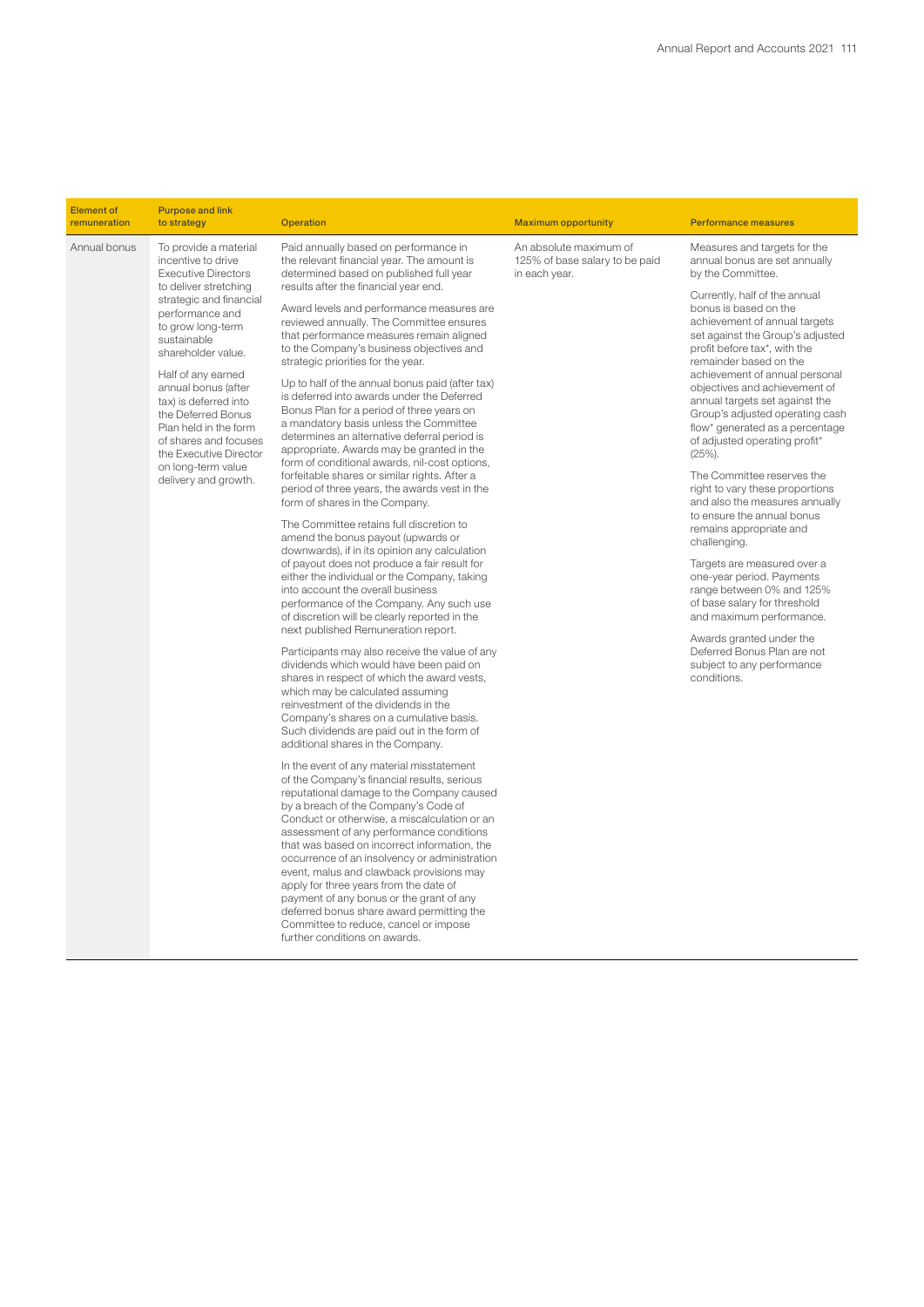| <b>Element of</b><br>remuneration       | <b>Purpose and link</b><br>to strategy                                                                                                                                                                                                                                                                                 | <b>Operation</b>                                                                                                                                                                                                                                                                                                                                                                                                                                                                                                                                                                                                                                                                                                                                                                                                                                                                                                                                                                                                                                                                                                                                                                                                                                                                                                                                                                                                                                                                                                                                                                                                                                                                                                                                                                                                                                                                                                                                                 | <b>Maximum opportunity</b>                                                                                                                                                                                                                                                                                                                                                                                                                                                                                                                                                                                      | <b>Performance measures</b>                                                                                                                                                                                                                                                                                                                                                                                                                                                                                                                                                                                                                                                                                                                                                                                                                                                                                                                                                                                                                                                                                                                                                                                                                                                                                                                                                                                                                                                               |
|-----------------------------------------|------------------------------------------------------------------------------------------------------------------------------------------------------------------------------------------------------------------------------------------------------------------------------------------------------------------------|------------------------------------------------------------------------------------------------------------------------------------------------------------------------------------------------------------------------------------------------------------------------------------------------------------------------------------------------------------------------------------------------------------------------------------------------------------------------------------------------------------------------------------------------------------------------------------------------------------------------------------------------------------------------------------------------------------------------------------------------------------------------------------------------------------------------------------------------------------------------------------------------------------------------------------------------------------------------------------------------------------------------------------------------------------------------------------------------------------------------------------------------------------------------------------------------------------------------------------------------------------------------------------------------------------------------------------------------------------------------------------------------------------------------------------------------------------------------------------------------------------------------------------------------------------------------------------------------------------------------------------------------------------------------------------------------------------------------------------------------------------------------------------------------------------------------------------------------------------------------------------------------------------------------------------------------------------------|-----------------------------------------------------------------------------------------------------------------------------------------------------------------------------------------------------------------------------------------------------------------------------------------------------------------------------------------------------------------------------------------------------------------------------------------------------------------------------------------------------------------------------------------------------------------------------------------------------------------|-------------------------------------------------------------------------------------------------------------------------------------------------------------------------------------------------------------------------------------------------------------------------------------------------------------------------------------------------------------------------------------------------------------------------------------------------------------------------------------------------------------------------------------------------------------------------------------------------------------------------------------------------------------------------------------------------------------------------------------------------------------------------------------------------------------------------------------------------------------------------------------------------------------------------------------------------------------------------------------------------------------------------------------------------------------------------------------------------------------------------------------------------------------------------------------------------------------------------------------------------------------------------------------------------------------------------------------------------------------------------------------------------------------------------------------------------------------------------------------------|
| Long Term<br>Incentive Plan<br>("LTIP") | To provide a<br>long-term<br>performance and<br>retention incentive for<br>the Executive<br>Directors involving the<br>Company's shares.<br>To link long-term<br>rewards to the<br>creation of long-term<br>sustainable<br>shareholder value by<br>way of delivering on<br>the Group's agreed<br>strategic objectives. | Under the LTIP, awards are made over a fixed<br>number of shares, which will vest based on<br>the achievement of performance conditions<br>over a performance period of, unless the<br>Committee determines otherwise, at least<br>three years. The performance conditions<br>are set by the Committee at the start of the<br>performance period. Awards can take the<br>form of a conditional award of shares,<br>a nil-cost option or similar rights.<br>Awards may be settled in cash (for<br>participants in territories that prohibit<br>settlement in shares).<br>Participants may also receive the value of any<br>dividends which would have been paid on<br>shares in respect of which the award vests,<br>which may be calculated assuming<br>reinvestment of the dividends in the<br>Company's shares on a cumulative basis.<br>The Committee retains full discretion to<br>amend the vesting outcome upwards or<br>downwards if, in its opinion, any calculation<br>or payout does not produce a fair result<br>for either the individual or the Company,<br>taking into account the overall business<br>performance of the Company. Any such use<br>of discretion will be clearly reported in the<br>next published Remuneration report.<br>For Executive Directors, awards are normally<br>subject to a mandatory two-year holding<br>period for any shares that vest.<br>In the event of any material misstatement<br>of the Company's financial results or serious<br>reputational damage to the Company caused<br>by a breach of the Company's Code of<br>Conduct or otherwise, a miscalculation of an<br>assessment of any performance conditions<br>that was based on incorrect information, the<br>occurrence of an insolvency or administration<br>event, malus and clawback provisions may<br>apply for up to three years from the vesting<br>of an award permitting the Committee<br>to reduce or impose further conditions<br>on awards. | The maximum value of shares<br>over which awards may be<br>granted in respect of each year<br>is 150% of base salary (although<br>200% is permitted in exceptional<br>circumstances determined<br>by the Committee).                                                                                                                                                                                                                                                                                                                                                                                            | LTIP awards may be based on<br>financial and/or share price-<br>based performance conditions<br>as determined from time to time<br>by the Committee. The<br>Committee will determine the<br>choice of measures and their<br>weighting prior to each grant and<br>reserves the right to change the<br>balance of the measures as it<br>deems appropriate, such that<br>no measure accounts for less<br>than 25% of the total award.<br>Currently, 33% of the award is<br>subject to the Company's Total<br>Shareholder Return compared to<br>a comparator group measured<br>over a three-year performance<br>period. 67% of the award is<br>subject to targets set against<br>growth (adjusted by the<br>Committee as it considers<br>appropriate) in the Company's<br>adjusted basic earnings per<br>share* over the same three-year<br>performance period. The<br>Remuneration Committee<br>additionally adopts a<br>discretionary underpin on<br>vesting of the LTIP, whereby the<br>Committee will assess the<br>Group's underlying performance<br>in finalising vesting outcomes.<br>In particular, the Committee will<br>assess the Group's ROCE<br>performance when approving<br>outcomes under the EPS<br>element of awards.<br>At threshold, 25% of the award<br>will vest, increasing on a<br>straight-line basis up to 100%<br>for performance in line with<br>maximum. Below threshold<br>none of the award will vest.<br>There is no retesting of any<br>performance measure. |
| Pension<br>contribution                 | To provide a benefit<br>comparable with<br>market rates, helping<br>with the recruitment<br>and retention of<br>talented Executive<br>Directors able to<br>deliver a long-term<br>growth strategy.                                                                                                                     | Usually paid monthly in arrears.<br>Executive Directors may receive a<br>contribution into the Company's Defined<br>Contribution Plan, a personal pension<br>arrangement and/or a payment<br>as a cash allowance.                                                                                                                                                                                                                                                                                                                                                                                                                                                                                                                                                                                                                                                                                                                                                                                                                                                                                                                                                                                                                                                                                                                                                                                                                                                                                                                                                                                                                                                                                                                                                                                                                                                                                                                                                | Stephen Bird currently receives<br>a pension contribution of 20% of<br>base salary. Martin Green and<br>any subsequently appointed<br>Executive Director, receive a<br>pension contribution of 8% of<br>base salary which is in line with<br>pension contributions provided<br>to the wider UK employee<br>workforce. The Committee<br>has agreed that Stephen Bird's<br>pension contribution will change<br>to 8% of base salary from 1<br>January 2023, so that<br>it is aligned with the wider<br>UK employee workforce.<br>Salary is the only pensionable<br>element of Executive Director<br>remuneration. | Not applicable.                                                                                                                                                                                                                                                                                                                                                                                                                                                                                                                                                                                                                                                                                                                                                                                                                                                                                                                                                                                                                                                                                                                                                                                                                                                                                                                                                                                                                                                                           |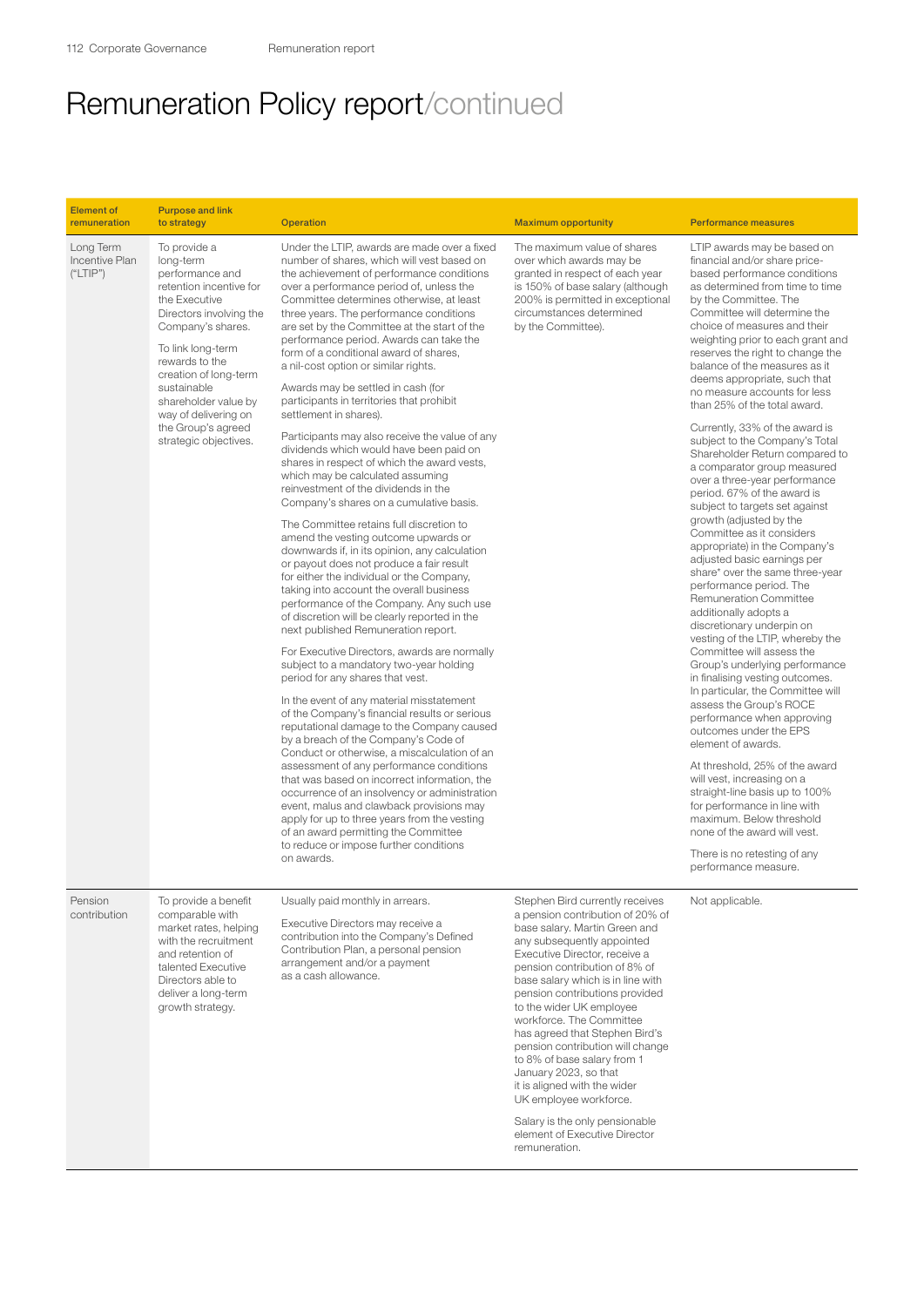## Notes to the Remuneration Policy table for Executive Directors

Under the Company's share plans the Committee may: (1) in the event of any variation of the Company's share capital, demerger, delisting, special dividend or other event which may affect the price of shares, adjust or amend awards in accordance with the terms of the plan; and (2) amend a performance condition if an event occurs which causes it to consider an amended condition would be more appropriate and not materially less difficult to satisfy. Any such amendment would be reported in a subsequent Remuneration report.

## Legacy plans

The Committee reserves the right to make any remuneration payments and payments for loss of office notwithstanding that they are not in line with the Policy set out above where the terms of the payment were agreed: (1) before the Policy came into effect; or (2) at a time when the relevant individual was not a Director of the Company and, in the opinion of the Committee, the payment was not in consideration for the individual becoming a Director of the Company. For these purposes payments include the Committee satisfying awards of variable remuneration and, in relation to an award over shares, the terms of the payment are agreed at the time the award is granted.

## Shareholding requirements (including post-employment)

Executive Directors during their tenure are expected to build a shareholding in the Company representing 200% or more of their base salary. All net of tax vested LTIP awards, DBP awards and exercised Sharesave options should be retained by the Executive Director until this requirement has been met. This level of shareholding aligns Executive Directors with the interests of shareholders and ensures that Executive Directors are focused on long-term shareholder value.

Post-employment, Executive Directors are expected to maintain a material level of shareholding in the Company for at least two years from the date of departure made up of the following elements:

- Awards held under the DBP will only vest on their normal vesting dates and will not be accelerated to the date of departure. Upon vesting, such shares are to be retained until at least the second anniversary of the departure date.
- For an Executive Director who is a good leaver, LTIP awards will vest on their normal vesting date and be subject to performance testing, pro rata treatment to the date of leaving and be subject to a two-year holding period (subject to that two-year holding period not being beyond two years from when the individual ceased to be an Executive Director).
- Awards that have already vested under the LTIP are normally subject to a two-year holding period following vesting (but not longer than two years from the date of departure).
- For the avoidance of doubt, any shares purchased by an Executive Director using their own personal funds will not be subject to this post-employment shareholding policy.

The Chairman and Non-Executive Directors are not subject to any such shareholding requirement. However, they are encouraged to hold shares in the Company. Details of shares held by the Directors are set out on page 126.

## Performance measures

The Annual Bonus Plan is based on both personal and financial measures. Typically, the majority of the bonus will be based on financial measures such as Group adjusted profit before tax\*. The measures have been chosen to provide a balance between incentivising the delivery of the Group's key financial priorities in any particular year and important individual strategic objectives. The Committee may vary the specific measures and targets year-on-year to ensure that they reflect the key financial and strategic priorities for the Company in any given year. The selection of measures and the setting of targets takes into account the Company's business priorities and risk appetite.

LTIP awards traditionally are based 67% on adjusted basic Earnings Per Share\* growth and 33% on TSR performance against a specific comparator group. The Committee considers these to be important measures of performance for the Company over the longer term. While TSR links a portion of the LTIP to the creation of value for shareholders, adjusted basic Earnings Per Share\* growth is a Key Performance Indicator for the Group with the combination providing an appropriate balance between growth and returns. The Committee has also adopted a discretionary underpin on vesting of the LTIP, whereby the Committee will assess the Group's underlying performance in finalising vesting outcomes. In particular, the Committee will assess the Group's ROCE performance when approving outcomes under the EPS element of awards. While the Committee does not disclose a formulaic target in advance, the Committee will ensure that it provides full retrospective disclosure around its decision-making process, including a summary of the ROCE trajectory over the performance period. The Committee will measure ROCE using a standard definition of adjusted operating profit\* divided by average total assets, current liabilities excluding the current portion of interest-bearing borrowings and non-current lease liabilities. Any changes to these measures will be aligned with the long-term strategy of the Group. In 2020, given the impact of COVID-19 on the business, the Committee, after consulting with major shareholders, adjusted the performance conditions tied to the 2020 LTIP award only. In summary, this was based on share price growth and the Company's TSR performance. Full details of this are set out on page 123 of this report.

Provisions for the withholding and recovery of sums from the Directors (malus and clawback) are as set out on page 134.

## Remuneration Policy table for the Chairman and Non-Executive Directors

The table on page 114 sets out a description of the Chairman and Non-Executive Directors' remuneration.

Neither the Chairman nor the Non-Executive Directors participate in any Annual Bonus Plan or the Company's share plans.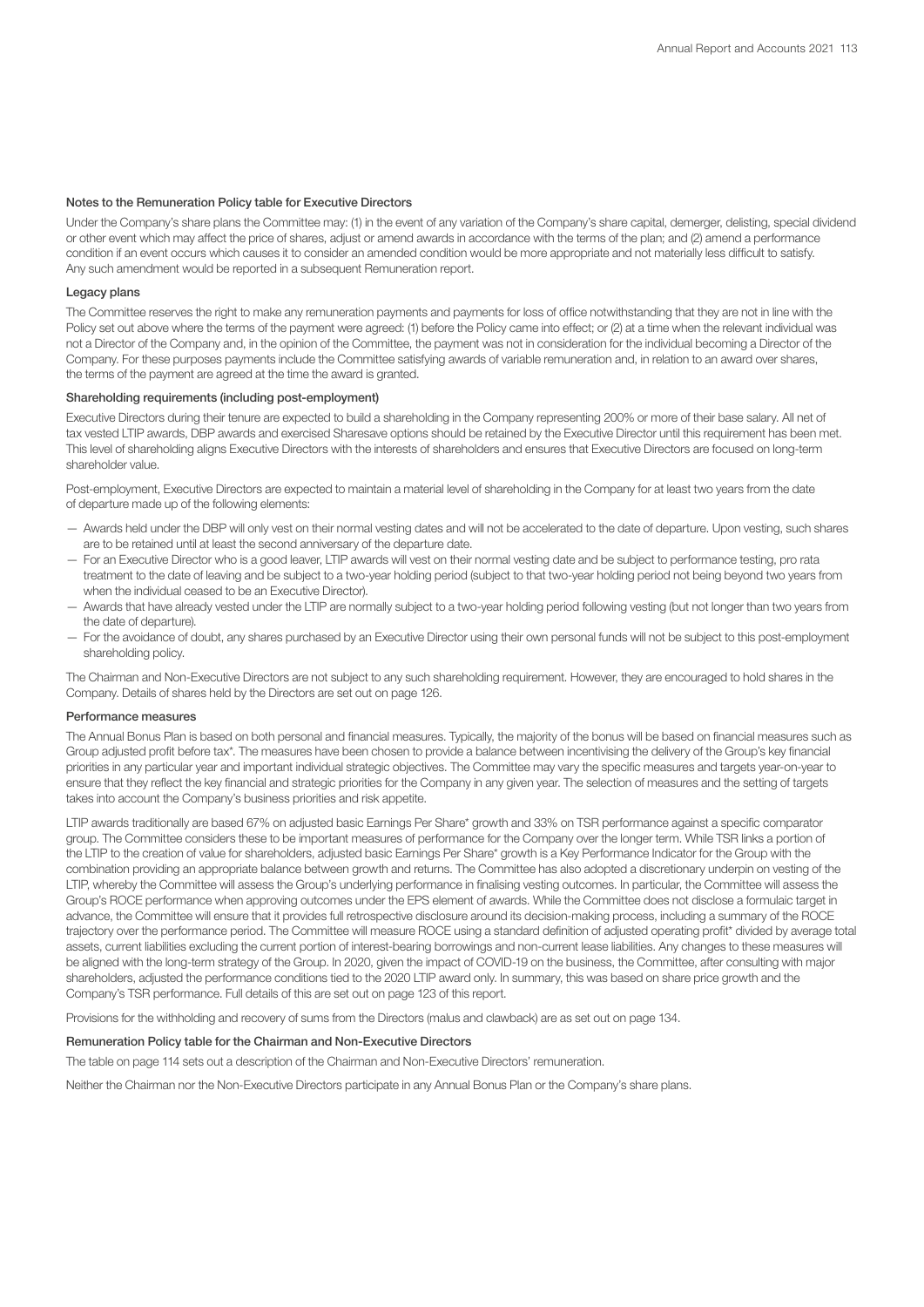| Role                      | <b>Purpose</b>                                                                                                                                                                                                                                           | <b>Operation</b>                                                                                                                                                                                                                                                              |
|---------------------------|----------------------------------------------------------------------------------------------------------------------------------------------------------------------------------------------------------------------------------------------------------|-------------------------------------------------------------------------------------------------------------------------------------------------------------------------------------------------------------------------------------------------------------------------------|
| Chairman                  | To recruit and retain an independent Non-Executive Chairman<br>reflecting the responsibilities and time commitment for the role.<br>To lead an effective Board enabling delivery on the Group's<br>growth strategy and creation of long-term sustainable | While the Board has not set a maximum level of fee payable to the<br>Chairman, the Board will review the level of fee paid usually on an annual<br>basis and determine whether that is sufficient in terms of market conditions<br>and also the time commitment for the role. |
|                           | shareholder value.                                                                                                                                                                                                                                       | The Chairman's fee is an all-inclusive consolidated amount. It is paid in<br>cash, not shares, usually on a monthly basis in arrears.                                                                                                                                         |
|                           |                                                                                                                                                                                                                                                          | Fees are benchmarked against FTSE-listed companies of a similar size and<br>complexity to Vitec. Any future increases will take into account the need to<br>ensure that the fee remains competitive and reflects the time commitment<br>for the role.                         |
|                           |                                                                                                                                                                                                                                                          | The Chairman's remuneration also covers his chairmanship of the<br>Nominations Committee.                                                                                                                                                                                     |
| Non-Executive<br>Director | To recruit and retain independent Non-Executive Directors<br>reflecting the responsibilities and time commitment for the role                                                                                                                            | Fees paid to Non-Executive Directors of the Company consist of the<br>following:                                                                                                                                                                                              |
|                           | to contribute to an effective Board and to deliver on the Group's<br>growth strategy and creation of long-term sustainable                                                                                                                               | $-$ A base fee.                                                                                                                                                                                                                                                               |
|                           | shareholder value                                                                                                                                                                                                                                        | - An additional fee for the role of the Senior Independent Director.                                                                                                                                                                                                          |
|                           |                                                                                                                                                                                                                                                          | - An additional fee for chairing Board Committees or for the designated<br>Non-Executive Director tasked with oversight of employee engagement.                                                                                                                               |
|                           |                                                                                                                                                                                                                                                          | Fees are usually reviewed annually and are benchmarked against<br>FTSE-listed companies of a similar size and complexity to Vitec. All fees are<br>paid in cash, not shares, usually on a monthly basis in arrears.                                                           |
| <b>Benefits</b>           | To reimburse Non-Executive Directors for reasonable expenses<br>incurred and bear any costs associated with tax, where relevant.                                                                                                                         | Expenses are reimbursed as and when incurred relating to the Company's<br>business (including travel and hotel accommodation).                                                                                                                                                |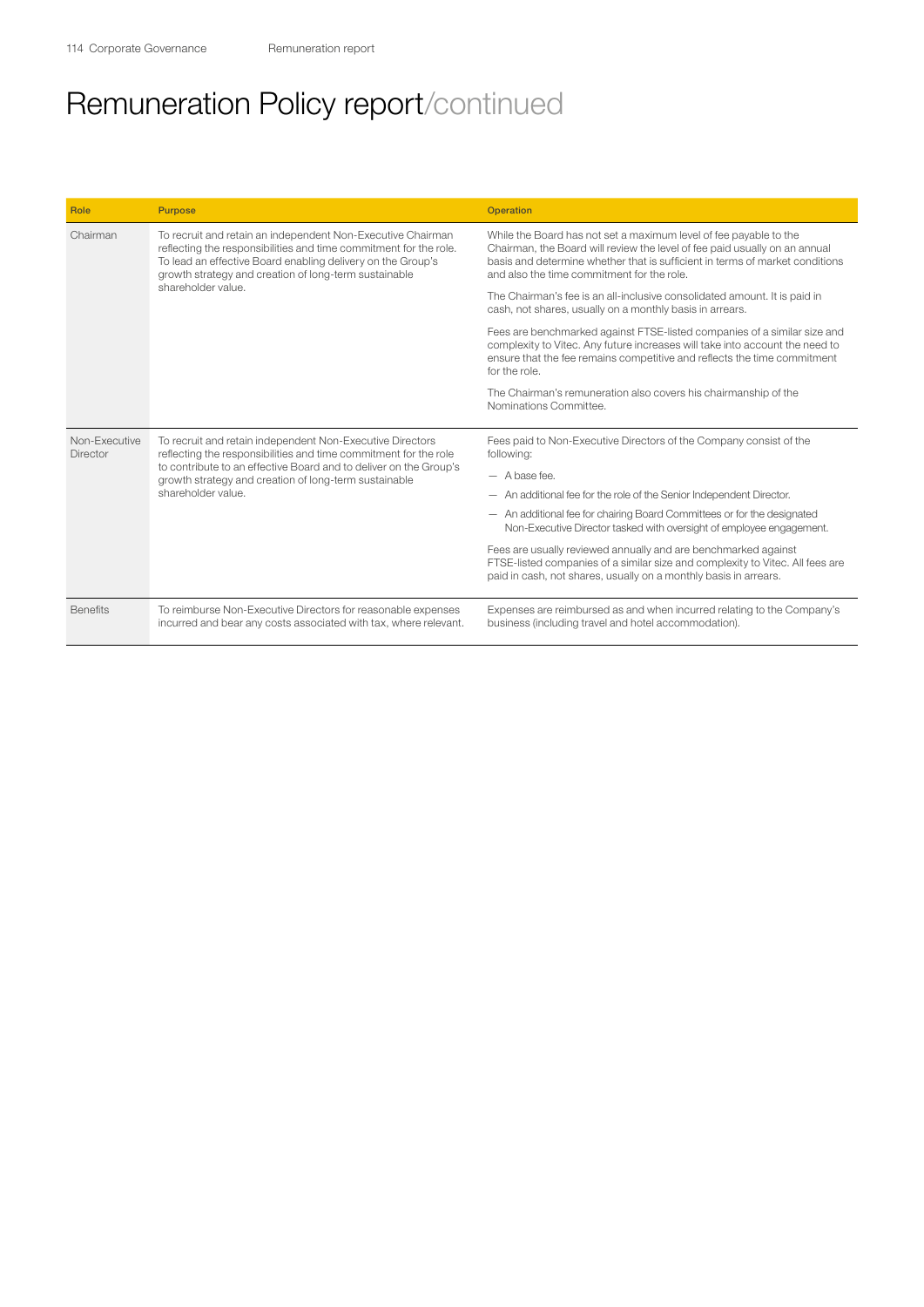### Illustrative remuneration performance scenarios

The following charts set out scenarios for the remuneration of Stephen Bird and Martin Green for 2022 in line with the Policy. This includes scenarios for full vesting of LTIP awards based on an award at 125% of salary, with one chart showing no share price appreciation and one chart showing a 50% appreciation in share price:

| <b>Stephen Bird</b><br>Basic remuneration                               |                                                      | <b>Martin Green</b><br>Basic remuneration                               |                                                      |
|-------------------------------------------------------------------------|------------------------------------------------------|-------------------------------------------------------------------------|------------------------------------------------------|
| Minimum base salary                                                     | £488,868 (79%)                                       | Minimum base salary                                                     | £365,650 (87%)                                       |
| <b>Benefits</b>                                                         | £30,053 (5%)                                         | <b>Benefits</b>                                                         | £23,487 (6%)                                         |
| Pension (20% of salary)                                                 | £97,773 (16%)                                        | Pension (8% of salary)                                                  | £29,252 (7%)                                         |
| Total fixed pay (minimum)                                               | £616.694                                             | Total fixed pay (minimum) £418,389                                      |                                                      |
|                                                                         | On-target performance (no share price appreciation): |                                                                         | On-target performance (no share price appreciation): |
| Fixed pay                                                               | £616,694 (57%)                                       | Fixed pay                                                               | £418,389 (55%)                                       |
| Annual bonus                                                            | £305,542 (29%)                                       | Annual bonus                                                            | £228,531 (30%)                                       |
| LTIP                                                                    | £152,771 (14%)                                       | LTIP                                                                    | £114,266 (15%)                                       |
| Total on target pay                                                     | £1,075,007                                           | Total on target pay                                                     | £761,186                                             |
| Maximum pay (no share price appreciation):                              |                                                      | Maximum pay (no share price appreciation):                              |                                                      |
| Fixed pay                                                               | £616,694 (34%)                                       | Fixed pay                                                               | £418,389 (32%)                                       |
| Annual bonus                                                            | £611,085 (33%)                                       | Annual bonus                                                            | £457,063 (34%)                                       |
| LTIP                                                                    | £611,085 (33%)                                       | LTIP                                                                    | £457,063 (34%)                                       |
| Total maximum pay                                                       | £1,838,864                                           | Total maximum pay                                                       | £1,332,515                                           |
| Maximum pay (including 50% share price<br>appreciation for LTIP award): |                                                      | Maximum pay (including 50% share price<br>appreciation for LTIP award): |                                                      |
| Fixed pay                                                               | £616,694 (29%)                                       | Fixed pay                                                               | £418,389 (27%)                                       |
| Annual bonus                                                            | £611,085 (29%)                                       | Annual bonus                                                            | £457,063 (29%)                                       |
| LTIP                                                                    | £916,627 (42%)                                       | LTIP                                                                    | £685,595 (44%)                                       |
| Total maximum pay                                                       | £2,144,406                                           | Total maximum pay                                                       | £1,561,047                                           |

- Fixed pay base salary as at 1 January 2022
- The total value of benefits received in the year ended 31 December 2021 which include car allowance, private healthcare, income protection and any Sharesave options granted during 2021
- Pension contribution of 20% for Stephen Bird and 8% for Martin Green. Stephen Bird's pension contribution will change to 8% with effect from 1 January 2023 and be aligned with the wider UK workforce
- Annual bonus
	- At minimum nil
	- On target 50% of maximum payout (i.e. 62.5% of base salary)
	- At maximum 100% of the maximum payout (i.e. 125% of base salary)
- $-$  LTIP
	- At minimum nil
	- On target 25% vesting under the LTIP (i.e. 31.25% of base salary) and set out at face value, with no share price growth or dividend assumptions
	- At maximum 100% of the maximum payout (i.e. 125% of base salary) and set out at face value, with no share price growth or dividend assumptions
	- At maximum with share price appreciation 100% of the maximum payout (i.e. 125% of base salary) and showing a 50% appreciation in the share price over the vesting period.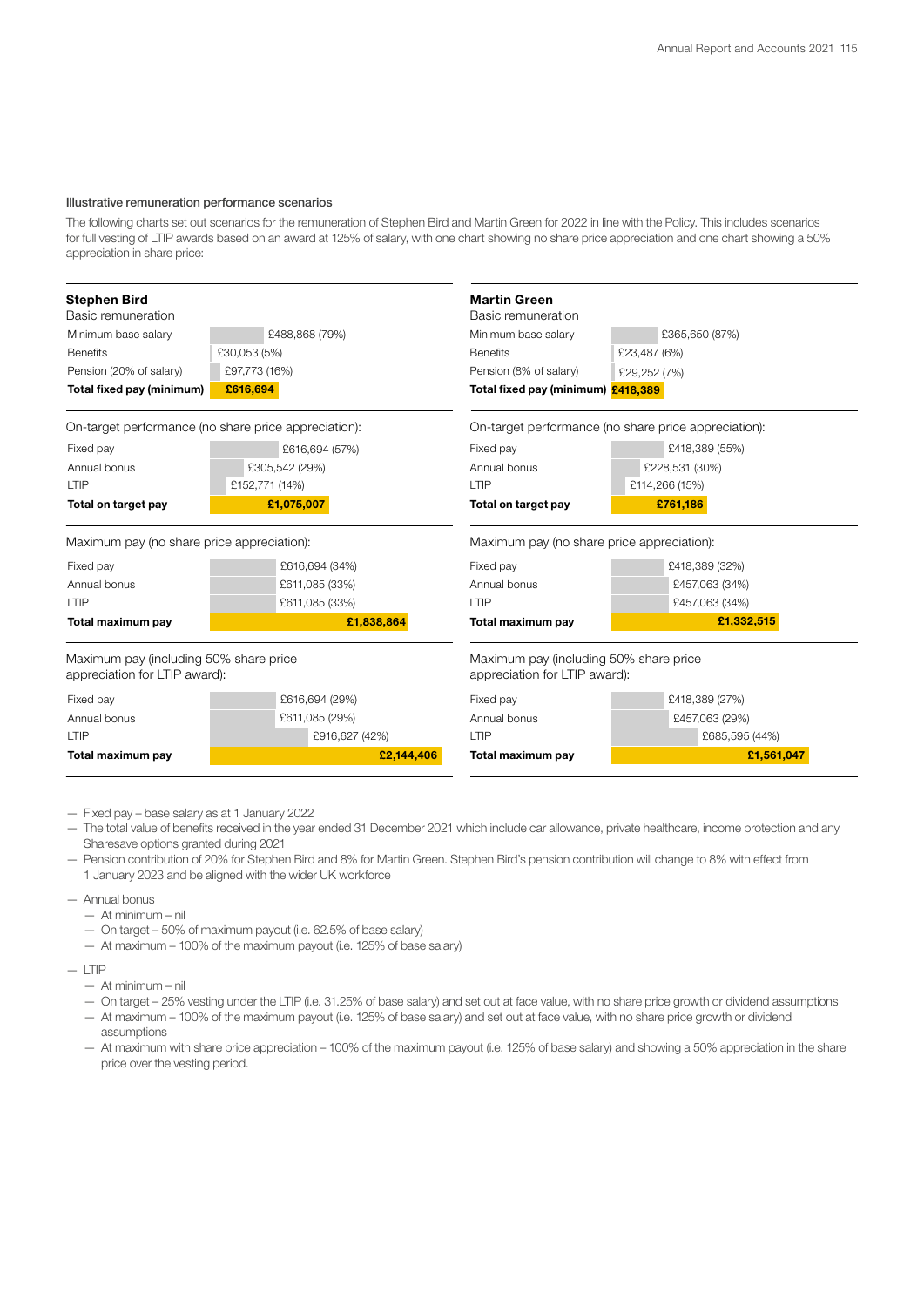#### Consideration of employment conditions elsewhere in the Company

The Committee, when determining Executive Directors' remuneration, takes into account remuneration and employment terms and conditions, including levels of pay for all employees of the Company. The Committee is kept informed of:

- Salary increases for the general employee population
- Company-wide benefits including pensions, share incentives, bonus arrangements and other ancillary benefits
- Overall spend on annual bonus
- Participation levels and outcomes in the Annual Bonus Plan and the LTIP.

When setting the remuneration of the Executive Directors, the Committee has regard to general employment terms and conditions within the Company as set out above. However, it is recognised that the roles and responsibilities of Executive Directors are such that different levels of remuneration apply, with a greater proportion of remuneration tied to the financial performance of the Company. The Committee did not consult with the Company's employees when drawing up the Directors' Remuneration Policy set out in this report. Caroline Thomson is the Non-Executive Director with responsibility for employee engagement and as part of that role is informed on remuneration issues for the wider Group workforce and keeps the Board fully updated. The detail of this role is given on pages 64 and 87 of this Annual Report.

### Policy on outside appointments

The Committee believes it is beneficial both for the individual and the Company for an Executive Director to take up one external non-executive appointment. Remuneration received by an Executive Director in respect of such an external appointment would be retained by the Director. Stephen Bird was an independent non-executive director and senior independent director of Dialight plc until 10 September 2021. In this role he received a basic fee of £42,000 per annum and an additional £5,100 per annum in the role of senior independent director. For the period of service with Dialight in 2021 he received £29,292 basic fee and £3,557 for the senior independent director role. With effect from 13 September 2021, Stephen Bird was appointed as an independent non-executive director of Headlam plc and in this role he receives an annual fee of £45,000 and for the period of service in 2021 he received a fee of £13,673. Under the terms of his service contract, Martin Green, with the agreement of the Chairman and Group Chief Executive, may take up one external non-executive appointment of a listed company. As of the date of this report Martin Green had not taken up any such external non-executive appointment.

## Remuneration policy for senior managers and other employees of the Company

The remuneration policy for senior managers in the Company is similar to that of the Executive Directors although the quantums are lower. They participate in the Annual Bonus Plan with the same structure as the Executive Directors, as well as the LTIP or participation in a Restricted Share Plan, and therefore a significant element of their remuneration is dependent upon the financial performance of the Company and the Company's share price in addition to individual performance.

Remuneration for all other employees is set taking into account local market conditions to ensure that pay and benefits attract and retain employees in those local markets and help deliver the Group's agreed strategy. A large proportion of employees are able to participate in bonus plans that are tied to Company, Divisional and business unit financial performance as well as individual performance against personal objectives. The structure of bonus plans varies across the employee workforce to achieve different objectives.

Full-time employees of the Company in all of the territories of the UK, US, Italy, France, Germany, Israel, Australia, New Zealand, Japan, Hong Kong, Singapore and Costa Rica are able to participate in an all-employee Sharesave plan granting employees an option to save and purchase a limited number of shares in the Company at a discount to the market price at the time an offer of the plan is made. Further information on this plan is given on pages 64 and 65 of this Annual Report. In 2021, approximately 100 senior managers participated in a Restricted Share Plan ("RSP") (excluding Executive Directors). The RSP awards shares to key employees over a vesting period of up to three years and helps retain and motivate key talent to deliver on the Group's strategic growth objectives.

All full-time employees are also offered membership of a pension scheme upon joining the Company which is compliant with local legal requirements. In the UK, employees are able to join a defined contribution pension plan with the employer making an 8% fixed contribution and the employee required to make a minimum contribution of 4%. The pension contribution is based on base salary only.

The Remuneration Committee is kept informed on remuneration policy and arrangements for the wider employee population with regular updates to enable it to stay informed and to assist in setting Executive Directors' remuneration.

#### Approach to recruitment remuneration

The Committee's Policy is to seek to recruit Directors with the requisite skill and experience to lead the business and grow the value of the Company over the long term. Generally, pay on recruitment will be consistent with the Policy for Executive Directors as set out in the Policy table and set at a level to reflect overall responsibilities.

The Committee has the flexibility to set the salary of a new Executive Director at a lower level initially, with a series of planned increases implemented over the following years to bring the salary to the desired level. Consistent with the regulations, any cap on base salary does not apply. Benefits will be consistent with the Remuneration Policy. Certain additional benefits may be provided such as relocation expenses or allowances. The pension contribution for a new Executive Director will be in line with the UK workforce contribution rate (currently 8% of base salary).

However, the Committee may, in its absolute discretion, include remuneration components or awards which are not specified in the Policy table, subject to the maximum level of variable pay set out in the following paragraph, where this facilitates the hiring of candidates of an appropriate calibre and skillset to deliver on the Group's strategy. The Committee will ensure this is only done where there is a genuine commercial need, and where this is in the best interests of the Company and its shareholders. The Committee does not intend to use this discretion to make a nonperformance related payment (for example a "golden hello" payment).

The absolute maximum level of variable pay will be 325% of base salary (excluding any buy-out awards) which is in line with the Remuneration Policy set out on the previous page. This comprises up to 125% of base salary under the Annual Bonus Plan and up to 200% of base salary under the Company's LTIP.

In certain circumstances, the Committee may need to make payments or awards to an executive in respect of buying-out remuneration arrangements relinquished on leaving a previous employer. When doing so, the Committee will aim to do so broadly on a like-for-like basis with a fair value no higher than the awards foregone. It will take a number of relevant factors into account which may include any performance conditions attached to these awards and the time at which they would have normally vested. These payments or awards are excluded from the maximum level of variable remuneration referred to above.

In the event of any such treatment, the Committee will explain in the next Annual Remuneration report the rationale for the relevant arrangements.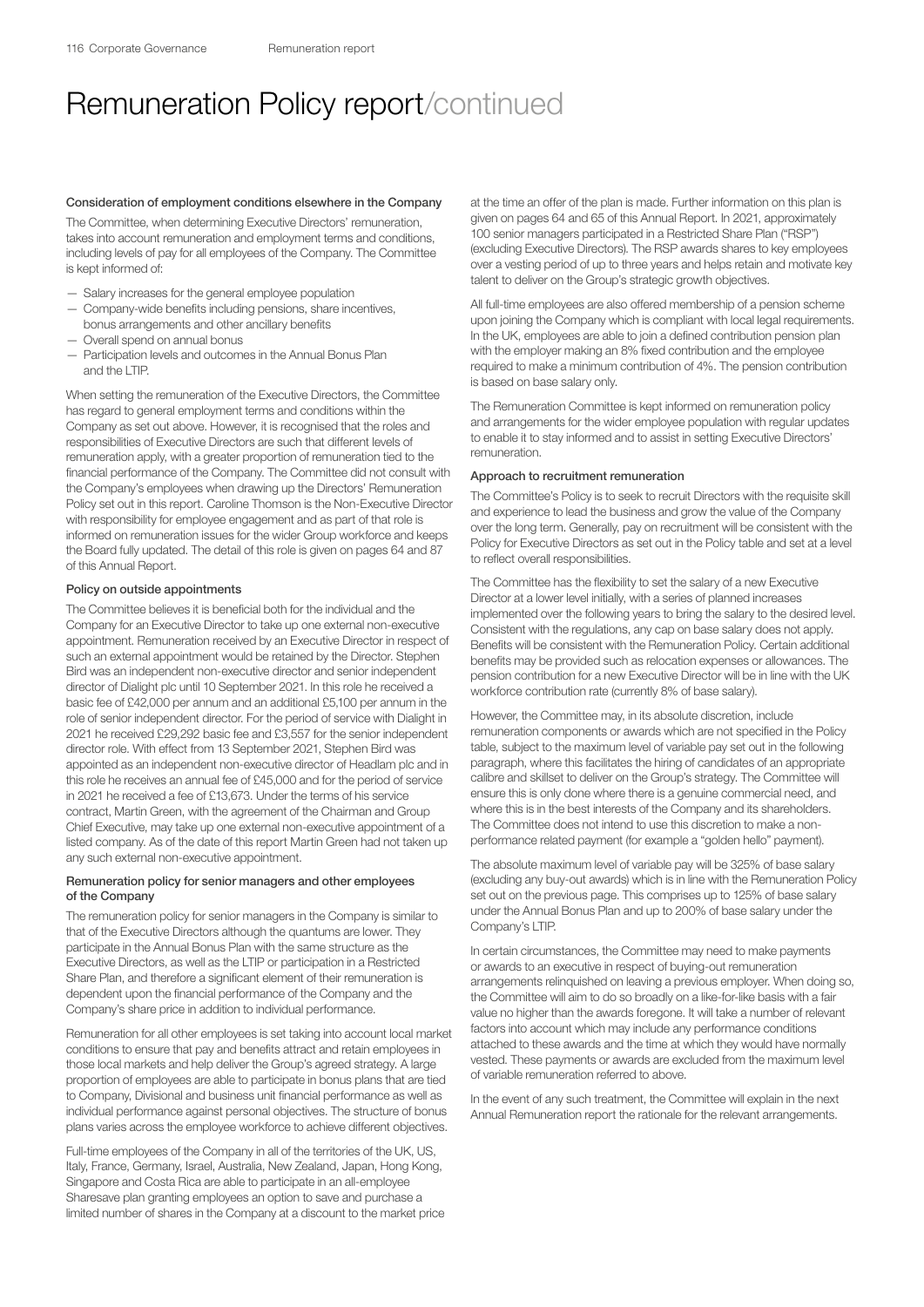## Executive Directors' service contracts

The Executive Directors' service contracts are as follows:

|                                                                            | Date of contract    | Notice period<br>from the<br>Company to the<br><b>Executive</b> | Notice period<br>from the<br><b>Executive to the</b><br>Company |
|----------------------------------------------------------------------------|---------------------|-----------------------------------------------------------------|-----------------------------------------------------------------|
| Stephen Bird, Group<br>Chief Executive -<br>appointed on<br>14 April 2009  | 28 January<br>2009  | 12 months                                                       | 6 months                                                        |
| Martin Green, Group<br>Finance Director-<br>appointed on<br>4 January 2017 | 10 February<br>2020 | 12 months                                                       | 6 months                                                        |

The terms of the service contracts for Executive Directors do not provide for predetermined amounts of compensation in the event of early termination by the Company. The Remuneration Committee's policy in the event of early termination of employment is set out below.

## Policy on payment for loss of office

Executive Directors' notice periods under service contracts are summarised in the table above. The Committee believes that the Company's policy on payment for loss of office and the structure of notice periods is sufficient to ensure that the Executive Director has security of tenure and also that the Company has sufficient retention and notice periods to enable an orderly process for succession planning. In the Committee's opinion, any shorter notice period would not be in the Company's best interests and would risk the stable running of its operations. The Committee, however, will not give any Executive Director a service contract of greater than 12 months' notice.

In the event of termination of office, the Committee will consider the circumstances including notice period contained within the service contract, the circumstances surrounding the termination notably including the individual's performance and what is considered to be in the Company's best interests. The terms of service contracts do not provide for predetermined amounts of compensation in the event of early termination of employment. The Committee maintains full discretion at how to treat each such termination upon its merits when trying to mitigate the cost of termination but ultimately honouring contracted terms. Dealing with each specific element of remuneration for an Executive Director this would mean the following:

- Base salary, pension and other benefits (including legal fees and outplacement costs) – These will be paid for the notice period, subject to being mitigated if the Executive Director finds other suitable employment. This means that each element will continue to be paid on a monthly basis in arrears during the notice period either to the end of the notice period or if earlier to the point at which the Executive Director finds other suitable employment or a mutually agreed date within the notice period. Although not covered by the service contract, the Company will pay reasonable legal expenses and any recruitment outplacement costs to assist the Executive Director in their exit. The Committee will determine the reasonableness of such costs keeping in mind shareholders' best interests.
- Annual Bonus Plan As a general rule, Executive Directors have no entitlement to a bonus payment in the event that they cease to be employed. However, they may be considered for a bonus payment in certain good leaver circumstances. In such cases the Committee will generally pro rate an annual bonus to the date of termination and the payment of the annual bonus will usually be dependent upon the satisfaction of financial performance conditions and an assessment of the achievement of personal objectives up to the point of leaving the Company. The Committee reserves an absolute discretion in circumstances which it considers appropriate to enable a full year's annual bonus to be paid in full to an Executive Director in accordance

with the limits and rules of the Annual Bonus Plan applying to the Executive Director.

- Long Term Incentive Plan Awards granted under the Company's LTIP are generally treated as follows: if a participant ceases office or employment with the Group his/her award will lapse unless he/she is deemed to be a good leaver or dies in service. An individual is a good leaver if he/she ceases employment because of ill-health, injury, disability, the sale of the employing company or business out of the Group or for any other reason at the Committee's discretion, for example early retirement, but expressly not for where a participant is summarily dismissed. Except in the case of death (where awards vest following death, unless the Committee determines otherwise), awards will normally vest on the normal vesting date, unless the Committee determines that awards should vest at the time the individual ceases employment. The Committee, when determining the level of an award to vest, will take into account satisfaction of relevant performance conditions tied to the award and the period of time that has elapsed since the award was granted until the date of cessation of employment.
- Deferred Bonus Plan Awards under the DBP will vest on their normal vesting date (unless the Committee determines that awards should vest on the individual's cessation of employment) except in the case of: (1) death – when awards will vest following an individual's death; and (2) gross misconduct – when awards will lapse.

When negotiating the exit package of an Executive Director, the Committee will ultimately aim to mitigate the cost of any termination payment while also fairly treating the Executive Director, honouring the terms of a service contract and acting in the Company's best long-term interests. The Committee will, upon reaching an agreement with an Executive Director on the terms of termination, publish details both with an announcement and with details published in the subsequent Remuneration report and this will include an explanation of any use of discretion. No Director left the Company in 2021 and so no details are reportable for 2021.

## Change of control

In the event of a change of control of the Company, LTIP and DBP awards will vest with the Committee taking into account, in the case of LTIP awards, the extent to which the relevant performance conditions have been satisfied and, unless the Committee determines otherwise, the period of time that has elapsed since grant. In the event of a winding-up of the Company, demerger, delisting, special dividend or other event that may affect the share price, the Committee may also allow awards to vest on the same basis.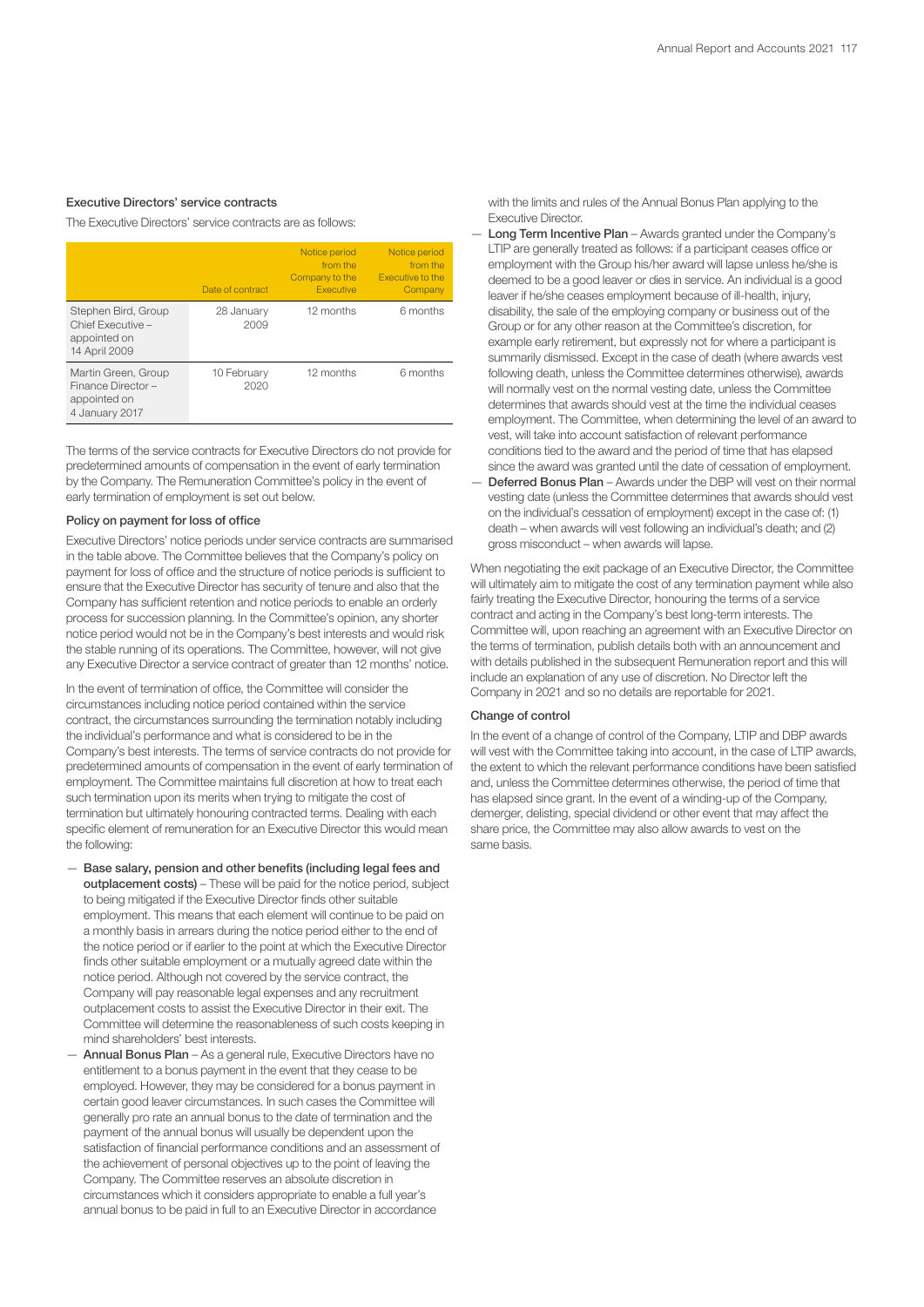### Chairman and Non-Executive Directors

The Chairman and Non-Executive Directors do not have service contracts but serve under letters of appointment.

The initial period of their appointments is three years but their appointments may, by mutual consent and with the approval of the Nominations Committee and the Board, be extended for a further three years. Appointments may be extended beyond six years by mutual consent and with the approval of the Nominations Committee and the Board, if it is in the interest of the Company to do so. Under the letters of appointment, notice can be given by either party upon one month's written notice. Apart from the disclosure under the Policy table for the Chairman and Non-Executive Directors there are no further obligations which could give rise to a remuneration or loss of office payment under the letters of appointment. All the Non-Executive Directors and Chairman (as well as the Executive Directors) are subject to annual reappointment by the shareholders at the AGM.

Copies of the Executive Directors' service contracts, Chairman's and each Non-Executive Director's letters of appointment are available on our website at [www.vitecgroup.com](http://www.vitecgroup.com).

### Consideration of shareholder views

The Committee has continued to take into account the views of its shareholders concerning the Policy on remuneration of Directors.

The Company received 80.09% support for the 2020 Annual Report on Remuneration at the 2021 AGM, indicating an acceptable level of support for the structure of Directors' remuneration. Given that less than 20% of votes cast by shareholders against the Annual Report on Remuneration, the Committee did not consider it necessary to consult any further with shareholders on Directors' remuneration. The 2020 AGM gave over 89% support for the Directors' Remuneration Policy report.

The Committee would engage with shareholders ahead of any material change to the Policy for the Company relating to its Directors and would also engage with shareholders should there be a material level of dissatisfaction from shareholders with Directors' remuneration. A material level of dissatisfaction from shareholders would be more than 20% of shareholders voting against, or abstaining on, a vote related to Directors' remuneration.

Caroline Thomson as Remuneration Committee Chair, remains available to discuss the Company's remuneration policy and implementation of it with shareholders. The Directors' Remuneration Policy will be submitted to the 2023 AGM for approval and will be prepared in the second half of 2022. Caroline Thomson will look to consult with our major shareholders as part of the process of preparing this in the run up to the 2023 AGM.

This Annual Report on Remuneration together with the Annual Statement will be put to an advisory vote at the AGM to be held on Tuesday, 17 May 2022.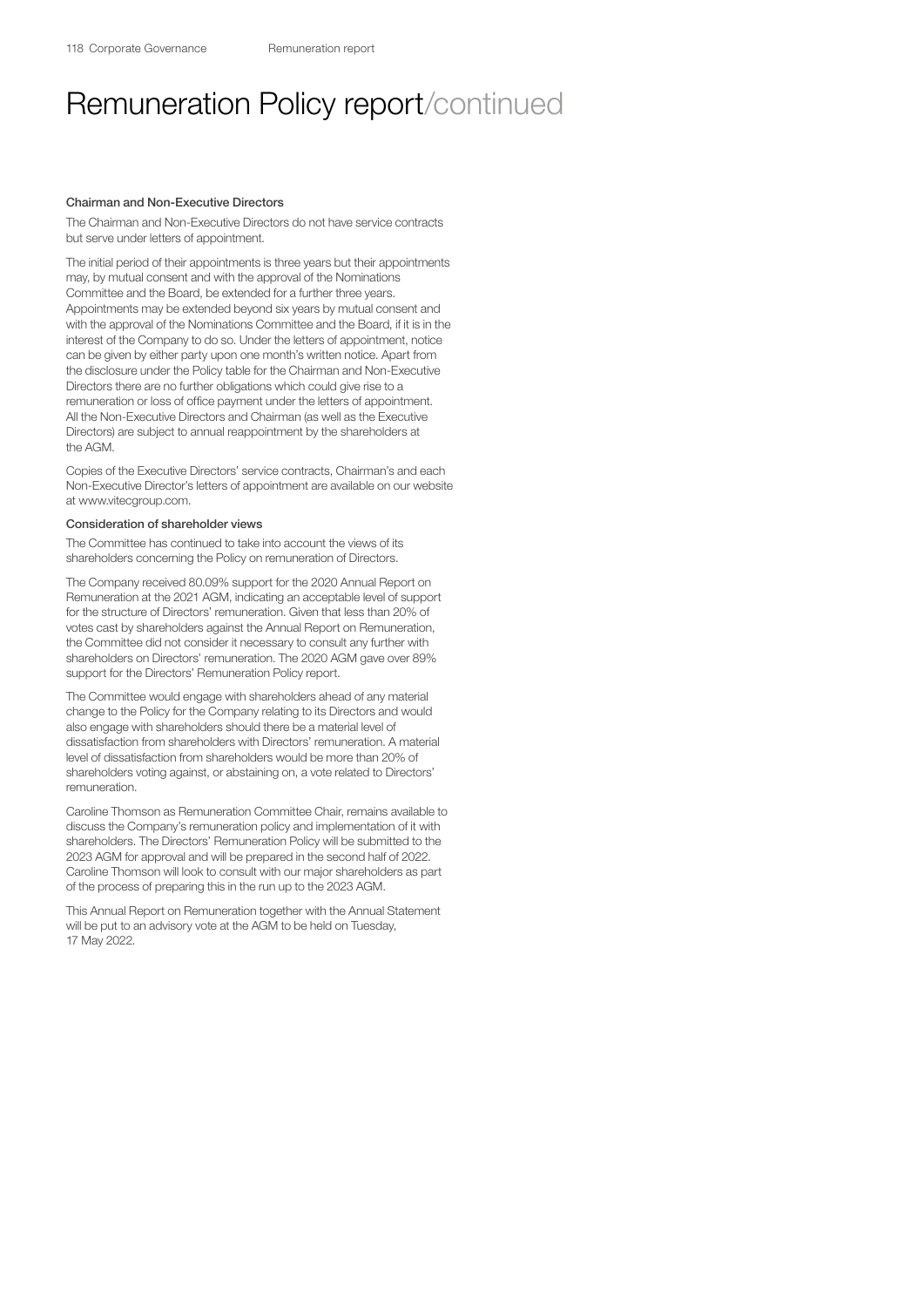## Annual Report on Remuneration

## Directors' single figure of total remuneration (audited)

The following table sets out the single figure of total remuneration for Directors for the financial years ended 31 December 2021 and 2020:

|                                                               | Salary/<br>fees<br>£ | Benefits <sup>(1)</sup><br>£ | Pension <sup>(2)</sup><br>£ | Annual<br>bonus <sup>(3)</sup><br>£ | LTIP <sup>(4)</sup><br>£ | <b>Total</b> | <b>Total fixed</b><br>remuneration | <b>Total variable</b><br>remuneration |
|---------------------------------------------------------------|----------------------|------------------------------|-----------------------------|-------------------------------------|--------------------------|--------------|------------------------------------|---------------------------------------|
| <b>Stephen Bird</b>                                           |                      |                              |                             |                                     |                          |              |                                    |                                       |
| 2021                                                          | 474,629              | 30,053                       | 94,926                      | 566,588                             | 0                        | 1,166,196    | 599,608                            | 566,588                               |
| 2020                                                          | 446,223              | 32,787                       | 89,245                      | 133,489                             | $\circ$                  | 701,744      | 568,255                            | 133,489                               |
| <b>Martin Green</b>                                           |                      |                              |                             |                                     |                          |              |                                    |                                       |
| 2021                                                          | 355,000              | 23,487                       | 28,400                      | 423,781                             | 0                        | 830,668      | 406,887                            | 423,781                               |
| 2020                                                          | 331,549              | 26,391                       | 28,500                      | 99,843                              | $\circ$                  | 486,283      | 386,440                            | 99,843                                |
| Kath Kearney-Croft<br>(left 13 September 2019) <sup>(5)</sup> |                      |                              |                             |                                     |                          |              |                                    |                                       |
| 2021                                                          | $\pmb{0}$            | $\mathbf 0$                  | 0                           | $\mathbf 0$                         | $\mathbf 0$              | $\mathsf 0$  | $\mathsf 0$                        | 0                                     |
| 2020                                                          | 18,459               | $\mathbb O$                  | $\mathsf O$                 | $\mathbb O$                         | $\circ$                  | 18,459       | 18,459                             | $\circ$                               |
| Ian McHoul                                                    |                      |                              |                             |                                     |                          |              |                                    |                                       |
| 2021                                                          | 170,000              | $\pmb{0}$                    | $\mathsf 0$                 | $\mathbf 0$                         | $\mathbf 0$              | 170,000      | 170,000                            | 0                                     |
| 2020                                                          | 159,826              | $\circ$                      | $\circ$                     | $\circ$                             | $\circ$                  | 159,826      | 159,826                            | $\circlearrowright$                   |
| <b>Christopher Humphrey</b>                                   |                      |                              |                             |                                     |                          |              |                                    |                                       |
| 2021                                                          | 69,250               | $\pmb{0}$                    | $\mathsf 0$                 | $\mathbf 0$                         | $\mathsf 0$              | 69,250       | 69,250                             | 0                                     |
| 2020                                                          | 65,105               | $\circ$                      | $\circ$                     | $\circ$                             | $\circ$                  | 65,105       | 65,105                             | $\circ$                               |
| <b>Caroline Thomson</b>                                       |                      |                              |                             |                                     |                          |              |                                    |                                       |
| 2021                                                          | 66,250               | $\mathsf 0$                  | 0                           | $\mathsf 0$                         | $\mathsf 0$              | 66,250       | 66,250                             | $\mathsf 0$                           |
| 2020                                                          | 62,285               | $\circlearrowright$          | $\circ$                     | $\circ$                             | $\circlearrowright$      | 62,285       | 62,285                             | $\circ$                               |
| <b>Richard Tyson</b>                                          |                      |                              |                             |                                     |                          |              |                                    |                                       |
| 2021                                                          | 51,250               | $\mathbf 0$                  | 0                           | $\mathbf 0$                         | $\mathsf 0$              | 51,250       | 51,250                             | $\pmb{0}$                             |
| 2020                                                          | 48,183               | $\circlearrowright$          | $\circ$                     | $\circ$                             | $\circlearrowright$      | 48,183       | 48,183                             | $\mathsf O$                           |
| Duncan Penny                                                  |                      |                              |                             |                                     |                          |              |                                    |                                       |
| 2021                                                          | 51,250               | $\mathbf 0$                  | 0                           | $\mathbf 0$                         | 0                        | 51,250       | 51,250                             | 0                                     |
| 2020                                                          | 48,183               | $\circlearrowright$          | $\circ$                     | $\circ$                             | $\circ$                  | 48,183       | 48,183                             | $\circ$                               |
| Total                                                         |                      |                              |                             |                                     |                          |              |                                    |                                       |
| 2021                                                          | 1,237,629            | 53,540                       | 123,326                     | 990,369                             | $\mathbf 0$              | 2,404,864    | 1,414,495                          | 990,369                               |
| 2020                                                          | 1,179,813            | 59,178                       | 117,745                     | 233,332                             | 0                        | 1,590,068    | 1,356,736                          | 233,332                               |

Notes:

(1) Taxable benefits include car allowance, healthcare cover and income protection. This also includes the grant of Sharesave options to Stephen Bird and Martin Green in 2020 and shows the value of the 20% discount on the

(2) Stephen Bird receives a pension contribution of 20% of base salary which is taken in the form of a cash payment. With effect from Martin Green's appointment as Group Finance Director on 10 February 2020, he receives a

(3) For the Annual Bonus Plan 2021, Stephen Bird's and Martin Green's bonus potential was 125% of base salary. 50% of the annual bonus is deferred into the Deferred Bonus Plan. Further details are set out in the "Further n the following page.

(4) Long-term incentives comprise LTIP awards. Awards made in 2019 failed to achieve their performance conditions based on EPS growth and TSR performance. The 2019 award will therefore lapse on its third anniversary of 8 M

The Remuneration Committee has not used discretion in the award of Directors' remuneration in 2021.

Each Director has confirmed in writing to the Company that the information in the single figure remuneration table is correct and that they have not received from the Company any other items of remuneration other than disclosed.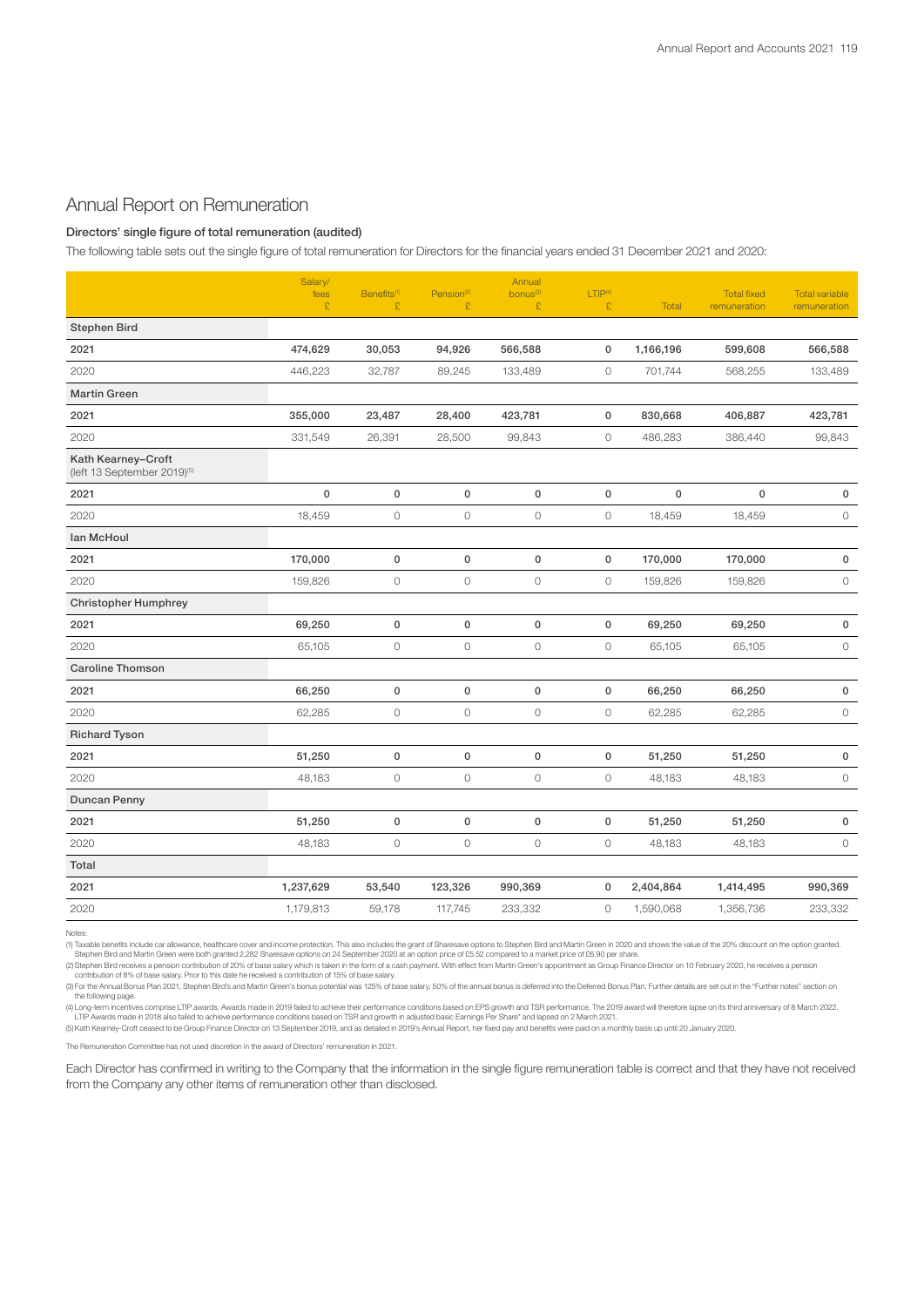## Further notes to the Directors' single figure of total remuneration table (audited)

## (1) Base salary

The table below shows base salaries paid for each Executive Director in 2021. Neither Executive Director received any pay rise in connection with 2021 as part of the Company's actions to recover the business from the impact of COVID-19.

| <b>Executive Director</b> | 2021 salary |
|---------------------------|-------------|
| Stephen Bird              | £474,629    |
| Martin Green              | £355,000    |

## (2) Benefits

The single figure of total remuneration table sets out the total value of benefits received by each Executive Director in 2021. Details are as follows:

| <b>Executive Director</b> | Car<br>allowance | Healthcare<br>cover | <b>Income</b><br>protection | Other<br>(Sharesave) | Total   |
|---------------------------|------------------|---------------------|-----------------------------|----------------------|---------|
| Stephen Bird              | £23.727          | £1.526              | £4,800                      | £0                   | £30,053 |
| Martin Green              | £17.789          | £898                | £4,800                      | £0                   | £23,487 |

### (3) Pension allowance

The table below sets out the value of the cash payment in lieu of pension for each Executive Director in 2021:

| <b>Executive Director</b>                      | Pension<br>allowance |
|------------------------------------------------|----------------------|
| Stephen Bird (representing 20% of base salary) | £94,926              |
| Martin Green (representing 8% of base salary)  | £28,400              |

Stephen Bird's pension contribution was agreed at a rate of 20% of base salary at the point he was recruited in April 2009 and is set out in his contract of employment. The Remuneration Committee, in light of changes in attitude to pensions for Directors has agreed with Stephen Bird that his pension contribution will be reduced to 8% of base salary with effect from 1 January 2023. The level of 8% of base salary is in line with pension contributions to the wider UK employee workforce in the Group.

## (4) Annual bonus

In 2021, each Executive Director was eligible to receive, subject to performance, a maximum bonus of up to 125% of base salary, half of which is deferred into the DBP.

The financial elements of the Annual Bonus Plan for each Executive Director were based upon actual financial results achieved for Group adjusted profit before tax\* and Group conversion of adjusted operating profit\* into adjusted operating cash flow\* (over a half year and full year average target) measured against financial targets set by the Board. The Group adjusted profit before tax\* financial element represented 50% of the maximum bonus that could be earned and the Group conversion of adjusted operating profit\* into adjusted operating cash flow\* represented 25% of the maximum bonus that could be earned (with one third-based on half year 2021 performance and two-thirds based on the full year 2021 performance).

Under the rules of the 2021 Annual Bonus Plan, each of the above financial performance metrics are assessed independently of one another so that should threshold not be achieved for one performance condition, that bonus could still be earned for the other financial performance condition. The Committee introduced this change for the Annual Bonus Plan for 2021 due to the continuing uncertainty surrounding COVID-19 and the high level of risk on the recovery of the business.

The Remuneration Committee considered that these two financial performance conditions are key financial measures for the Group driving the right behaviour in terms of achieving adjusted operating profit\* and adjusted operating cash flow\* generation and had the most direct impact upon shareholder value for the year ended 31 December 2021. The financial targets were set by the Board/Remuneration Committee with the objective to drive the recovery of the business from the impact of COVID-19.

The personal objective element of the 2021 Annual Bonus Plan for each Executive Director, representing 25% of the maximum bonus that could be earned, was based upon individual performance measured against stretching personal objectives set by the Board and Remuneration Committee. as set out on the following page.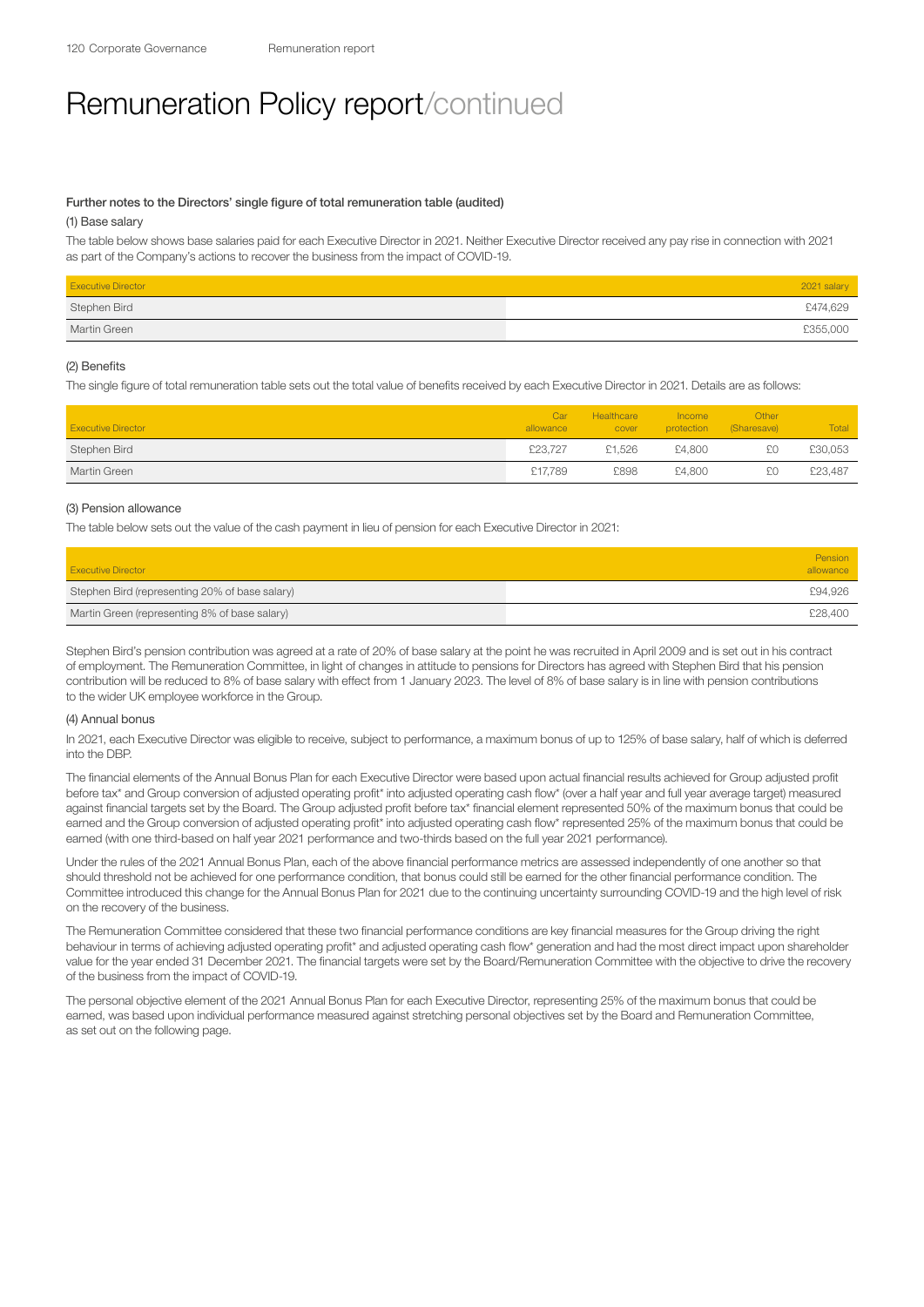| Stephen Bird - 2021 personal objectives - 82% achieved                                                                                                                                                                                                                                                                        |  |                                                                                                                                                                                                                                                                                                                               |
|-------------------------------------------------------------------------------------------------------------------------------------------------------------------------------------------------------------------------------------------------------------------------------------------------------------------------------|--|-------------------------------------------------------------------------------------------------------------------------------------------------------------------------------------------------------------------------------------------------------------------------------------------------------------------------------|
| Objective                                                                                                                                                                                                                                                                                                                     |  | Assessment                                                                                                                                                                                                                                                                                                                    |
| Continue to build a world-class organisation including: ensure leadership<br>change in Production Solutions is a success, develop succession plans<br>around the Group CEO role, develop Creative Solutions leadership and<br>succession and develop HR function (20%)                                                        |  | Successful promotion of new Production Solutions CEO; appointment of an<br>effective Chief Operating Officer in Creative Solutions and strengthening of<br>HR and finance capabilities. Senior leadership team retained and motivated,<br>executing on strategy.                                                              |
| Execute on key initiatives to drive growth and momentum: focus on key<br>growth initiatives including 4K execution, growth in streaming products,<br>growth in JOBY, delivery on 2021 Tokyo Olympics, growth of audio<br>business, completion on Imaging Solutions' digital restructuring and growth<br>in LED lighting (25%) |  | Some residual impact from COVID-19, but very good progress in the<br>circumstances. Notably, successful launch of 4K products, JOBY growth,<br>successful delivery of the 2021 Tokyo Olympics and successful acquisitions<br>of Lightstream, Quasar, Savage and Audix.                                                        |
| Creative Solutions strategy: develop the Creative Solutions organisation<br>structure to drive growth optimising exposure to markets including cine,<br>streaming and other vertical markets (15%)                                                                                                                            |  | Creative Solutions' organisation and management matured and achieved<br>strong order growth. Strategic challenge to achieve full potential.                                                                                                                                                                                   |
| Strategic Plan follow up: evolution of the Group's strategic plan and growth<br>initiatives (25%)                                                                                                                                                                                                                             |  | Very strong strategic progress, particularly in Imaging Solutions and<br>development of audio business. Production Solutions also performing<br>strongly.                                                                                                                                                                     |
| ESG: Develop a well-rounded Group ESG programme with Group-wide<br>focus on material environmental, social and governance issues and                                                                                                                                                                                          |  | Established a cross-Divisional ESG Committee to drive further improvement<br>in the Group's ESG disclosures during 2021.                                                                                                                                                                                                      |
| increased transparency and clarity of reporting to stakeholders (15%)                                                                                                                                                                                                                                                         |  | Delivered several key initiatives including installation of solar panels at<br>Cartago, Costa Rica and Bury St Edmunds, UK and installation of LED<br>lighting at the Feltre site. Successful level of employee engagement and<br>health and safety performance with zero accidents resulting in over three<br>days' absence. |
|                                                                                                                                                                                                                                                                                                                               |  |                                                                                                                                                                                                                                                                                                                               |
| Martin Green - 2021 personal objectives - 82% achieved                                                                                                                                                                                                                                                                        |  |                                                                                                                                                                                                                                                                                                                               |
| Objective                                                                                                                                                                                                                                                                                                                     |  | Assessment                                                                                                                                                                                                                                                                                                                    |

| Objective                                                                                                                                                                                                                                                                                                                     | Assessment                                                                                                                                                                                                                                                                                              |
|-------------------------------------------------------------------------------------------------------------------------------------------------------------------------------------------------------------------------------------------------------------------------------------------------------------------------------|---------------------------------------------------------------------------------------------------------------------------------------------------------------------------------------------------------------------------------------------------------------------------------------------------------|
| Build a world-class finance organisation: ensuring appropriate talent and<br>succession in key Divisional finance roles and Head Office finance function<br>(20%)                                                                                                                                                             | Significantly strengthened finance team across the Group through<br>promotions and new hires.                                                                                                                                                                                                           |
| Execute on key initiatives to drive growth and momentum: focus on key<br>growth initiatives including 4K execution, growth in streaming products,<br>growth in JOBY, delivery on 2021 Tokyo Olympics, growth of audio<br>business, completion on Imaging Solutions' digital restructuring and growth<br>in LED lighting (20%) | Some residual impact from COVID-19, but very good progress in the<br>circumstances. Notably, successful launch of 4K products, JOBY growth,<br>successful delivery of the 2021 Tokyo Olympics and successful acquisitions<br>of Lightstream, Quasar, Savage and Audix.                                  |
| Capital structure: review and optimise capital structure including repayment<br>of CCFF borrowings and in light of M&A activity in 2021 and resumption of<br>dividend payments (15%)                                                                                                                                          | Repaid CCFF borrowing, raised funding tied to acquisitions of Savage and<br>Audix and restructured intercompany debt for the Group.                                                                                                                                                                     |
| Strategic Plan follow up: evolution of the Group's strategic plan and growth<br>initiatives (20%)                                                                                                                                                                                                                             | Very strong strategic progress, particularly in Imaging Solutions and<br>development of audio business. Production Solutions also performing<br>strongly.                                                                                                                                               |
| M&A: develop a compelling growth M&A pipeline in line with Group's<br>strategic plan and execute on at least one opportunity (15%)                                                                                                                                                                                            | Highly successful targeted acquisitions including Lightstream, Savage,<br>Quasar and Audix.                                                                                                                                                                                                             |
| Corporate governance and auditing standards: evaluate changes in<br>corporate governance especially regarding audits and ensure Board/<br>Committees remain up to date with changes and ensure timely compliance<br>$(10\%)$                                                                                                  | Delivered TCFD disclosure in the 2021 Annual Report and Accounts; FRC<br>review of the 2020 Annual Report and Accounts with no significant issues<br>noted; preparation ahead of "UK SOx" compliance; and formal response to<br>BEIS consultation on restoring trust in audit and corporate governance. |

The above personal objectives were set by the Board and Remuneration Committee at the start of 2021, with a strong focus on seeing the Executive Directors drive the recovery of the business following the impact of COVID-19 and were continually assessed throughout the year. The Remuneration Committee at its meeting on 21 February 2022 assessed final performance.

The Committee strongly considered that a pay-out on the personal objectives element of the 2021 Annual Bonus Plan was fully merited given the strong recovery of the business in 2021 with significant progress on strategic growth objectives including several strategically important acquisitions, strong recovery in financial performance with Group revenue of £394.3 million and adjusted profit before tax\* of £42.4 million, reintroduction of dividends to shareholders, strong growth in the Company's share price and that employees and other stakeholders were very satisfied with the recovery and performance of the business.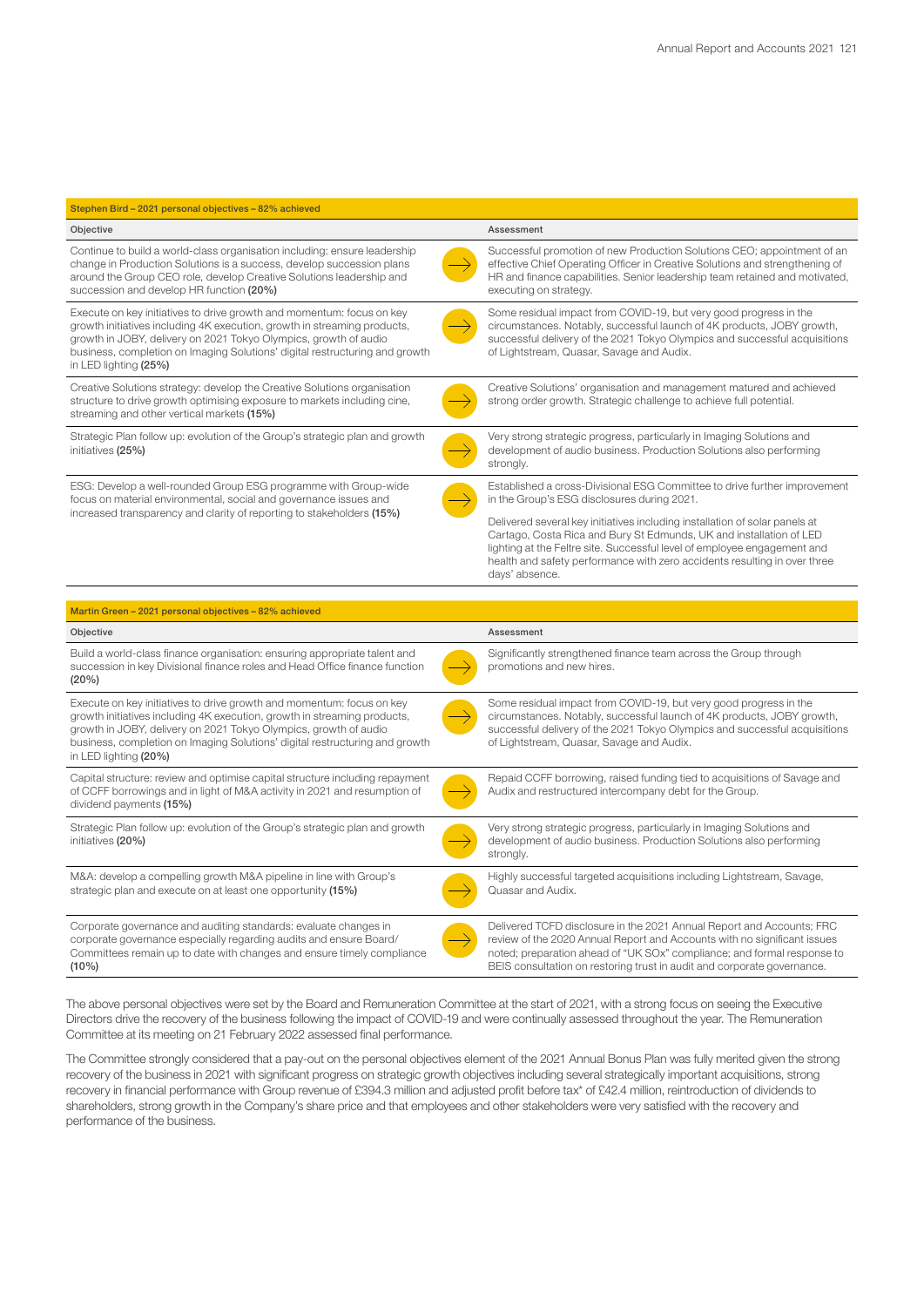#### 2021 annual bonus outcome

The table below sets out the annual bonus awards made to Executive Directors in respect of the year ended 31 December 2021 including the financial trigger points used in determining whether a bonus was payable.

| <b>Name</b>  | <b>Bonus</b><br>potential   | Elements of bonus<br>potential                                                             | Threshold | Target   | Maximum  | <b>Actual Group</b><br>performance/<br>assessment of<br>personal<br>objective<br>performance | Payout and<br>$%$ of<br>maximum |       |
|--------------|-----------------------------|--------------------------------------------------------------------------------------------|-----------|----------|----------|----------------------------------------------------------------------------------------------|---------------------------------|-------|
| Stephen Bird | 125% of<br>annual<br>salary | 50% Group<br>adjusted PBT*                                                                 | £23.0m    | £28.8m   | £34.6m   | £42.4m                                                                                       | £296,643                        | 100%  |
|              |                             | 25% Group                                                                                  | H1:56.0%  | 62.0%    | 68.0%    | H1: 118%                                                                                     | £148,322                        | 100%  |
|              |                             | conversion of<br>adjusted<br>operating profit*<br>into adjusted<br>operating cash<br>flow* | FY: 67.0% | 74.0%    | 81.0%    | FY: 108%                                                                                     |                                 |       |
|              |                             | 25% personal<br>objectives                                                                 |           |          |          | 82%                                                                                          | £121,624                        |       |
|              |                             | Payout due to<br>Executive<br>Director at<br>each level                                    | £148,322  | £296,643 | £593,286 |                                                                                              |                                 |       |
|              |                             |                                                                                            |           |          |          | Total                                                                                        | £566,588                        | 95.5% |
| Martin Green | 125% of<br>annual<br>salary | 50% Group<br>adjusted PBT                                                                  | £23.0m    | £28.8m   | £34.6m   | £42.4m                                                                                       | £221,875                        | 100%  |
|              |                             | 25% Group                                                                                  | H1:56.0%  | 62.0%    | 68.0%    | H1: 118%                                                                                     | £110,938                        | 100%  |
|              |                             | conversion of<br>adjusted<br>operating profit*<br>into adjusted<br>operating cash<br>flow* | FY: 67.0% | 74.0%    | 81.0%    | FY: 108%                                                                                     |                                 |       |
|              |                             | 25% personal<br>objectives                                                                 |           |          |          | 82%                                                                                          | £90,969                         |       |
|              |                             | Payment due to<br>Executive<br>Director at<br>each level                                   | £110,938  | £221,875 | £443,750 |                                                                                              |                                 |       |
|              |                             |                                                                                            |           |          |          | Total                                                                                        | £423,782                        | 95.5% |

A straight-line sliding scale operates between each of the above trigger points for both financial targets. The Remuneration Committee considered that these trigger points were appropriate and sufficiently stretching for 2021.

Under the rules of the Annual Bonus Plan the Remuneration Committee retains full and absolute discretion as to whether a bonus is payable or not and that discretion may only be used in exceptional circumstances, taking into account the overall financial performance of the Company. Any use of this discretion in connection with an Executive Director will be clearly explained in the Remuneration report. For the 2021 Annual Bonus Plan, the Remuneration Committee exercised no discretion in respect of the Executive Directors' bonus.

Half of the 2021 annual bonus (after tax) will be deferred into the DBP. The 2021 deferred bonus will be used to purchase award shares to be held in trust for a three-year period. No matching award shares can be earned under the DBP. After three years, the award shares are released from the trust to the Executive Directors.

## (5) Long-term incentives – Long Term Incentive Plan ("LTIP") and Deferred Bonus Plan ("DBP")

The long-term incentive awards value shown in the single figure of total remuneration table relate to the following awards:

## Awards made in 2019 and vesting in respect of performance to 31 December 2021

These relate to awards made in 2019 under the LTIP. Vesting is based 33% upon the Company's TSR measured against a comparator group and 67% on growth in the Company's adjusted basic Earnings Per Share\*. Each performance condition is entirely independent from the other performance condition and there is no retesting of either performance condition. Vesting is underpinned by Remuneration Committee discretion that will take into account, in particular, ROCE performance over the performance period for the EPS element of the award. The detail of each performance condition for each award is set out on the next page.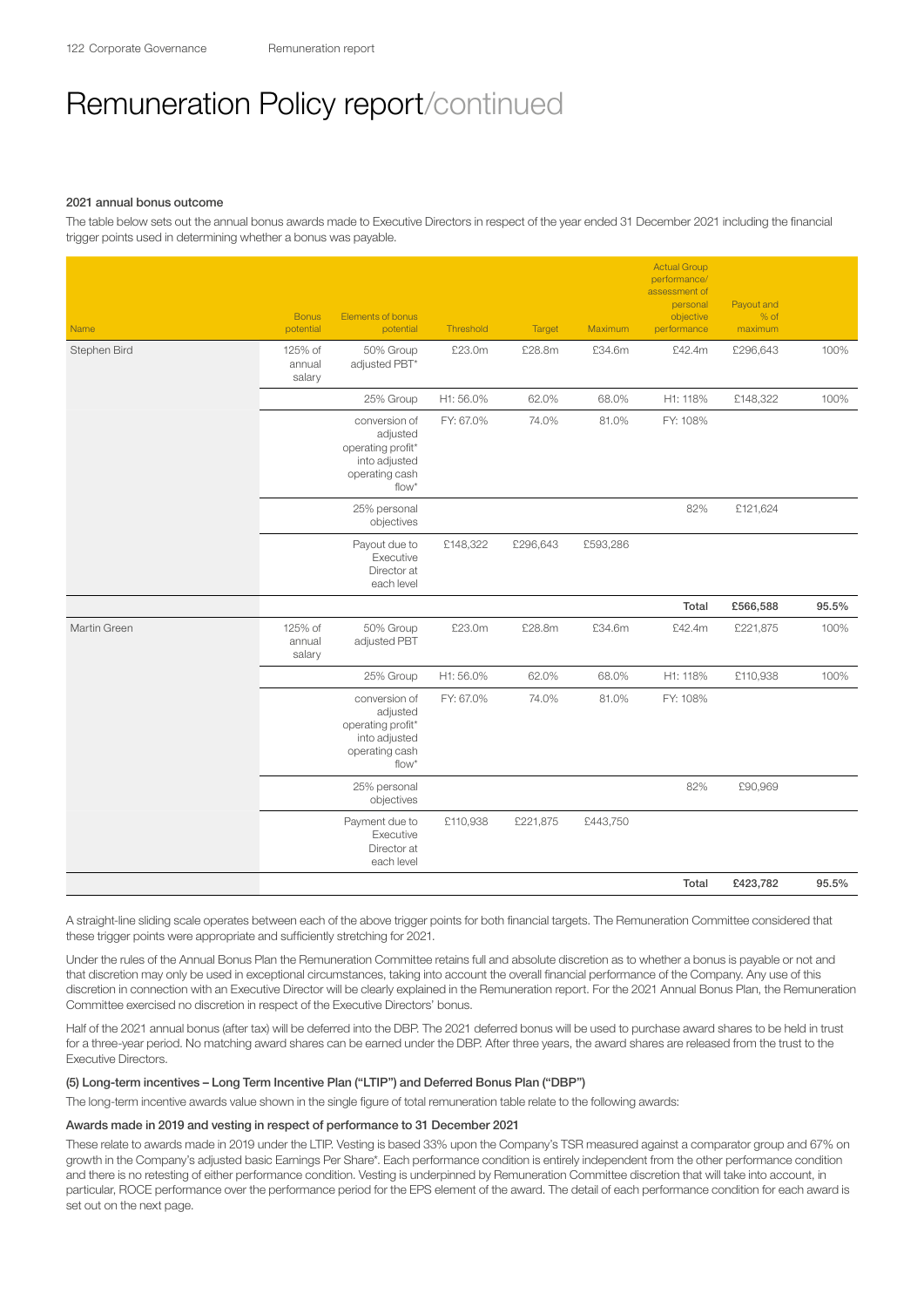For that part of an award made in 2019 under the LTIP measured against TSR, if the Company's TSR performance is at the median of the comparator group at the end of the three-year performance period, 25% of that element of an award may vest. The full element of an award may vest if the Company's TSR performance is in the top 25% of the comparator group. There is a pro rata straight-line vesting between these two points. The comparator group comprised the constituents of the FTSE 250 Index (excluding financial services companies and investment trusts) and performance was measured over a three-year period.

For that part of an award measured against EPS growth, if the percentage growth in the EPS of the Company exceeds 6% per annum (Compound Annual Growth Rate), 25% of that element of an award may vest. Full vesting of an award occurs if the growth in EPS over the performance period exceeds growth by 14% (Compound Average Annual Growth Rate) or greater. There is a pro rata straight-line vesting between these two points.

An award lapses if threshold performance is not achieved during the performance period.

The Remuneration Committee also considered the underlying financial performance of the Company before it confirmed vesting, notably the Company's ROCE performance.

## Performance outturn

The table below summarises the value of awards vesting for the 2019 award. The award failed to achieve threshold performance and will therefore lapse in full on the third anniversary of the award on 8 March 2022.

| 2019 awards   | Actual performance                                                                                                                              | Vesting as a<br>% of award |
|---------------|-------------------------------------------------------------------------------------------------------------------------------------------------|----------------------------|
| TSR           | Vitec ranked in the 65 <sup>th</sup> percentile of the comparator group with TSR performance of 20.5% over the three-year performance<br>period | 0%                         |
| <b>EPS</b>    | Adjusted "normalised" EPS of 69.9 pence compared to a base EPS point of 85.2 pence                                                              | 0%                         |
| ROCE underpin | The Company's ROCE performance over the performance period was as follows:<br>2018: 21.8%; 2019: 18.5%; 2020: 3.7%; 2021: 16.1%                 |                            |
| Total vesting |                                                                                                                                                 | 0%                         |

TSR is calculated on the basis of growth in the Company's share price over a three-year performance period plus dividends paid during that period and is expressed as a percentage of average compound annual growth. Share price performance is averaged over three months at the start and end of a performance period to eliminate volatility that may result in anomalous outcomes. The TSR performance is independently verified by FIT Remuneration Consultants on behalf of the Committee and is ranked against the comparator group companies' TSR performance to determine the outcome. The comparator group comprised the constituents of the FTSE 250 index (excluding financial services companies and investment trusts).

EPS is determined in accordance with note 2.5 of the financial statements on page 163. The base point for the EPS performance condition was 85.2 pence per share, being the EPS figure for the year ended 31 December 2018.

The Remuneration Committee at its meeting on 21 February 2022 confirmed that 2019 awards will therefore lapse as the performance conditions had not been achieved.

## Awards made in 2018 and vesting in respect of performance to 31 December 2020

These relate to awards made in 2018 under the LTIP. The performance conditions for these awards are the same as those made in 2019 split 33% based on TSR and 67% based on EPS growth, both over a three-year performance period. The adjusted basic earnings per share\* growth targets were 6% growth per annum (Compound Average Annual Growth Rate) for 25% of that element of an award to vest and 14% or more growth per annum for full vesting, respectively. The Remuneration Committee also considered the underlying financial performance of the Company, notably the Company's ROCE performance before it confirmed vesting.

As disclosed in the 2020 Annual Report on Remuneration, neither the TSR performance condition or EPS performance condition achieved threshold performance and so the 2018 award did not vest and lapsed in full on 2 March 2021.

## Award made in 2020 and vesting in respect of performance to 28 February 2023

In 2020, due to the impact of COVID-19 upon the business, the award of LTIPs to Executive Directors and senior management was delayed. This was due to difficulties in setting appropriate performance conditions tied to awards given the impact of the pandemic upon the business and its financial performance. Given this challenge, the Committee consulted with its major shareholders to consider how to structure LTIP awards for 2020 with the objective to drive management in the recovery of the business following the impact of COVID-19.

The Committee was grateful for the valuable input and support given by shareholders in addressing this issue given the need to incentivise, motivate and retain its senior leadership team. The general feedback received was that shareholders wanted to ensure that there was a clear and strong incentive for executives to achieve a swift recovery in the share price and this should be the priority.

The 2020 LTIP awards were granted on 21 September 2020 and will only vest if very stretching absolute targets around share price are met and if Vitec's relative Total Shareholder Return ("TSR") is also in the top half of the FTSE 250 constituents (excluding financial services companies and investment trusts). The challenge is particularly great against the context of the continuing impact of COVID-19. If achieved, the Group's performance and increase in share price will significantly reward both shareholders and management. The terms remain in line with the Directors' Remuneration Policy approved by shareholders at the 2020 AGM.

For the awards to vest in full, Vitec's share price must be £18 or higher in February 2023 and Vitec's relative TSR must be at least in the upper quartile of the FTSE 250. A £18 share price would deliver over £480 million additional shareholder value between grant and vesting. Given the stretching nature of the targets and the exceptional circumstances the Remuneration Committee made awards to the Executive Directors of 200% of salary which is the maximum permitted under the Directors' Remuneration Policy.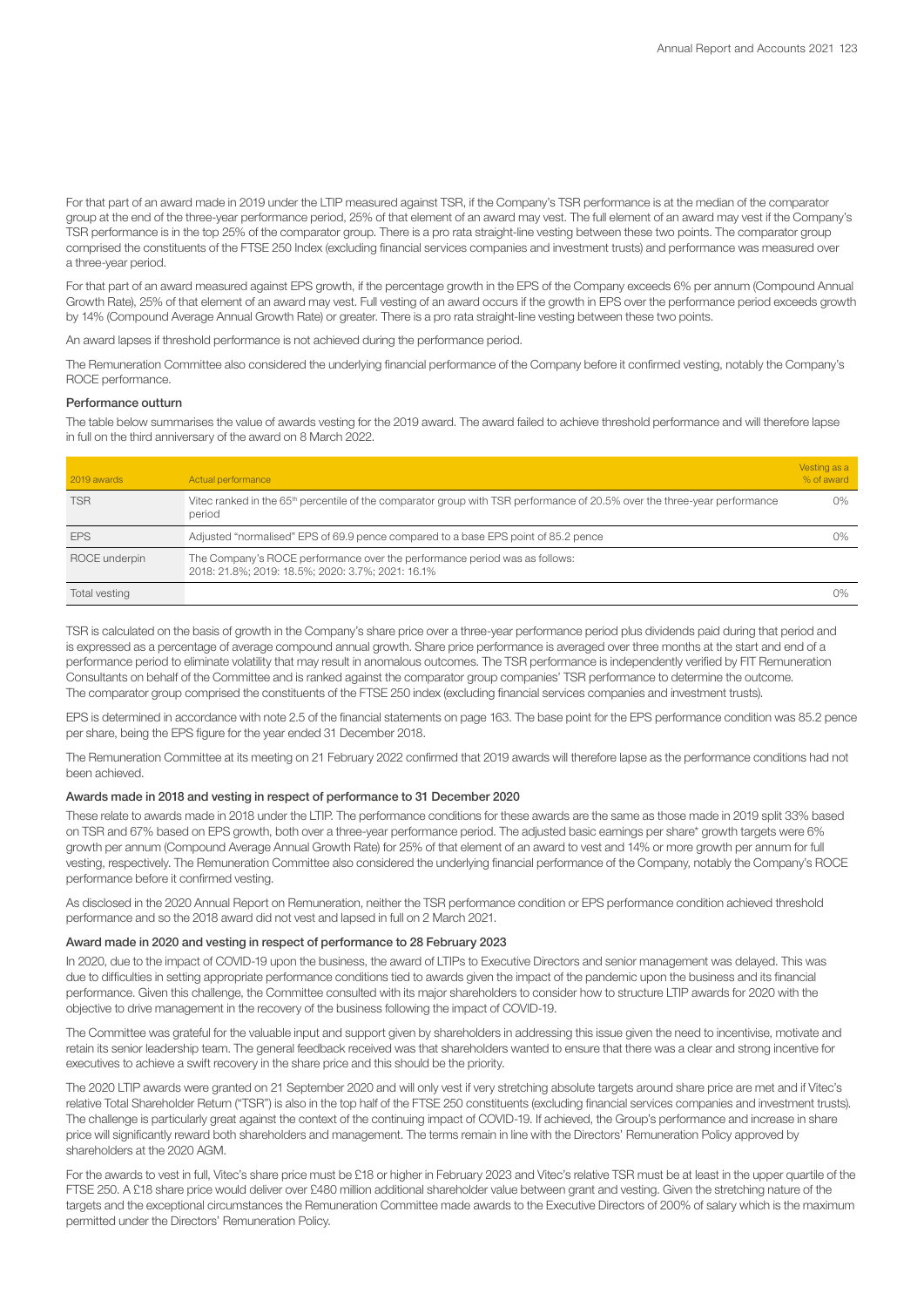The Remuneration Committee believes the structure of the 2020 LTIP aligns our Executive Directors and PDMRs with the achievement of a strong recovery over the performance period. The structure will help reward for significant growth in shareholder value and will drive management towards that goal. It is only the 2020 LTIP award that has this unique structure.

The Remuneration Committee has discretion to reduce vesting if it feels appropriate to do so.

The following provides details of the 2020 LTIP awards made on 21 September 2020 to the Executive Directors including performance conditions.

#### (1) Absolute share price target

- The first performance condition is based on the achievement of absolute share price targets by 28 February 2023, whereby 25% of the total award will vest should Vitec's absolute share price reach £9.00 and full vesting of the total award be achieved if Vitec's absolute share price reaches £18. Vesting between these prices will operate on a straight-line basis in accordance with the Directors' Remuneration Policy and in line with the table below
- No shares will vest if the absolute share price does not reach £9.00 The share price at the start and end of the performance period will
- be averaged over three months.

|                            | % of total<br>award to |
|----------------------------|------------------------|
| Vitec absolute share price | vest                   |
| £9.00                      | 25%                    |
| £10.00                     | 33.33%                 |
| £11.00                     | 41.67%                 |
| £12.00                     | 50%                    |
| £13.00                     | 58.33%                 |
| £14.00                     | 66.67%                 |
| £15.00                     | 75.00%                 |
| £16.00                     | 83.33%                 |
| £17.00                     | 91.67%                 |
| £18.00                     | 100%                   |

#### (2) Relative TSR target

- The second performance condition is that the award will also be subject to a relative TSR condition, with vesting at points shown below (which remain unchanged from arrangements for existing LTIP awards and in line with existing policy). For the award to vest in full, Vitec will need to have met the absolute share price target and be in the upper quartile of the FTSE 250 Index (excluding financial services companies and investments trusts). The relative TSR ranking will effectively work as a downward modifier and none of the shares will vest if Vitec's performance is below the median at the end of the performance period. To illustrate, if Vitec's absolute share price is at £20 at the end of the performance period (above the maximum of the range) and Vitec's TSR performance is at median against the FTSE 250 constituents, then 25% of the award will vest. This performance condition will be measured from 1 July 2020 through to 28 February 2023 with the same averaging of share price over three months
- A straight-line sliding scale will operate at points between this and vesting will not occur below the median.

| Vitec's TSR ranking compared to FTSE 250 constituents<br>(excluding financial services companies and investment trusts) | % of award<br>to yest |
|-------------------------------------------------------------------------------------------------------------------------|-----------------------|
| Below median                                                                                                            | 0%                    |
| Median                                                                                                                  | 25%                   |
| Upper quartile                                                                                                          | 100%                  |

## **ROCE**

— The Remuneration Committee will also continue to use a ROCE underpin to ensure the underlying financial performance of the business as part of the vesting outcome. The Committee will also retain a discretion to scale back the vesting of an award should it result in an unfair outcome for shareholders.

Dividends that would have been paid on shares vesting under the LTIP during the performance period are reinvested in additional shares for each of the above awards. The two-year holding period post-vesting will apply in the normal way.

There is no retesting of any performance condition under any of the above awards.

TSR is calculated on the basis of growth in the Company's share price over the performance period from 1 July 2020 through to 28 February 2023 plus dividends paid during that period and is expressed as a percentage of average compound annual growth. Share price performance is averaged over three months at the start and end of a performance period to eliminate volatility that may result in anomalous outcomes. The TSR performance is independently verified by FIT Remuneration Consultants on behalf of the Committee to determine the outcome.

## Award made in 2021 and vesting in respect of performance to 31 December 2023

The following table provides details of the awards made under the LTIP on 3 March 2021 to Stephen Bird and Martin Green. The Remuneration Committee, given the continuation of COVID-19 and ongoing recovery of the business from its impact, decided that it was important to give an award to both Executive Directors at a level representing 200% of salary to focus Executive Directors on value creating activity, delivering performance and recovering the business as quickly as possible. In addition, the Remuneration Committee set challenging performance conditions as set out below.

Performance for the 2021 Award is to be measured over the three financial years from 1 January 2021 to 31 December 2023. Awards are split in performance conditions so that 33% is based on the Company's TSR performance and 67% is based on EPS performance. Vesting of the 2021 LTIP award will be as follows:

For the TSR element, the Company's TSR performance will be compared against the constituents of the FTSE 250 Index (excluding financial services companies and investment trusts) over the three-year performance period. Threshold performance for the TSR element will be at the median point of the comparator group and will result in 25% of an award vesting. Full vesting of the TSR element will be at the upper quartile of the comparator group. A straight-line sliding scale will operate between each of the above points. Below threshold performance, none of the TSR element will vest. 67% of the award will be subject to adjusted basic EPS\* growth over the same three-year period. Threshold for adjusted basic earnings per share\* vesting was set at 60 pence per share and full vesting for adjusted basic earnings per share\* was set at 100 pence per share with a straight-line progression between each point. Below threshold performance, none of the adjusted basic earnings per share element will vest.

Vesting of the 2021 Award will be underpinned by Remuneration Committee discretion that will take into account, in particular, ROCE performance over the three-year performance period for the EPS element of the award.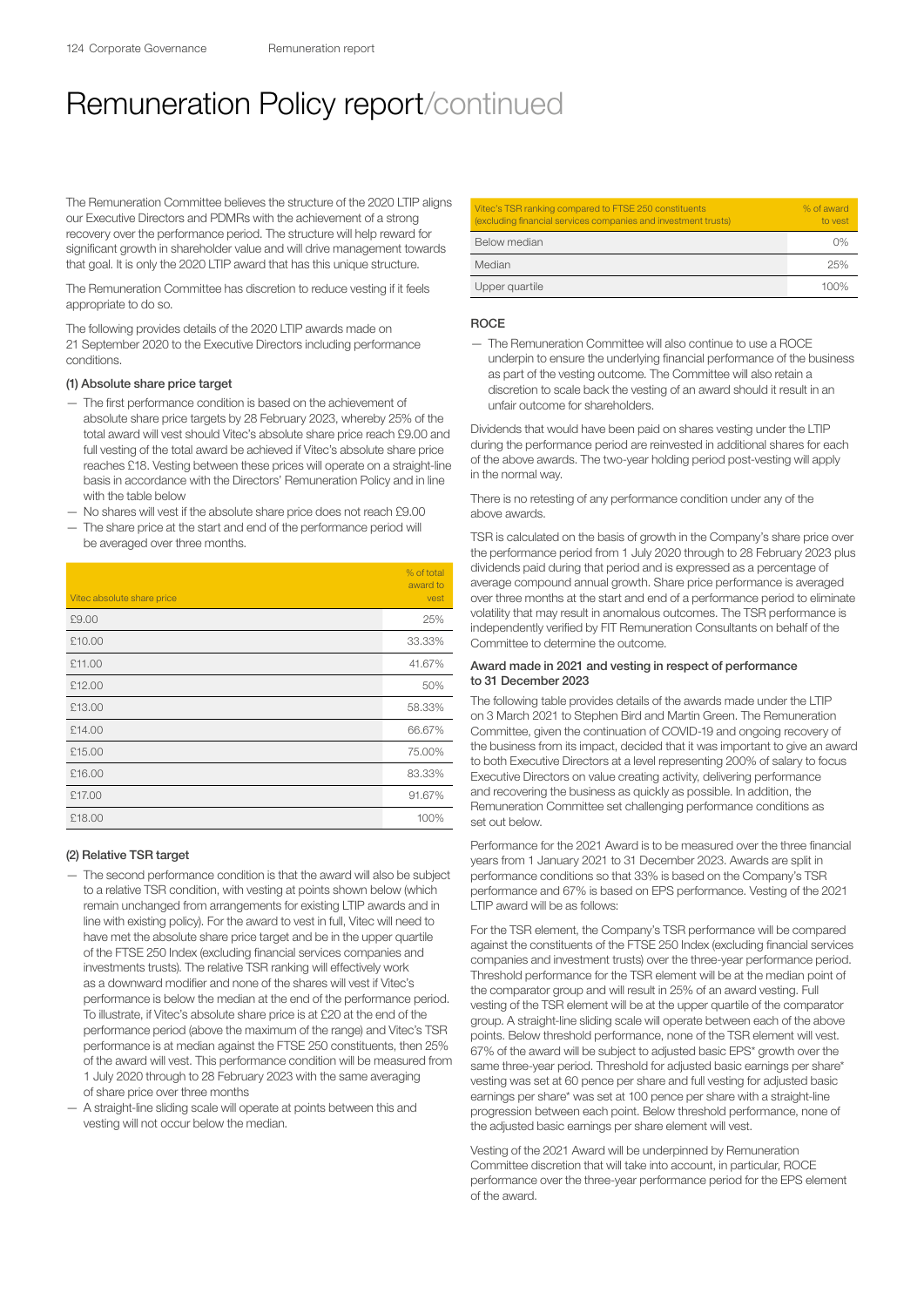Dividends that would have been paid on shares vesting under the LTIP during the performance period are reinvested in additional shares for each of the awards on the previous page.

There is no retesting of any performance condition under any of the above awards.

TSR is calculated on the basis of growth in the Company's share price over a three-year performance period plus dividends paid during that period and expressed as a percentage of average compound annual growth. Share price performance is averaged over three months at the start and end of the performance period to eliminate volatility that may result in an anomalous outcome. The TSR performance is independently verified by FIT Remuneration Consultants on behalf of the Committee and is ranked against the comparator group companies' TSR performance to determine the outcome.

| <b>Director</b> | Type of award      | Award date   | Number of<br>shares<br>awarded | Face value <sup>(1)</sup><br>(£) | Face value<br>$%$ of salary) | <b>Threshold</b><br>vesting (% of<br>face value) | Maximum<br>vesting (% of<br>face value) | End of performance<br>period |
|-----------------|--------------------|--------------|--------------------------------|----------------------------------|------------------------------|--------------------------------------------------|-----------------------------------------|------------------------------|
| Stephen Bird    | Performance shares | 3 March 2021 | 96.273                         | £949.252                         | 200%                         | 25%                                              | 100%                                    | 31 December 2023             |
| Martin Green    | Performance shares | 3 March 2021 | 72.008                         | £709.999                         | 200%                         | 25%                                              | 100%                                    | 31 December 2023             |

(1) The face value has been calculated using the three-day average share price from 26 February 2021 to 2 March 2021 prior to the award being made on 3 March 2021. This was £9.86.

## Deferred Bonus Plan 2021 awards

The following table provides details of the awards made under the DBP on 13 May 2021 in respect of the 2020 annual bonus. There are no performance conditions or matching shares associated with these awards. The shares are held in an Employee Benefit Trust on behalf of the Directors. The deferral represents 50% of the after tax bonus paid for the 2020 annual bonus. Normally Executive Directors are required to defer 50% of any after tax annual bonus into the DBP. The 2021 DBP award will be released on the third anniversary of the award – 13 May 2024.

| <b>Director</b> | Type of award              | Number of<br>shares<br>awarded | Face value <sup>(1)</sup> | End of holding period        |
|-----------------|----------------------------|--------------------------------|---------------------------|------------------------------|
| Stephen Bird    | Shares awarded using       | 2,537                          | £35.366                   | 100% of award on 13 May 2024 |
| Martin Green    | deferred annual cash bonus | 1.897                          | £26,444                   | 100% of award on 13 May 2024 |

(1) Face value has been calculated using the Company's share price at the date of the award of £13.94.

## Payments to past Directors for loss of office (audited)

There were no payments to past Directors of the Company for loss of office in 2021.

## Chairman and Non-Executive Directors

The Chairman and Non-Executive Directors were paid the following fees in 2021:

| Role                                       | 2021 annual fee | Comment                                                                                                          |
|--------------------------------------------|-----------------|------------------------------------------------------------------------------------------------------------------|
| Chairman                                   | £170,000        | Fee of £170,000 paid since 2019<br>when Ian McHoul was appointed<br>Chairman on 21 May 2019                      |
| Non-Executive Director                     | £51,250         | Base fee increased to £51,250 from<br>£50,000 with effect from<br>1 January 2020                                 |
| Chairman of Audit Committee                | £10,000         | Fee was last increased on 1 January 2014                                                                         |
| Chairman of Remuneration Committee         | £10,000         | Fee was increased on 1 January 2019                                                                              |
| Senior Independent Director                | £8,000          | Fee was increased on 1 January 2019                                                                              |
| Employee Engagement Non-Executive Director | £5,000          | Fee introduced with effect from 1 January<br>2019 to reflect new role under 2018 UK<br>Corporate Governance Code |

The above fees are reviewed annually by the Board with the support of FIT Remuneration Consultants providing market data to ensure that fees remain appropriate given the size of the Company, time commitment and the need to attract the right experience for the role. The Chairman and Non-Executive Directors do not receive any other benefits from the Company.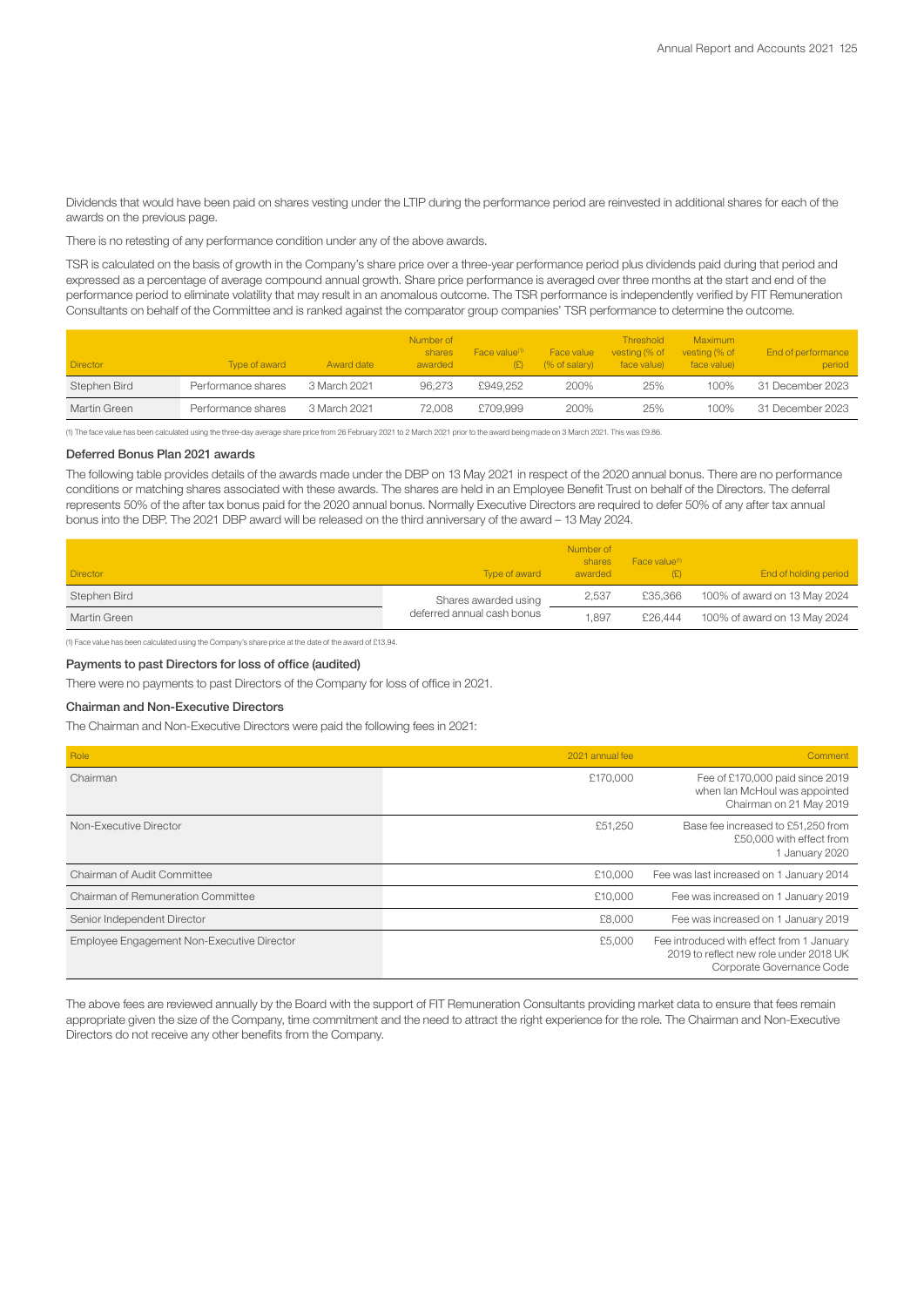#### Directors' shareholding requirements and share interests (audited)

The Board has determined that Executive Directors of the Company are required to build up, over a reasonable period of time, a substantial shareholding in the Company and from the adoption of the 2020 Policy Report at the Company's AGM held on 27 May 2020 this shareholding requirement is to represent at least two times base salary. Stephen Bird and Martin Green satisfied this requirement throughout the whole of 2020 and up to the date of this report. Other members of the Operations Executive are encouraged to do the same up to a level of 50% of base salary.

The Chairman and Non-Executive Directors of the Company have no such requirement and have discretion as to whether to hold shares in the Company or not. The tables on the following page set out the interests in the ordinary shares of the Company held by each Director (or connected persons) of the Company during the year ended 31 December 2021.

Under the 2018 UK Corporate Governance Code there is a requirement for the Company to develop a post-employment shareholding policy, encompassing vested and unvested shares. The detail of this post-employment shareholding policy is as follows and applies from the 2020 AGM:

Upon the departure of an Executive Director, the post-employment shareholding policy will operate as follows:

- Shares held in the Employee Benefit Trust under the DBP will continue to be held in trust and will be released to the former Executive Director in accordance with their normal vesting dates. The former Executive Director will be expected to hold any vested DBP shares at least until the second anniversary of their departure date
- Shares that have vested to an Executive Director under the LTIP and are subject to the two-year post vesting holding period will continue to be required to be held by the former Executive Director until the expiry of the two-year post vesting holding period
- In the event that an Executive Director is treated as a "good leaver" under the LTIP, then any outstanding LTIP awards that have not vested will be pro-rated to the date of leaving and remain subject to satisfaction of performance conditions. Subject to those conditions being achieved at the normal vesting date, shares will typically be released at the earlier of the expiry of the normal two-year post vesting holding period and the second anniversary of their departure date

— Shares purchased by an Executive Director using their own personal funds shall not be subject to this post-employment shareholding policy.

## Executive Directors' shareholdings as at 31 December 2021 (audited)

| <b>Executive Director</b> | Share<br>ownership<br>requirement<br>(% of salary) | Number of<br>shares owned<br>outright<br><i>(including)</i><br>connected<br>persons) | Number of<br>shares<br>beneficially<br>owned (DBP<br>award<br>shares) | Number of<br>shares<br>unvested and<br>subject to<br>performance<br>(LTIP shares) | Number of<br>shares<br>under option<br>(Sharesave) | Ownership<br>requirements<br>met (based on<br>shares owned<br>outright and<br><b>DBP</b> award<br>shares) |
|---------------------------|----------------------------------------------------|--------------------------------------------------------------------------------------|-----------------------------------------------------------------------|-----------------------------------------------------------------------------------|----------------------------------------------------|-----------------------------------------------------------------------------------------------------------|
| Stephen Bird              | 200%                                               | 196.187                                                                              | 16.928                                                                | 270.691                                                                           | 2.282                                              | 587%                                                                                                      |
| Martin Green              | 200%                                               | 74.420                                                                               | 10.739                                                                | 196.631                                                                           | 2,282                                              | 298%                                                                                                      |

#### Chairman and Non-Executive Directors' shareholdings as at 31 December 2021 (audited)

| <b>Director</b>       | 1 January<br>2021 | 31 December<br>2021 |
|-----------------------|-------------------|---------------------|
| Ian McHoul (Chairman) | 15,000            | 20,000              |
| Christopher Humphrey  | 10,000            | 10,000              |
| Duncan Penny          | 5,000             | 5,000               |
| Caroline Thomson      | 8,407             | 8,407               |
| Richard Tyson         | 2,654             | 2,654               |

– The closing mid-market share price on 31 December 2021 was £14.20 and the calculation of the percentage shareholding requirement achieved for the Executive Directors is based on this closing mid-market share price.

- The shares shown in the beneficial holdings table above were acquired by the Directors using their own funds and not through any share incentive scheme (or similar) with the exception of the following disclosures in note
- Stephen Bird's share interests include 16.928 shares (at 31 December 2021) purchased in the market using deferred annual cash bonus and held by the Employee Benefit Trust: the trust used to hold shares in respect of awar the DBP. These shares will vest out of the DBP in 2022, 2023 and 2024, respectively. Neither these shares nor any of the other shares held by Stephen Bird have any performance conditions attached to them. During the year e

—On 26 February 2021 exercised and retained award shares under DBP for 2020 over 5,676 ordinary shares.

- —On 7 May 2021, sold 125,000 ordinary shares.
- —On 13 May 2021 exercised and retained award shares under the DBP for 2018 over 10,704 ordinary shares and 693 dividend shares.
- —On 13 May 2021 acquired 2,537 ordinary shares through the DBP that are held in the Employee Benefit Trust.
- —2,000 shares of Stephen Bird's holding are held by his spouse.
- Martin Green's share interests include 10.739 shares (at 31 December 2021) purchased in the market using deferred annual cash bonus and held by the Employee Benefit Trust: the trust used to hold shares in respect of awards the DBP. These shares will vest out of the DBP in 2022, 2023 and 2024, respectively. Neither these shares nor any of the other shares held by Martin Green have any performance conditions attached to them. During the year e
- —On 26 February 2021 exercised and retained award shares under the DBP for 2020 over 3,701 ordinary shares.
- —On 13 May 2021 exercised and retained award shares under the DBP for 2018 over 6,314 ordinary shares and 409 dividend shares.
- —On 13 May 2021 acquired 1897 ordinary shares through the DBP that are held in the Employee Benefit Trust.
- —On 13 August 2021 sold 40,000 ordinary shares.
- There has been no change to the Directors' shareholdings described in the table above in the period from 31 December 2021 to 28 February 2022, the date of signing of this report.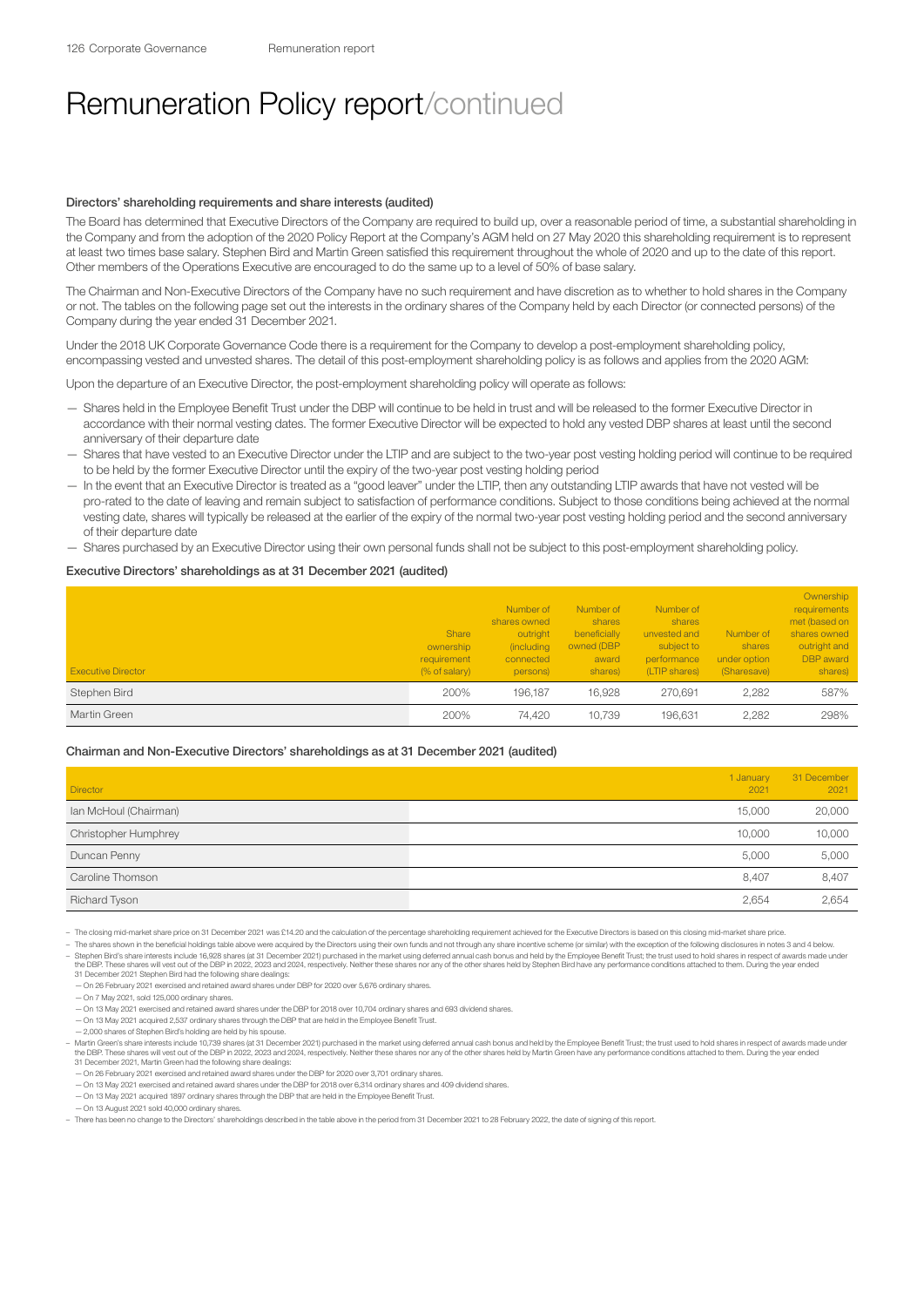#### Sharesave

The Group operates an all-employee savings-related share option scheme in the UK ("Sharesave") and a similar international plan in respect of overseas employees in certain countries (US, Italy, Costa Rica, Japan, France, Singapore, Hong Kong, Israel, Australia, New Zealand and Germany). The scheme and plan are open to all the Group's employees in those countries, including the Executive Directors, and approximately 1,400 of the Group's employees participate in this valuable benefit. As at 31 December 2021 Stephen Bird and Martin Green participate in the UK scheme and the details are shown below.

| <b>Director</b> | Date of grant        | At 1 January<br>2021<br>(shares) | <b>Options</b><br>exercised<br>during the<br>year | <b>Options</b><br>lapsed<br>during the<br>year | <b>Options</b><br>granted<br>during the<br>year | At 31<br>December<br>2021<br>(shares) | Exercise<br>price<br>(pence) | Market price at<br>date of grant<br>(pence) | Date from<br>which<br>exercisable | Expiry date   |
|-----------------|----------------------|----------------------------------|---------------------------------------------------|------------------------------------------------|-------------------------------------------------|---------------------------------------|------------------------------|---------------------------------------------|-----------------------------------|---------------|
| Stephen Bird    | 24 September<br>2020 | 2.282                            |                                                   |                                                |                                                 | 2.282                                 | 552                          | 690(1)                                      | 1 November<br>2023                | 30 April 2024 |
| Martin Green    | 24 September<br>2020 | 2.282                            |                                                   |                                                |                                                 | 2.282                                 | 552                          | 690(1)                                      | 1 November<br>2023                | 30 April 2024 |

(1) The market price for the grant of shares under option was calculated on the basis of the three-day average of the closing mid-market share price from 26 August 2020 to 28 August 2020 inclusive. A 20% discount was appli

There is no performance condition attached to the exercise of the Sharesave plan which is an all-employee plan.

#### Long Term Incentive Plan

Each year the Executive Directors are made a conditional award of shares in the Company. Awards to Executive Directors for 2019 represented 125% of salary. For 2020 and 2021 and to encourage the Executive Directors to recover the business as quickly as possible from the impact of the pandemic, it was agreed that LTIP awards for the Executive Directors would represent 200% of salary. LTIP awards are subject to satisfaction of performance conditions over a three-year performance period as summarised above. It is noted that LTIP awards for 2022 will however revert to a pre-pandemic level representing 125% of salary. The 2022 LTIP award will be made in the 42 days period following the announcement of the 2021 financial results on 1 March 2022. The following table sets out the outstanding awards under the LTIP as at 31 December 2021 for the Executive Directors:

| <b>Director</b> | Date of<br>award        | Awards at<br>1 January<br>2021 | Awards<br>exercised<br>during the<br>year | Associated<br>dividend<br>shares<br>with the<br>exercised<br>award | <b>Awards</b><br>lapsed<br>during<br>the year | Awards<br>made<br>during<br>the year | At 31<br>December<br>2021 | Market<br>price on<br>which<br>award<br>made<br>(pence) | Market<br>price at<br>exercise<br>date<br>(pence) | Face<br>value of<br>award   | Percentage<br>of interest<br>that vests if<br>threshold<br>performance<br>achieved | End of<br>performance<br>period |
|-----------------|-------------------------|--------------------------------|-------------------------------------------|--------------------------------------------------------------------|-----------------------------------------------|--------------------------------------|---------------------------|---------------------------------------------------------|---------------------------------------------------|-----------------------------|------------------------------------------------------------------------------------|---------------------------------|
| Stephen Bird    | 2 March<br>2018(1)      | 50,106                         |                                           | $\overline{\phantom{0}}$                                           | 50,106                                        |                                      | $\overline{\phantom{m}}$  | 1127                                                    | $\overline{\phantom{a}}$                          | 125% of<br>annual<br>salary | 25%                                                                                | 31<br>December<br>2020          |
|                 | 8 March<br>2019(2)      | 48,355                         |                                           |                                                                    |                                               |                                      | 48,355                    | 1197                                                    | $\overline{\phantom{a}}$                          | 125% of<br>salary           | 25%                                                                                | 31<br>December<br>2021          |
|                 | 21 Sept<br>2020         | 126,023                        |                                           |                                                                    |                                               | $\qquad \qquad -$                    | 126,063                   | 753                                                     | $\overline{\phantom{a}}$                          | 200% of<br>annual<br>salary | 25%                                                                                | 28<br>February<br>2023          |
|                 | 3 March<br>2021         |                                |                                           |                                                                    |                                               | 96,273                               | 96,273                    | 986                                                     | $\overline{\phantom{a}}$                          | 200% of<br>annual<br>salary | 25%                                                                                | 31<br>December<br>2023          |
| Total           |                         | 224,484                        | $\overline{\phantom{a}}$                  | $\overline{\phantom{a}}$                                           | 50,106                                        | 96,273                               | 270,691                   |                                                         |                                                   |                             |                                                                                    |                                 |
| Martin Green    | 2 March<br>2018(1)      | 29,558                         |                                           | $\overline{\phantom{0}}$                                           | 29,558                                        |                                      |                           | 1127                                                    | $\qquad \qquad -$                                 | 125% of<br>annual<br>salary | 25%                                                                                | 31<br>December<br>2020          |
|                 | 8 March<br>$2019^{(2)}$ | 30,334                         |                                           |                                                                    |                                               |                                      | 30,334                    | 1197                                                    |                                                   | 125% of<br>annual<br>salary | 25%                                                                                | 31<br>December<br>2021          |
|                 | 21 Sept<br>2020         | 94,289                         |                                           |                                                                    |                                               |                                      | 94,289                    | 753                                                     | $\qquad \qquad -$                                 | 200% of<br>annual<br>salary | 25%                                                                                | 28<br>February<br>2023          |
|                 | 3 March<br>2021         |                                |                                           |                                                                    |                                               | 72,008                               | 72,008                    | 986                                                     | $\overline{\phantom{a}}$                          | 200% of<br>annual<br>salary | 25%                                                                                | 31<br>December<br>2023          |
| Total           |                         | 154,181                        |                                           | Ξ.                                                                 | 29,558                                        | 72,008                               | 196,631                   |                                                         |                                                   |                             |                                                                                    |                                 |

(1) The LTIP award made on 2 March 2018 did not achieve any of its performance conditions based on TSR or EPS growth for the Company. As a consequence, 0% of this award vested and the award lapsed in full on 2 March 2021.<br>

(2) The LTIP award made on 8 March 2019 did not achieve any of its performance conditions based on TSR and EPS growth for the Company. As a consequence 0% of the award will vest and the award will lapse in full on 8 March Details are shown in the remuneration table for the year ended 31 December 2021 on page 119.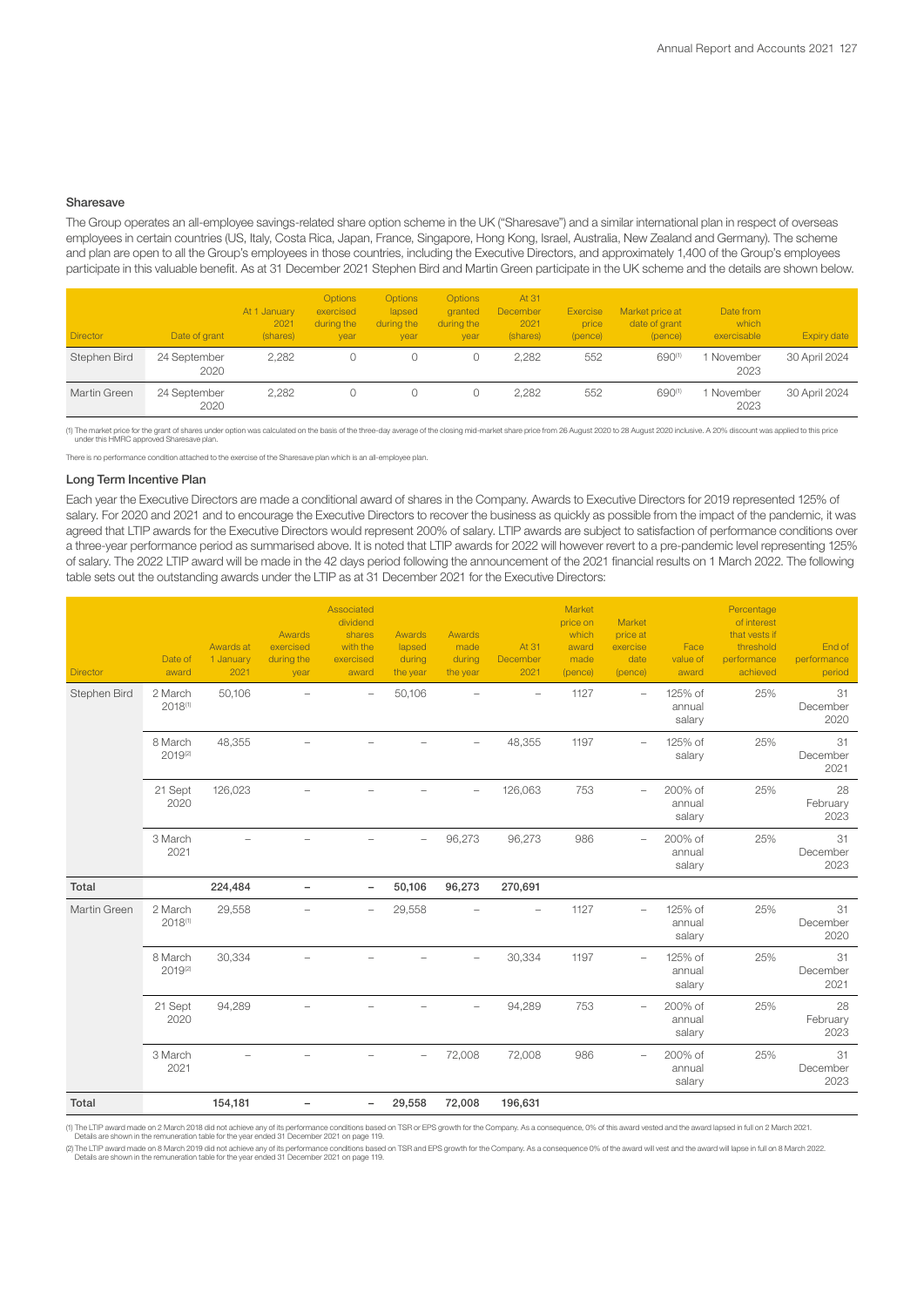## Deferred Bonus Plan

Each year, Executive Directors are required to defer a proportion of their annual bonus into the DBP. No matching awards can be earned on deferred shares. Normally, Executive Directors are required to defer 50% of any after tax annual bonus into the DBP. In 2020, due to the impact of the pandemic, each Director deferred 100% of their bonus into the DBP preserving cash within the business. 50% of the 2020 deferred bonus will vest on the third anniversary and the other 50% vested after the 2020 Full Year results were announced on 25 February 2021. For any bonus earned in respect of 2021, bonus deferral will revert to 50%.

| Director               | Date of<br>award       | Awards at<br>1 January<br>2021<br>(shares) | Awards<br>exercised<br>during the<br>year | Associated<br>dividend<br>shares<br>with the<br>exercised<br>awards | Awards<br>lapsed<br>during<br>the year | Awards<br>made<br>during<br>the year | At 31<br>December<br>2021 | Market<br>price on<br>which<br>award<br>made<br>(pence) | Market<br>price at<br>exercise<br>date<br>(pence) | Face<br>value of<br>award  | Percentage<br>of interest<br>that vests if<br>threshold<br>performance<br>achieved | End of<br>performance<br>period                                                                                                                                       |
|------------------------|------------------------|--------------------------------------------|-------------------------------------------|---------------------------------------------------------------------|----------------------------------------|--------------------------------------|---------------------------|---------------------------------------------------------|---------------------------------------------------|----------------------------|------------------------------------------------------------------------------------|-----------------------------------------------------------------------------------------------------------------------------------------------------------------------|
| Stephen<br><b>Bird</b> | 9 April<br>2018(1)     | 10,704                                     | 10,704                                    | 693                                                                 |                                        |                                      | $\equiv$                  | 1205                                                    | 1395                                              | 50% of<br>annual<br>bonus  | Not<br>applicable                                                                  | Shares held<br>in Employee<br>Trust to 3rd<br>anniversary<br>of award<br>date                                                                                         |
|                        | 3 April<br>2019(2)     | 8,715                                      | $\equiv$                                  | $\equiv$                                                            | $\equiv$                               | $\equiv$                             | 8,715                     | 1149                                                    | $\equiv$                                          | 50% of<br>annual<br>bonus  | Not<br>applicable                                                                  | Shares held<br>in Employee<br>Trust to 3rd<br>anniversary<br>of award<br>date                                                                                         |
|                        | 1 April<br>2020(3)     | 11,352                                     | 5,676                                     |                                                                     |                                        |                                      | 5,676                     | 581                                                     | 964                                               | 100% of<br>annual<br>bonus | Not<br>applicable                                                                  | Shares held<br>in Employee<br><b>Trust. 50%</b><br>of the<br>award<br>vested on<br>25 February<br>2021 and<br>50% to vest<br>on 3rd<br>anniversary<br>of the<br>award |
|                        | 13 May<br>$2021^{(4)}$ | L,                                         | ÷,                                        |                                                                     |                                        | 2,537                                | 2,537                     | 1394                                                    | $\overline{\phantom{0}}$                          | 50% of<br>annual<br>bonus  | Not<br>applicable                                                                  | Shares held<br>in Employee<br>Trust to 3rd<br>anniversary<br>of award<br>date                                                                                         |
| Total                  |                        | 30,771                                     | 16,380                                    | 693                                                                 | $\qquad \qquad -$                      | 2,537                                | 16,928                    |                                                         |                                                   |                            |                                                                                    |                                                                                                                                                                       |
| Martin<br>Green        | 9 April<br>2018(1)     | 6,314                                      | 6,314                                     | 409                                                                 |                                        |                                      | $\equiv$                  | 1205                                                    | 1395                                              | 50% of<br>annual<br>bonus  | Not<br>applicable                                                                  | Shares held<br>in Employee<br>Trust to 3rd<br>anniversary<br>of award                                                                                                 |
|                        | 3 April<br>2019(2)     | 5,141                                      |                                           |                                                                     |                                        |                                      | 5,141                     | 1149                                                    | ÷                                                 | 50% of<br>annual<br>bonus  | Not<br>applicable                                                                  | Shares held<br>in Employee<br>Trust to 3rd<br>anniversary<br>of award                                                                                                 |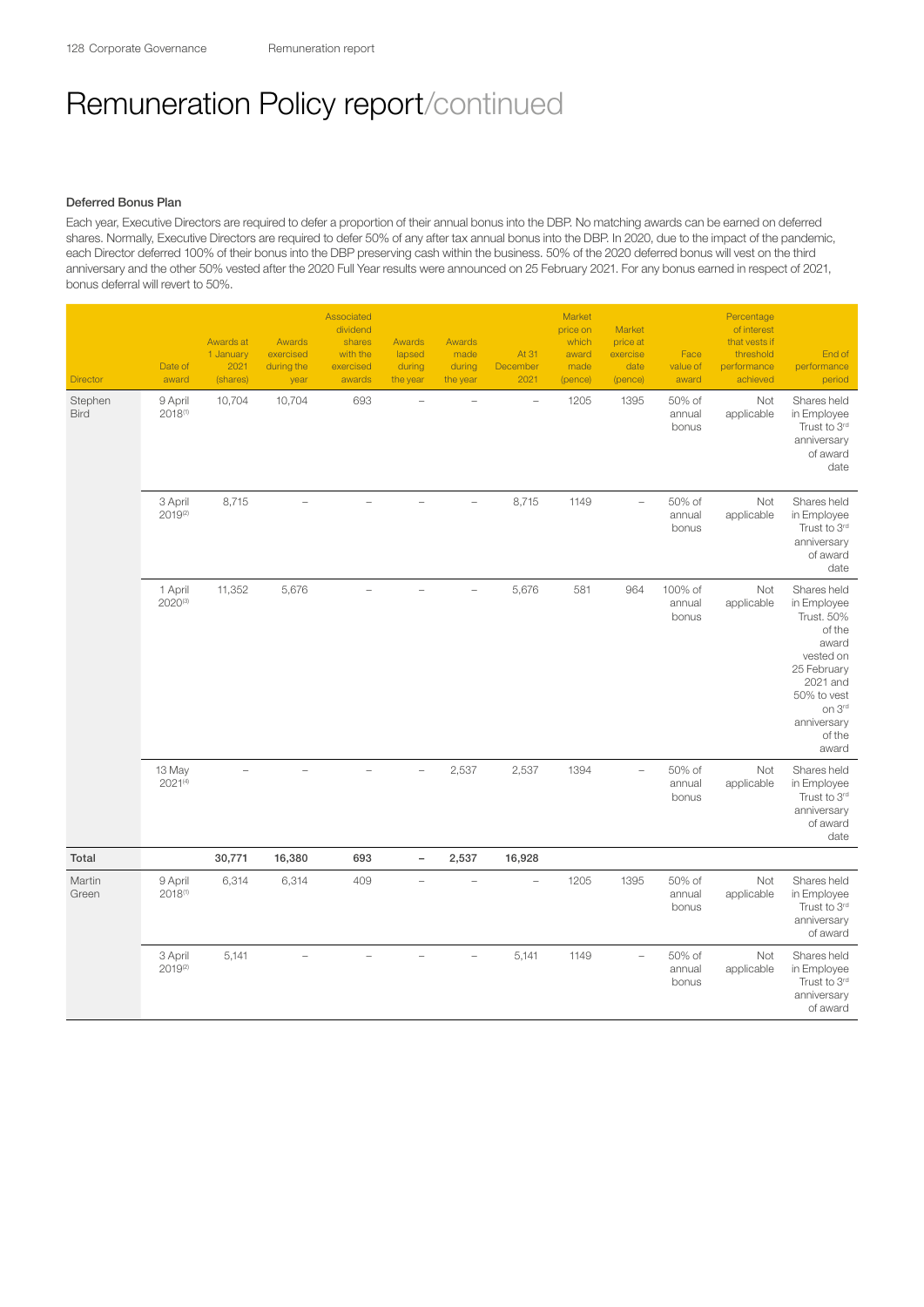| Total           |                        | 18,857                                     | 10,015                                    | 409                                                                 |                                        | 1,897                                       | 10,739                    |                                                         |                                                   |                            |                                                                                    |                                                                                                                                                                |
|-----------------|------------------------|--------------------------------------------|-------------------------------------------|---------------------------------------------------------------------|----------------------------------------|---------------------------------------------|---------------------------|---------------------------------------------------------|---------------------------------------------------|----------------------------|------------------------------------------------------------------------------------|----------------------------------------------------------------------------------------------------------------------------------------------------------------|
|                 | 13 May<br>$2021^{(4)}$ |                                            |                                           |                                                                     | $\overline{\phantom{a}}$               | 1,897                                       | 1,897                     | 1394                                                    | $\overline{\phantom{m}}$                          | 50% of<br>annual<br>bonus  | Not<br>applicable                                                                  | Shares held<br>in Employee<br>Trust to 3rd<br>anniversary<br>of award<br>date                                                                                  |
|                 | 1 April<br>2020(3)     | 7,402                                      | 3,701                                     |                                                                     |                                        |                                             | 3,701                     | 581                                                     | 964                                               | 100% of<br>annual<br>bonus | Not<br>applicable                                                                  | Shares held<br>in Employee<br>Trust.<br>50% of the<br>award<br>vested on<br>25 February<br>2021 and<br>50% to vest<br>on 3rd<br>anniversary<br>of the<br>award |
| <b>Director</b> | Date of<br>award       | Awards at<br>1 January<br>2021<br>(shares) | Awards<br>exercised<br>during the<br>year | Associated<br>dividend<br>shares<br>with the<br>exercised<br>awards | Awards<br>lapsed<br>during<br>the year | <b>Awards</b><br>made<br>during<br>the year | At 31<br>December<br>2021 | Market<br>price on<br>which<br>award<br>made<br>(pence) | Market<br>price at<br>exercise<br>date<br>(pence) | Face<br>value of<br>award  | Percentage<br>of interest<br>that vests if<br>threshold<br>performance<br>achieved | End of<br>performance<br>period                                                                                                                                |

(1) The DBP award made on 9 April 2018 vested on 9 April 2021 and the award plus associated dividend shares were paid out to participants on 13 May 2021.<br>(3) The DBP award made to Stephen Bird and Martin Green on 1 April 2

(4) The DBP award made on 13 April 2021 covered 50% of the bonus earned in respect of the financial year ended 31 December 2020. The award will vest on its third anniversary in April 2024.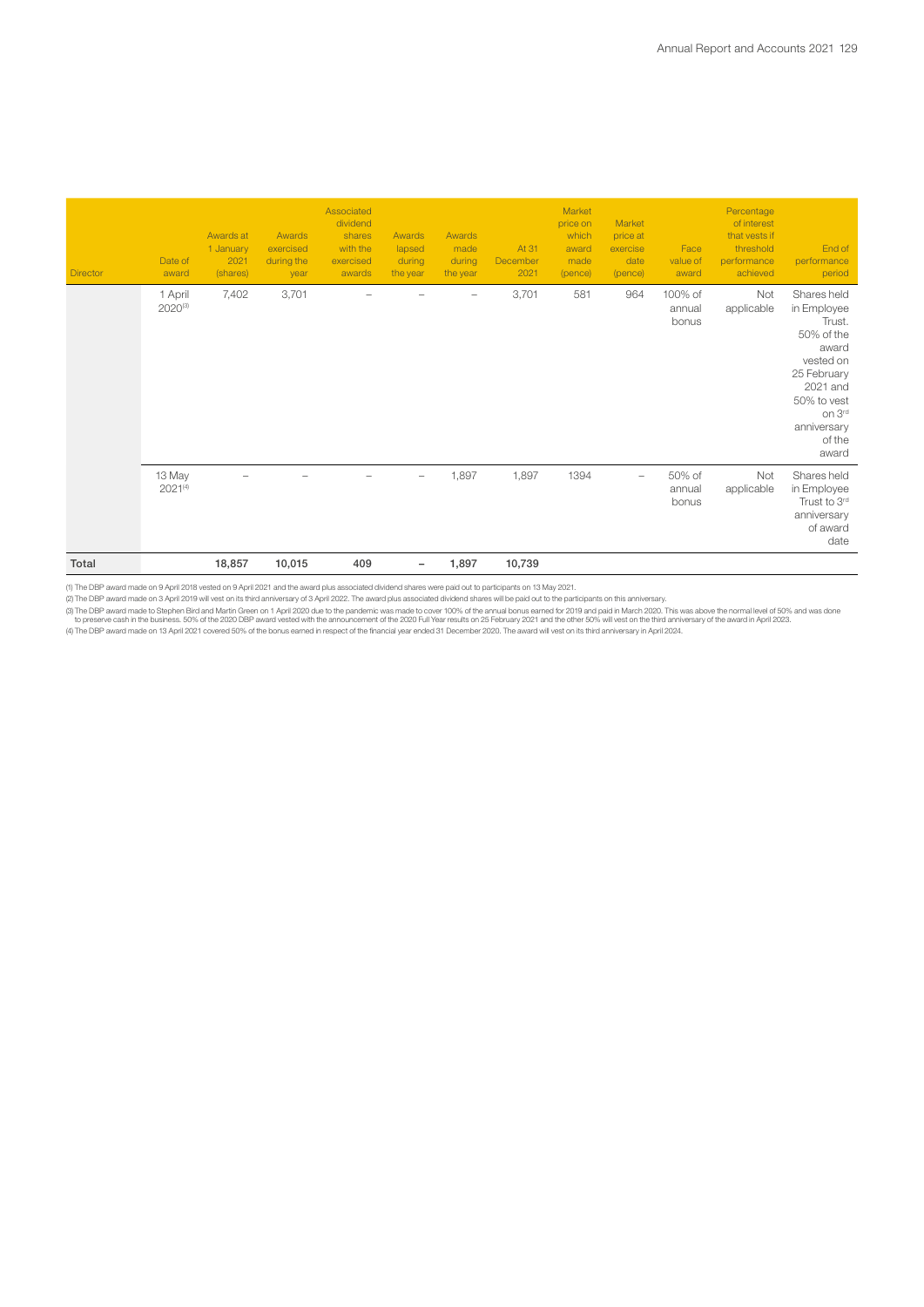#### Ten-year performance graph of the Company's ordinary shares compared to comparator group

The Company is required to include a line graph showing the Company's ordinary share performance compared to an appropriate index over a ten-year performance period ending 31 December 2021. The graph below illustrates the Company's annual Total Shareholder Return ("TSR") (share price growth plus dividends that have been declared, paid and reinvested in the Company's shares) relative to the FTSE 250 for the preceding ten-year period ending 31 December 2021, assuming an initial investment of £100. This index has been chosen since it is the comparator group (excluding financial services companies and investment trusts) for one of the performance conditions tied to awards under the LTIP. The Committee notes that the FTSE 250 Index is a recognised broad market equity index, relatively complex and international in nature and is comparable to the Company's business operations where approximately 90% of revenues are generated outside the UK. TSR data is taken from Datastream.

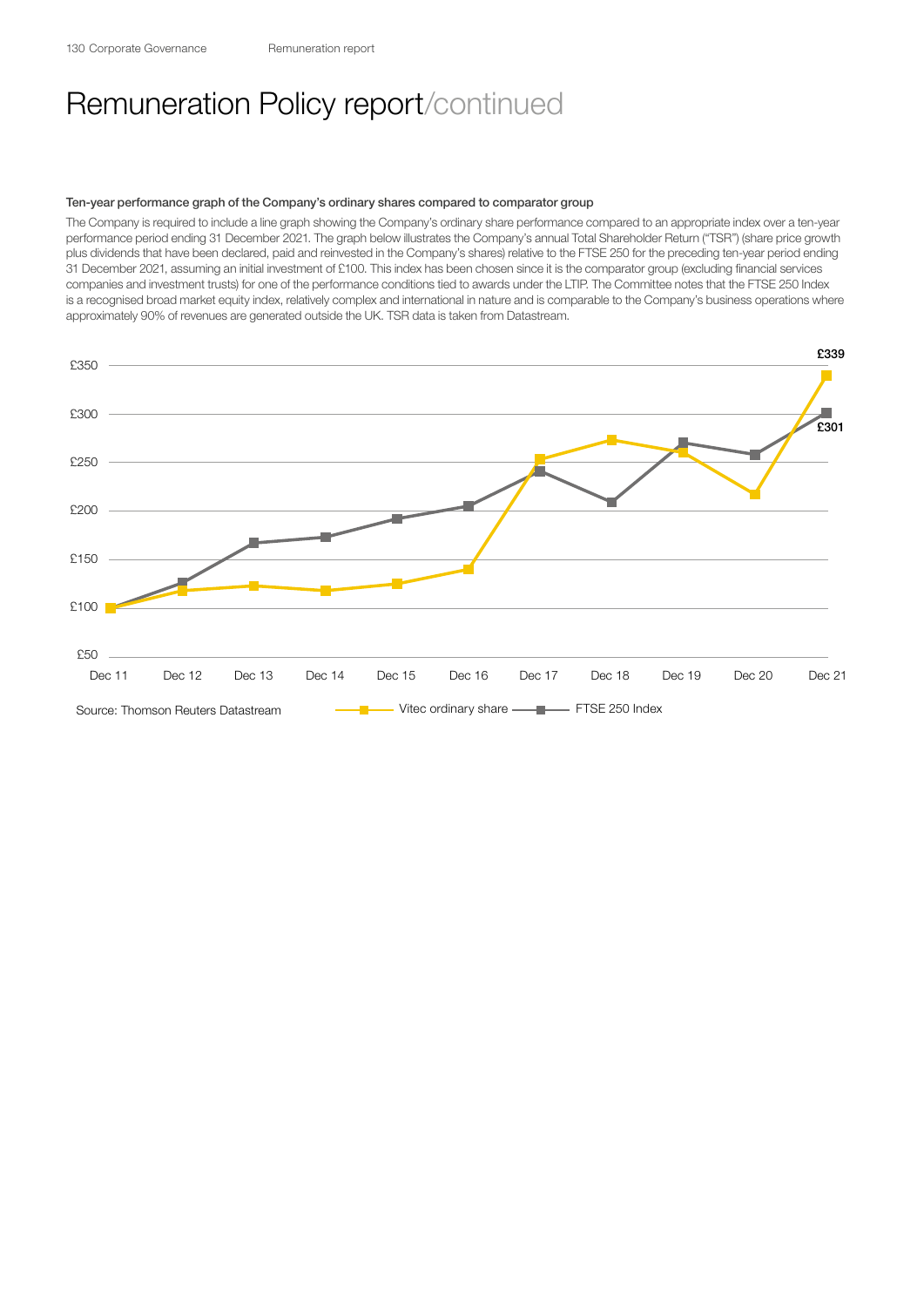## Performance table setting out the total remuneration of the Group Chief Executive

The following table sets out the single figure of total remuneration paid and the amount vesting under short-term and long-term incentives (as a percentage of the maximum that could have been achieved) to the Group Chief Executive for each of the ten years ended 31 December 2021.

| Year (ended 31 December) | <b>Group Chief Executive</b> | CEO single<br>figure of total<br>remuneration | Annual bonus<br>payout against<br>maximum<br>opportunity %<br>(including actual<br>amount paid) | Long-term<br>incentive vesting<br>rates against<br>maximum<br>opportunity % |
|--------------------------|------------------------------|-----------------------------------------------|-------------------------------------------------------------------------------------------------|-----------------------------------------------------------------------------|
| 2021                     | Stephen Bird                 | 1,166,196                                     | 95.5%                                                                                           | 0%                                                                          |
|                          |                              |                                               | £566,588                                                                                        |                                                                             |
| 2020                     | Stephen Bird                 | £701,744                                      | 22.5%                                                                                           | 0%                                                                          |
|                          |                              |                                               | £133,489                                                                                        |                                                                             |
| 2019                     | Stephen Bird                 | £1,151,858                                    | 21.5%                                                                                           | 72.06%                                                                      |
|                          |                              |                                               | (E124, 445)                                                                                     |                                                                             |
| 2018                     | Stephen Bird                 | £2,280,723                                    | 66.9%                                                                                           | 100%                                                                        |
|                          |                              |                                               | (£377,925)                                                                                      |                                                                             |
| 2017                     | Stephen Bird                 | £1,596,214                                    | 88.4%                                                                                           | 67.5%                                                                       |
|                          |                              |                                               | (E486, 771)                                                                                     |                                                                             |
| 2016                     | Stephen Bird                 | £962,299                                      | 77.9%                                                                                           | 0%                                                                          |
|                          |                              |                                               | (E418, 450)                                                                                     |                                                                             |
| 2015                     | Stephen Bird                 | £636,374                                      | 20%                                                                                             | 0%                                                                          |
|                          |                              |                                               | (E104, 876)                                                                                     |                                                                             |
| 2014                     | Stephen Bird                 | £745,388                                      | 44.25%                                                                                          | 0%                                                                          |
|                          |                              |                                               | (E226, 378)                                                                                     |                                                                             |
| 2013                     | Stephen Bird                 | £1,057,407                                    | 71%                                                                                             | 28.55%                                                                      |
|                          |                              |                                               | (E355, 616)                                                                                     |                                                                             |
| 2012                     | Stephen Bird                 | £1,697,841                                    | 79.4%                                                                                           | 92.4%                                                                       |
|                          |                              |                                               | (£386,434)                                                                                      |                                                                             |

## Percentage change in remuneration of the Directors and employees

The table below shows the year-on-year percentage change in salary, benefits and annual bonus earned between the year ended 31 December 2021 and the year ended 31 December 2020 for the Directors, compared to the average of earnings of the parent Company employees. The Remuneration Committee has selected this comparator group on the basis that each of the Directors is UK based and this provides a local market reference, is a sizeable population and a fair representation of the Group's employee base.

|                                              | 2019/20<br>Annual salary | 2019/20<br>Taxable<br><b>benefits</b> | 2019/20<br>Annual bonus | 2020/21<br>Annual salary | 2020/21<br>Taxable<br>benefits | 2020/21<br>Annual bonus |
|----------------------------------------------|--------------------------|---------------------------------------|-------------------------|--------------------------|--------------------------------|-------------------------|
| Stephen Bird, Group Chief Executive          | 2.5%                     | 2.5%                                  | $-7%$                   | $0\%$                    | $0\%$                          | 324%                    |
| Martin Green, Group Finance Director         | 2.5%                     | 2.5%                                  | $-23%$                  | $0\%$                    | $0\%$                          | 324%                    |
| Ian McHoul, Chairman                         | $0\%$                    | n/a                                   | n/a                     | $0\%$                    | n/a                            | n/a                     |
| Christopher Humphrey, Non-Executive Director | 2.5%                     | n/a                                   | n/a                     | $0\%$                    | n/a                            | n/a                     |
| Caroline Thomson, Non-Executive Director     | 2.5%                     | n/a                                   | n/a                     | $0\%$                    | n/a                            | n/a                     |
| Richard Tyson, Non-Executive Director        | 2.5%                     | n/a                                   | n/a                     | $0\%$                    | n/a                            | n/a                     |
| Duncan Penny, Non-Executive Director         | 2.5%                     | n/a                                   | n/a                     | $0\%$                    | n/a                            | n/a                     |
| Parent Company employees                     | 2.5%                     | 2.5%                                  | $-36%$                  | 2.2%                     | 2.2%                           | 292%                    |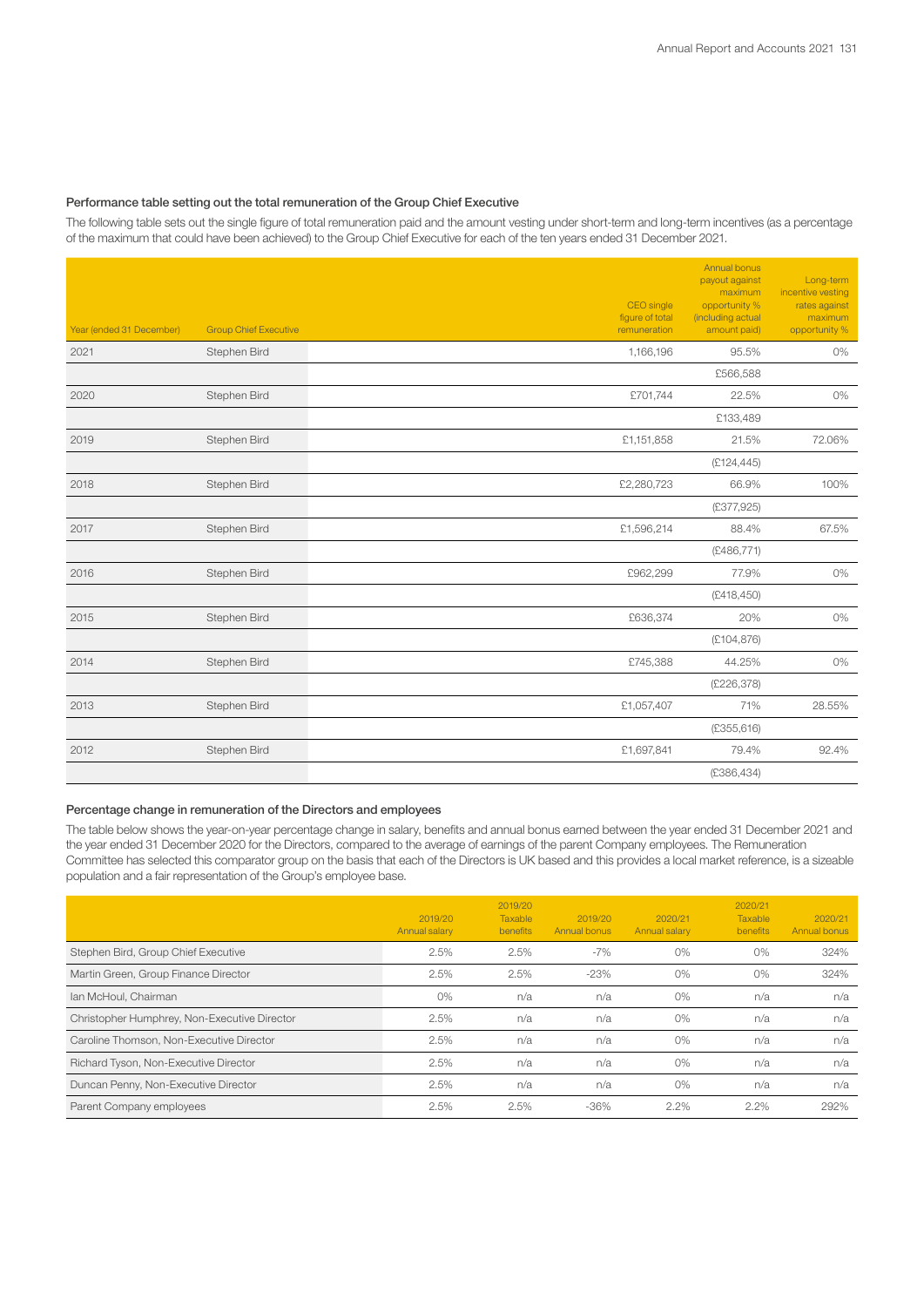## Group Chief Executive's pay ratio disclosure

In accordance with Option C as set out in the Companies (Miscellaneous Reporting) Regulations 2018, the following table sets out Stephen Bird's (Group Chief Executive) total remuneration for the year ended 31 December 2021 compared with all UK employees of the Group at the 25<sup>th</sup> percentile, 50<sup>th</sup> percentile and 75<sup>th</sup> percentile. The data has been compiled from available data as at 31 December 2021 for all UK-based employees and no element of remuneration has been excluded from the calculation. This table will build up over a ten-year period. We have chosen Option C as it reflects all our UK workforce and is more complete in showing the Group Chief Executive's remuneration compared to the entire UK workforce. It uses bonus information for 2020 and was paid in March 2021 as bonus information for 2021 is not calculated until March 2022 for many UK employees. It is therefore not possible to use 2021 bonus data since the 2021 Annual Report was approved on 28 February 2022. The same principle applies for prior years disclosed. The Company believes the median ratio is consistent with the Company's wider policies on employee pay, reward and progression. We seek to pay all employees including the Chief Executive fairly for the roles they perform and taking into account a range of factors including the relevant role, their performance and internal and external measures including pay rates and pay gaps.

| Year | Method   |         | 25 <sup>th</sup> percentile 50 <sup>th</sup> percentile | 75 <sup>th</sup> percentile |
|------|----------|---------|---------------------------------------------------------|-----------------------------|
| 2019 | Option C | 82:1    | 57:1                                                    | 35:1                        |
|      |          | £27,833 | £40,002                                                 | £64,086                     |
| 2020 | Option C | 44:1    | 31:1                                                    | 19:1                        |
|      |          | £25,866 | £36,965                                                 | £61,245                     |
| 2021 | Option C | 28:1    | 19:1                                                    | 12:1                        |
|      |          | £26,361 | £37,726                                                 | £58,866                     |

The actual salaries paid for each UK employee at the respective quartiles for 2021 were: 25<sup>th</sup> percentile – £25,632; 50<sup>th</sup> percentile – £34,659; and 75<sup>th</sup> percentile – £52,660. The change in the pay ratios from 2019 to 2021 has been greatly impacted by COVID-19. In 2020, the Company implemented short-time working and other measures such as salary waivers in response to the pandemic. In 2021, Executive Directors did not receive any pay increase in contrast to the wider UK employee population and long-term incentives for the Executive Directors did not vest due to performance conditions not being achieved. As the Company recovers from the impact of the pandemic, we expect the pay ratio gap to widen as annual bonuses and long-term incentives become payable. We consider that the use of Option C and the percentiles shown for UK employees are reasonably representative.

## Relative importance of spend on pay

The following table sets out for the year ended 31 December 2021 compared to the year ended 31 December 2020 the actual expenditure of the Company in terms of remuneration paid to or receivable by all employees of the Group and distributions to shareholders by way of dividends. It is noted that in response to the pandemic and as a measure to ensure the financial security of the Company, the Board cancelled dividends in 2020. The Board reinstated the final dividend for 2020 which was paid on 14 May 2021. There are currently 133,600 ordinary shares held in treasury. There have been no other significant distributions and payments required to be disclosed that would assist in understanding the relative importance of spend on pay.

|                                                      | Year ended<br>31 December<br>2021 | Year ended<br>31 December<br>2020 | % change |
|------------------------------------------------------|-----------------------------------|-----------------------------------|----------|
| Total remuneration paid to all Vitec Group employees | £101.0m                           | £82.9m                            | 17.92%   |
| Total dividends paid to shareholders                 | £7.1m                             | £0m                               | n/a      |

## Statement of implementation of Remuneration Policy in the year ending 31 December 2022

This section provides an overview of how the Committee is proposing to implement the Remuneration Policy in 2022.

(1) Base salary

The table sets out the 2022 base salary for each Executive Director, together with the percentage increase from 2021:

| <b>Executive Director</b> | 2022 salary | Increase<br>from 2021 |
|---------------------------|-------------|-----------------------|
| Stephen Bird              | £488,868    | 3%                    |
| Martin Green              | £365,650    | 3%                    |

The Committee decided that a 3% increase for Executive Director salaries was merited for 2022. This was based on several factors including: (i) that the wider employee population across the Group received a 3% increase for 2022; (ii) Executive Directors received no increase in salary in 2021 due to the impact of COVID-19 on the business (in contrast to the wider employee population who received 2.2%); (iii) the continuing recovery of the business from the impact of COVID-19; and (iv) the need to provide a remuneration package to the Executive Directors that is competitive and retains and incentivises the individuals.

## (2) Benefits

Benefits, including car allowance, private healthcare and income protection will be paid at the same rate as in 2021.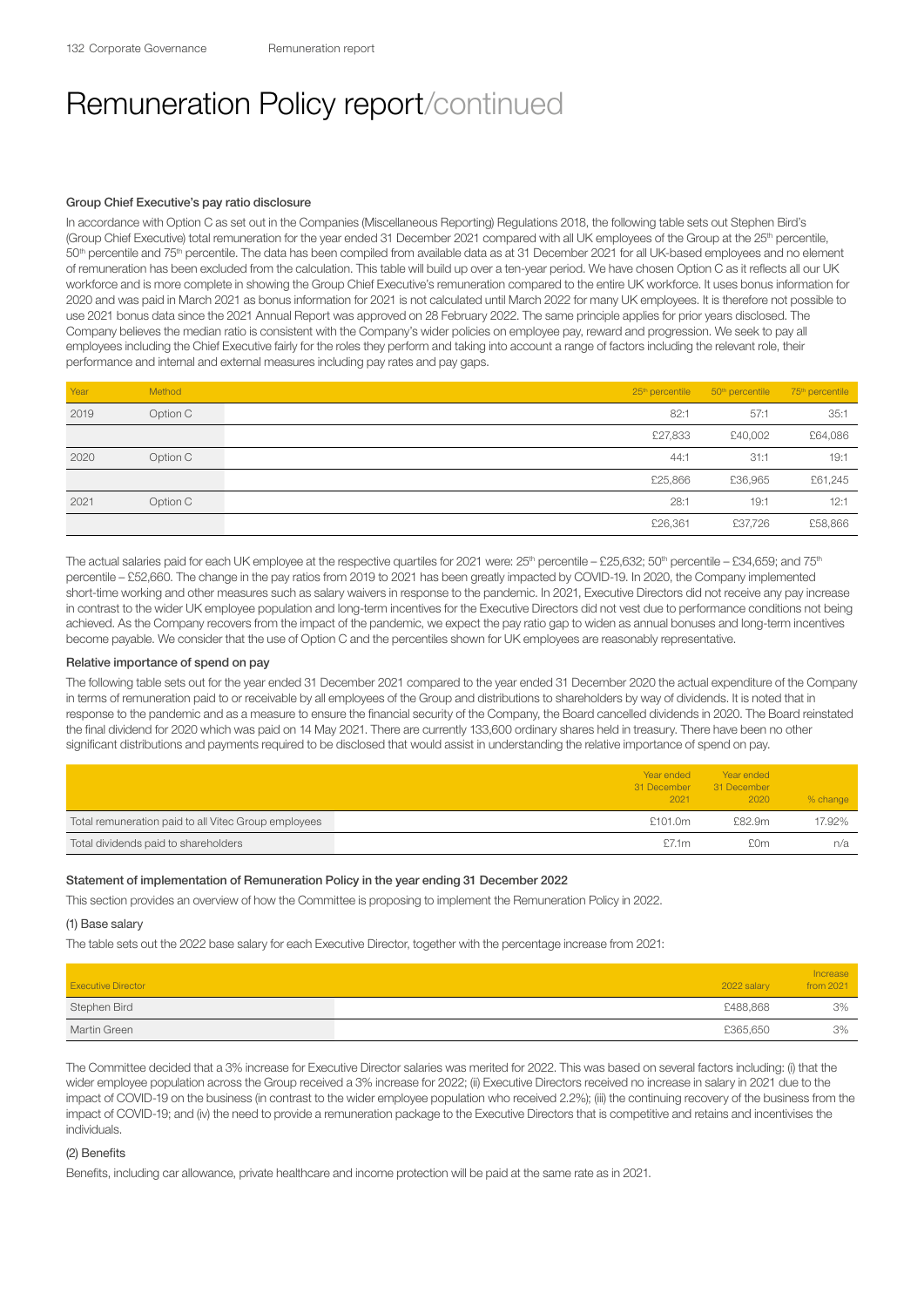#### (3) Pension allowance

Pension allowances paid to Executive Directors are set out in the table below. Stephen Bird's allowance currently represents 20% of his base salary and this level was contractually agreed at the time of his appointment in 2009. We have now contractually agreed with Stephen Bird that his pension allowance will reduce to 8% of base salary with effect from 1 January 2023 and therefore be aligned with the wider UK workforce. Newly appointed Executive Directors receive a pension contribution of 8% of base salary which is in line with pension contributions provided to the wider UK employee workforce. Upon his appointment as Group Finance Director on 10 February 2020, Martin Green's pension contribution was reduced from 15% to 8% of base salary.

| <b>Executive Director</b>    | Pension<br>allowance |  |
|------------------------------|----------------------|--|
| Stephen Bird (20% of salary) | £97,773              |  |
| Martin Green (8% of salary)  | £29,252              |  |

#### (4) Annual bonus

The maximum opportunity remains unchanged at 125% of base salary. Half of any net after tax annual bonus earned for the year ended 31 December 2022 will be deferred into the DBP for a period of three years and held in the form of shares in the Company. There will be no matching award that can be earned on this deferred bonus. The table below provides information on the performance measures against which performance for the 2022 Annual Bonus Plan will be measured:

| Core measures for 2022 Annual Bonus Plan                                                                              | Weighting<br>(% of overall<br>opportunity) |
|-----------------------------------------------------------------------------------------------------------------------|--------------------------------------------|
| Adjusted Group profit before tax*                                                                                     | 50%                                        |
| Group percentage of adjusted operating profit*<br>converted to operating cash flow*                                   | 25%                                        |
| Role-specific personal objectives set by the Board<br>and Remuneration Committee for the Executive<br><b>Director</b> | 25%                                        |

The performance measures selected reflect the strategic and operational objectives of the Group. The Profit and Cash Conversion measures are independently assessed. The Group percentage of operating profit converted to operating cash metric for 2022 will be measured against targets set for H1 2022 performance and full year 2022 performance, with one-third for half year and two-thirds for the full year. The Committee considers that the specific targets and personal objectives for 2022 are commercially sensitive and therefore has not disclosed them. The Committee will disclose these targets and objectives once a bonus has been paid and subject to the Committee considering that they are no longer commercially sensitive.

#### (5) Long Term Incentive Plan

Stephen Bird and Martin Green will each receive an award of shares under the LTIP. These awards will be made in the 42-day period following the announcement of the full year results for the year ended 31 December 2021 that will be announced on 1 March 2022. The performance conditions for the 2022 LTIP awards will be as follows: 67% of the award will be subject to adjusted basic EPS\* growth over a three-year performance period. For the adjusted EPS performance condition, we propose a challenging adjusted EPS performance corridor to reflect the ambitious growth plans for the business. We therefore propose an adjusted EPS performance condition with threshold vesting at 25% of the award for an adjusted EPS growth target of 100 pence and full vesting of the award for adjusted EPS growth target of 130 pence, using 2021's adjusted EPS of 69.9 pence as a base. The remaining 33% of the award will be subject to TSR with the Company's TSR performance ranked against the constituents of the FTSE 250 Index (excluding financial services companies and investment trusts) over a three-year performance period. Threshold performance for the TSR element will be at the medium point of the comparator group and will result in 25% of an award vesting. Full vesting of the TSR element will be at the upper quartile of the comparator group. A straight-line sliding scale will operate between each of the above points. Below threshold, none of the TSR element will vest. For the 2022 LTIP award we will revert to a level of award representing 125% of salary – which represents the same level of award pre the COVID-19 pandemic. Vesting of the 2022 LTIP award will be consistent with that described on page 112. Vesting will be underpinned by Committee discretion that will take into account, in particular, ROCE performance over the performance period for the EPS element of the award. Any awards vesting under the LTIP 2022, after deduction of taxes, will be subject to a further two-year holding period, thereby more closely aligning the participants' interests with the long-term interests of shareholders.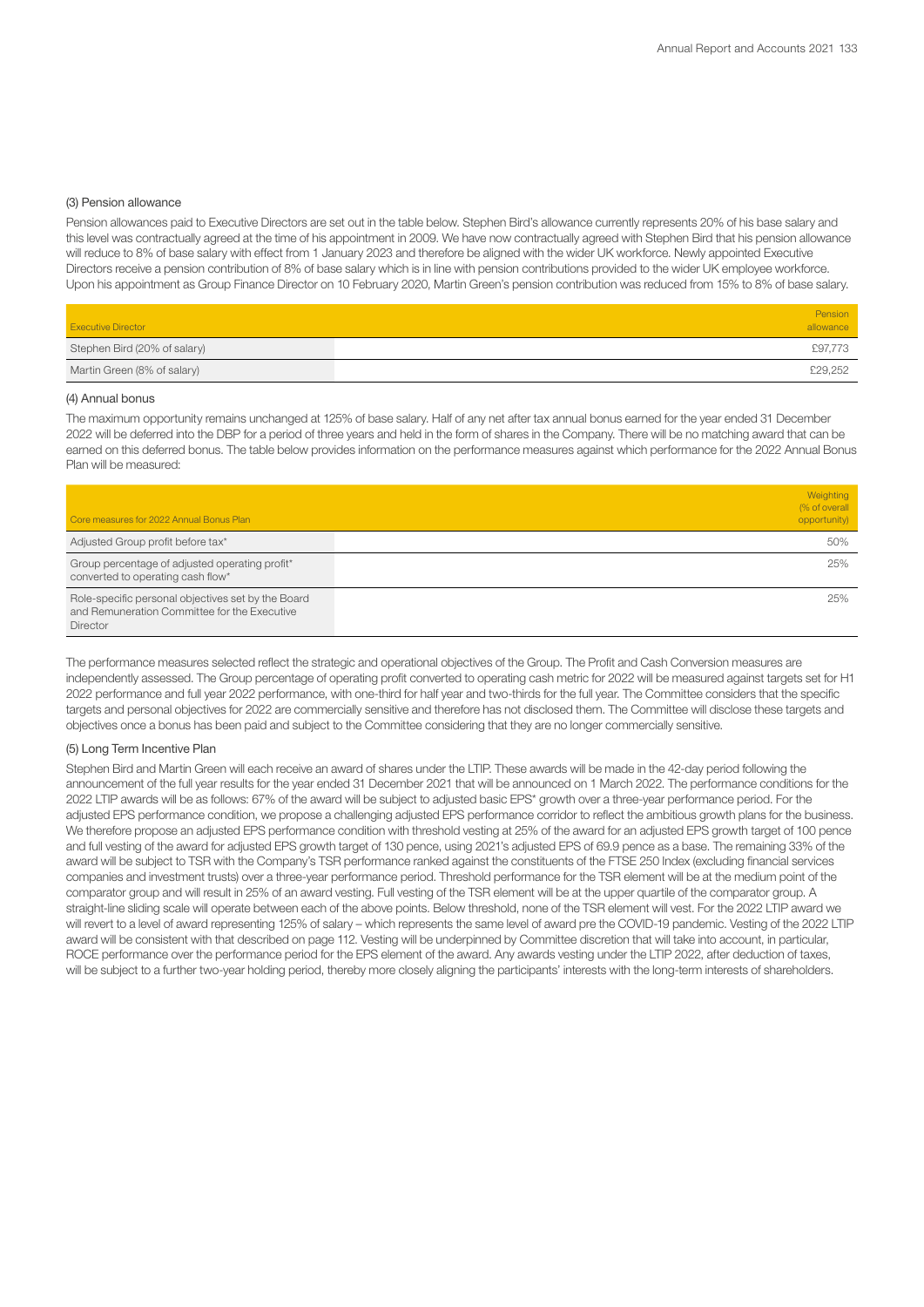#### (6) Chairman and Non-Executive Directors' remuneration

The fee structure for the Chairman and Non-Executive Directors for 2022 is set out in the following table:

| Role                                       | 2022 fee                | 2021 fee |
|--------------------------------------------|-------------------------|----------|
| Chairman                                   | £175.000 <sup>(1)</sup> | £170,000 |
| Non-Executive Directors' base fee          | £52,750 <sup>(2)</sup>  | £51,250  |
| Chairman of Audit Committee                | £10.000 <sup>(3)</sup>  | £10,000  |
| Chairman of Remuneration Committee         | £10.000 <sup>(3)</sup>  | £10,000  |
| Senior Independent Director                | £8,000(3)               | £8,000   |
| Employee Engagement Non-Executive Director | £5,000 <sup>(4)</sup>   | £5,000   |

(1) lan McHoul became Chairman on 21 May 2019 when the Chairman's fee was increased to £170,000 per annum. Given that no increase has been given since that date and the increased demands in the role as Chairman, the Board framed that the Chaire<br>for the role.

(2) Following a review of Non-Executive Directors' fees with the support of FIT Remuneration Consultants, it was concluded that a 3% increase to the base fee would be applied for 2022. This aligned the Non-Executive Direct

(3) The Chairman of the Remuneration Committee and Senior Independent Director were last increased to their current level in 2019 to take account of the nature of each role, the time commitment, performance of the respecti Compan

(4) In 2019, the Company appointed Caroline Thomson as the Non-Executive Director with responsibility for employee engagement in accordance with the 2019 UK Corporate Governance Code. Given the responsibility of this role involved with this role is given on pages 64 of the Annual Report.

The Board has agreed that fees will typically be reviewed annually to ensure that they remain appropriate.

#### Malus and clawback

Under the rules of the Annual Bonus Plan, LTIP and DBP, awards are subject to a malus rule whereby the Remuneration Committee has the power to reduce, cancel or impose further conditions upon a bonus or award in circumstances that the Committee determines such action is appropriate, including circumstances where a material misstatement of the Company's audited financial results has occurred, or serious reputational damage to the Company has occurred as a result of a participant having breached the Company's Code of Conduct, a miscalculation or an assessment of any performance conditions that was based on incorrect information, or the occurrence of an insolvency or administration event. In addition, under the above plans, a clawback provision exists where in the same circumstances as for malus, any future award that is paid out can be clawed back from a participant for a period of up to three years from it vesting or being paid out.

#### Voting at Annual General Meeting

At the Company's last AGM held on 6 May 2021, shareholders were asked to vote for an advisory vote on the Directors' Annual Remuneration report for the year ended 31 December 2020. The resolution was approved by shareholders on a poll at the 2021 AGM and the table below sets out the proxy votes voted for, against and withheld for the resolution.

| Resolution                                                                      | For proxy<br>votes and %<br>of votes cast | Against proxy<br>votes and %<br>of votes cast | Withheld<br>proxy votes |
|---------------------------------------------------------------------------------|-------------------------------------------|-----------------------------------------------|-------------------------|
| Advisory vote on the Remuneration report for the year<br>ended 31 December 2020 | 32,395,463                                | 8.051.377                                     | 477.464                 |
|                                                                                 | 80.79%                                    | 19.91%                                        |                         |

The Remuneration Policy report was voted on by shareholders at the Company's AGM held on 27 May 2020. The details of that vote are set out below:

| Resolution                                                                                                                  | For proxy<br>votes and %<br>of votes cast | Against proxy<br>votes and %<br>of votes cast | Withheld<br>proxy votes |
|-----------------------------------------------------------------------------------------------------------------------------|-------------------------------------------|-----------------------------------------------|-------------------------|
| Remuneration Policy report - to cover Directors<br>remuneration for the period from the 2020 AGM<br>through to the 2023 AGM | 30.806.064                                | 3.888.644                                     | 1,641,632               |
|                                                                                                                             | 88.79%                                    | 11.21%                                        |                         |

As at the date of the Company's AGM on 6 May 2021 the Company had 46,240,200 ordinary shares in issue. The Remuneration Committee, in line with guidance, considers that an against vote of 20% or more of the votes cast is deemed to be significant in connection with a resolution on Directors' remuneration. The Committee was clear that while not constituting a significant against vote of 20% or more, those voting against were concerned by the structure of the performance conditions tied to the 2021 LTIP award. The Committee has noted this and will take that into account for the 2022 LTIP award and in future years. In the event that a significant level of concern is raised at future AGMs, both the Chairman of the Board and the Chairman of the Remuneration Committee will contact the Company's major shareholders following an AGM to understand the precise detail of the concern being raised. Subject to that, the Committee and the Board as a whole will consider how best to address the concern being raised. This may involve a revision to the Company's Policy on Directors' remuneration at a subsequent AGM or some other change which can be implemented without further shareholder consultation. The Committee and the Board are committed to an open and transparent dialogue with shareholders on material matters of concern.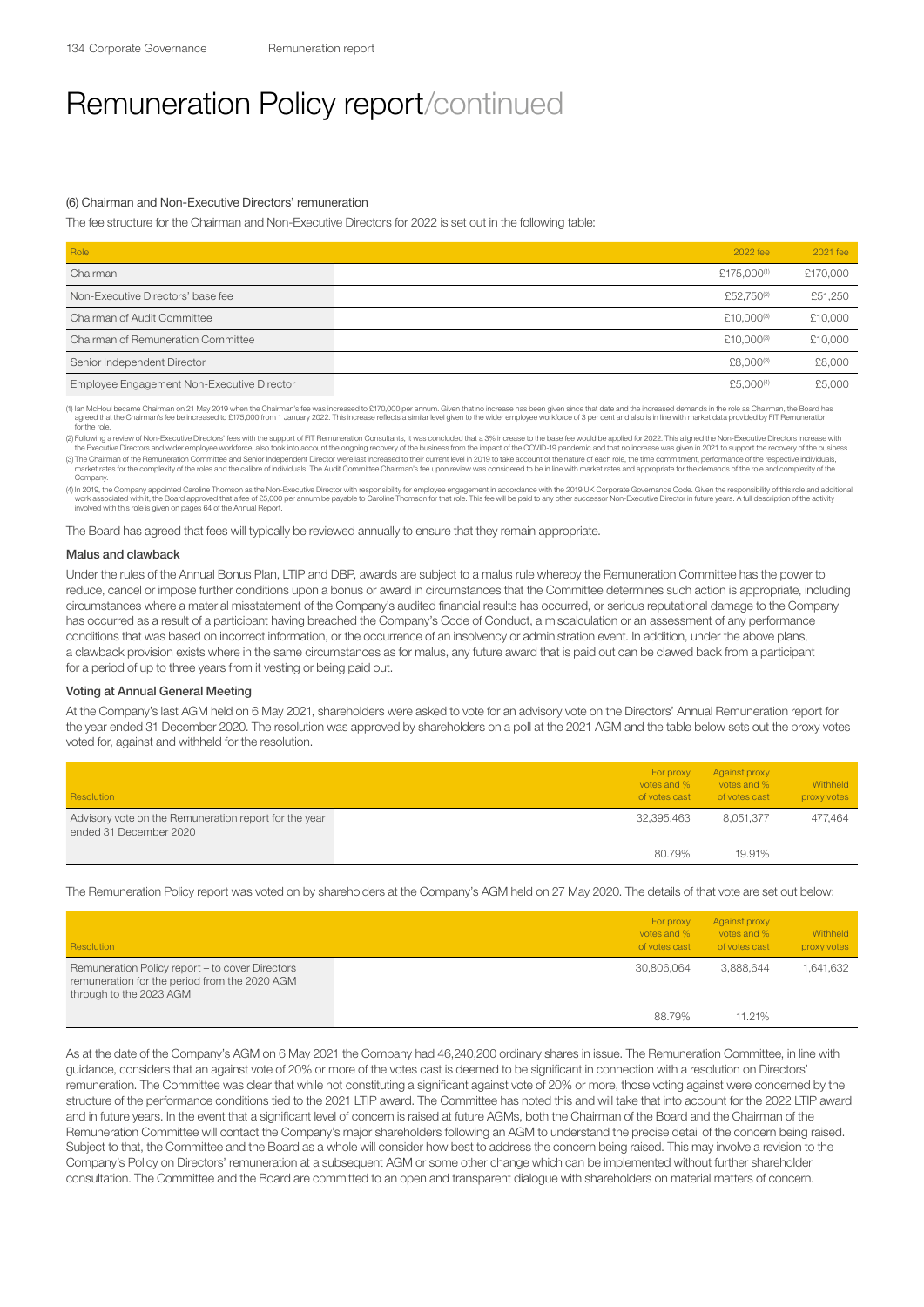### The Remuneration Committee

The Remuneration Committee comprised the following members during 2021: Caroline Thomson – Chairman, Christopher Humphrey, Richard Tyson and Duncan Penny.

All of the Committee members are independent Non-Executive Directors. Erika Schraner who will join the Board as an independent Non-Executive Director on 1 May 2022, will become a member of the Remuneration Committee with effect from that same date.

The Committee, on behalf of the Board, determines the Policy, base salaries, annual cash bonus arrangements, participation in incentive schemes, pension arrangements and all other benefits received by the Executive Directors including any exit packages.

The Committee also oversees the framework of remuneration for the Operations Executive, including terms of service, pay structure, annual cash bonus, pensions, share incentive arrangements and all other benefits and also has regard to wider employee remuneration within the Group.

The Committee invites individuals to attend meetings, as it deems necessary, to assist with consideration of remuneration matters. During 2021 the following individuals attended meetings of the Committee: Ian McHoul (Board Chairman), Stephen Bird (Group Chief Executive), Martin Green (Group Finance Director), and Jon Bolton (Group Company Secretary). Representatives of the Committee's remuneration advisor, FIT Remuneration Consultants, also attended meetings in 2021.

The Executive Directors or members of the Operations Executive are not present when their own remuneration is being considered.

The remuneration of the Chairman and the Non-Executive Directors is determined by the Board as a whole, with the Chairman or the relevant Non-Executive Director abstaining when his or her remuneration is considered.

For further information regarding governance for the Remuneration Committee see pages 106 to 108 of this Annual Report.

### External advisors

The Committee appointed FIT Remuneration Consultants as its external remuneration advisor in 2019. Their appointment involved the Committee Chairman reviewing several potential advisors including written proposals and interviews. Following this process, the Remuneration Committee selected FIT Remuneration. FIT Remuneration Consultants charge for their time given in providing a service to the Company and during 2021 the level of fees paid to remuneration advisors totalled £30,825 (2020: £22,281) and was charged on a time basis. This fee covered advice relating to disclosures in the 2020 Directors' Remuneration report, measurement of performance conditions associated with long-term incentive arrangements and general remuneration advice. FIT Remuneration do not provide any other services to the Company. FIT Remuneration Consultants are a member of the Remuneration Consultants Group and operates under that Group's voluntary code of practice for remuneration consultants in the UK. The Committee is satisfied that the advice it received from FIT Remuneration Consultants during 2021 was objective and independent. The Company or any of its individual Directors has no other connection with FIT Remuneration Consultants other than as acting as the Committee's external remuneration advisor. The Committee also received advice and administrative support during 2021 from the Group Company Secretary, Jon Bolton.

This Annual Remuneration report has been approved by the Remuneration Committee and signed on its behalf by:

## Caroline Thomson

Chairman, Remuneration Committee 28 February 2022

<sup>\*</sup> This report provides alternative performance measures ("APMs") which are not defined or specified under the requirements of International Financial Reporting Standards ("IFRS"). The Group uses these APMs to aid the comparability of information between reporting periods and Divisions, by adjusting periods proferability of incompa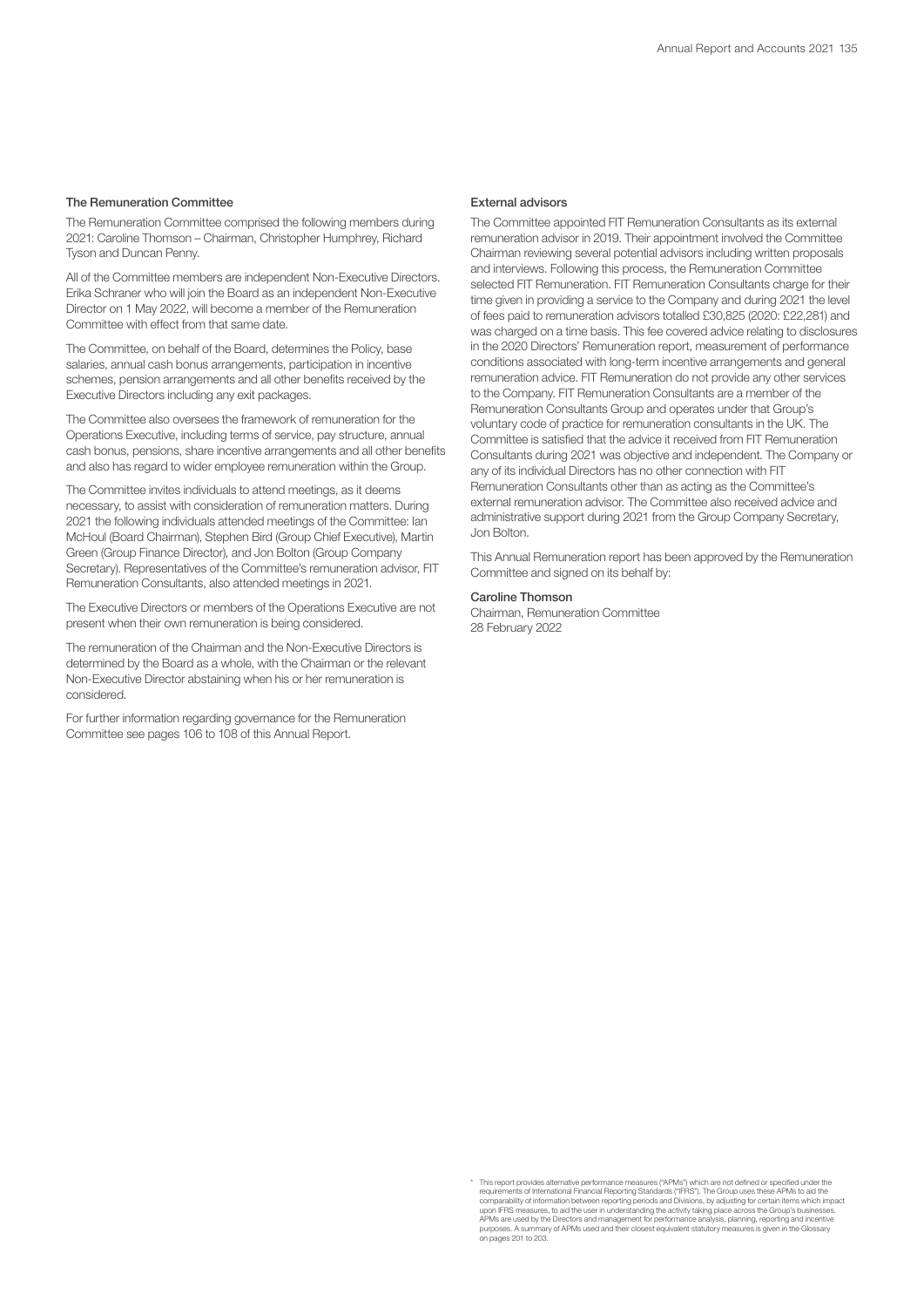## Directors' report

#### Directors

The Directors who held office at 31 December 2021 and up to the date of this report are set out on pages 78 and 79 along with their biographies and photographs. There were no changes to the Board during 2021.

The Company announced on 20 December 2021 that Erika Schraner is to join the Board as an independent Non-Executive Director with effect from 1 May 2022. All current Directors and Erika Schraner will be standing for reappointment at the forthcoming AGM to be held on Tuesday, 17 May 2022.

The Company also announced that Duncan Penny will not be seeking reappointment at the 2022 AGM and he will therefore cease to be a Director of the Company at the close of the AGM on Tuesday, 17 May 2022.

The remuneration of the Directors including their respective shareholdings in the Company is set out in the Remuneration report on pages 106 to 135.

## Directors' and Officers' liability insurance and indemnification of **Directors**

The Company maintains Directors' and Officers' liability insurance which gives appropriate cover for any legal action brought against its Directors. The Company has also granted indemnities to each of its Directors to the extent permitted by law. Qualifying third-party indemnity provisions (as defined in Section 324 of the Companies Act 2006) have been adopted for each Director and indemnify in relation to certain losses and liabilities which the Directors may incur to third parties in the course of acting as Directors of the Company.

#### Company name change

The Vitec Group plc is proposing to change the Company name to "Videndum plc". This change is due to the need to differentiate ourselves from other companies around the world who also operate under the Vitec name. It is also necessary to avoid financial penalties under a now settled dispute with a third party with claimed prior rights to the term "Vitec" in some territories. Subject to shareholder approval at the AGM to be held on Tuesday, 17 May 2022, the Company's name will be changed to Videndum plc with effect from Monday, 23 May 2022. The meaning of Videndum is "to be seen" in Latin, which better reflects our Company purpose and growth plans. The AGM notice sets out some questions and answers in respect of the name change and how it will impact shareholders.

## Shareholder rights

The Company's shareholders have a series of rights in connection with the governance of the Company. These are contained in statute, principally the Companies Act 2006, regulations such as the UKLA's Listing Rules and in the Company's Articles of Association. A shareholder, or shareholders acting together, can use procedures set out in the Companies Act 2006, to requisition a general meeting of the Company. The Directors are required to call such a general meeting once the Company has received requests to do so from shareholders representing at least 5% of the paid-up capital of the Company as carries the right of voting at general meetings of the Company (excluding any paid-up capital held as treasury shares).

Under the Companies Act 2006, either (i) a member or members representing at least 5% of the total voting rights of all the members having a right to vote on the resolution at the AGM (excluding voting rights attached to any treasury shares); or (ii) at least 100 members with the right to vote on the resolution at the AGM and each holding, on average, at least £100 of paid-up share capital, may require the Company to give members of the Company entitled to receive notice of the next AGM, notice of a resolution which may properly be moved at that meeting. Such a resolution may be properly moved unless it is defamatory, frivolous or vexatious or if it would be ineffective for any reason.

Such a request may be in hard copy or electronic form and must identify the resolution of which notice is to be given or the matter to be included in the business, must be authorised by the person or persons making it and must be received by the Company not less than six weeks before the meeting. A request for a matter to be included in the business of the

meeting must also be accompanied by a statement setting out the grounds for the request.

Shareholders have an express right to vote annually on the Directors' Remuneration report and at least every three years they have the right to vote on the policy governing Directors' remuneration. Under the Company's Articles of Association, shareholders have the right to vote on the re-election of all Directors of the Company annually at the AGM.

It is also confirmed that under the Company's governance arrangements, including the Articles of Association, there are no anti-takeover devices or provisions to prevent a takeover of the ownership of the Company through the normal ways permitted under UK law and regulation. There are no limitations on share ownership and the issuance of new capital, subject to shareholder approval, would be to address funding needs and is not a tool for an anti-takeover measure.

### Share capital

The Company has only ordinary shares of 20 pence nominal value in issue along with 133,600 shares held in treasury. Note 4.3 to the consolidated financial statements on page 181 summarises the rights of the ordinary shares as well as the number issued during 2021. An analysis of shareholdings is shown on page 205. The closing mid-market price of a share of the Company on 31 December 2021, together with the range during the year, is also shown on page 205. For details of own shares held by the Company see note 4.3 to the consolidated financial statements.

## Dividends

The Board has recommended a final dividend of 24 pence per share amounting to £11.1 million (2020: 4.5 pence per share, amounting to £2.1 million. Interim dividend 11.0 pence per share amounting to £5.03 million). The final dividend, subject to shareholder approval at the 2022 Annual General Meeting, will be paid on Friday, 20 May 2022 to shareholders on the register at the close of business on Friday, 22 April 2022. This will bring the total dividend for the year to 35 pence per share. A dividend reinvestment alternative is available with details available from our registrars, Equiniti Limited.

#### Substantial shareholdings

As at 23 February 2022, the Company had been advised under the Disclosure Guidance and Transparency Rules, or had ascertained from its own analysis, that the following held notifiable interests in the voting rights in the Company's issued share capital:

| Shareholder                        | Number of<br>voting rights | % of voting<br>rights |
|------------------------------------|----------------------------|-----------------------|
| Alantra Asset Management           | 10,564,618                 | 22.84%                |
| Aberforth Partners                 | 3,338,726                  | 7.22%                 |
| Schroder Investment Management     | 3,088,455                  | 6.68%                 |
| Franklin Templeton Investments     | 2,117,000                  | 4.58%                 |
| Brown Capital Management           | 1,846,897                  | 3.99%                 |
| Gidema SPA                         | 1,743,734                  | 3.77%                 |
| <b>Tellworth Investments</b>       | 1,719,678                  | 3.72%                 |
| <b>Chelverton Asset Management</b> | 1,627,500                  | 3.52%                 |
| Invesco                            | 1,380,332                  | 2.98%                 |
| Royal London Asset Management      | 1,364,293                  | 2.95%                 |

#### Committees of the Board

The Board has established Audit, Nominations and Remuneration Committees. Details of these Committees, including membership, governance and their activities during 2021, are contained in the Governance section of this Annual Report and in the Remuneration report.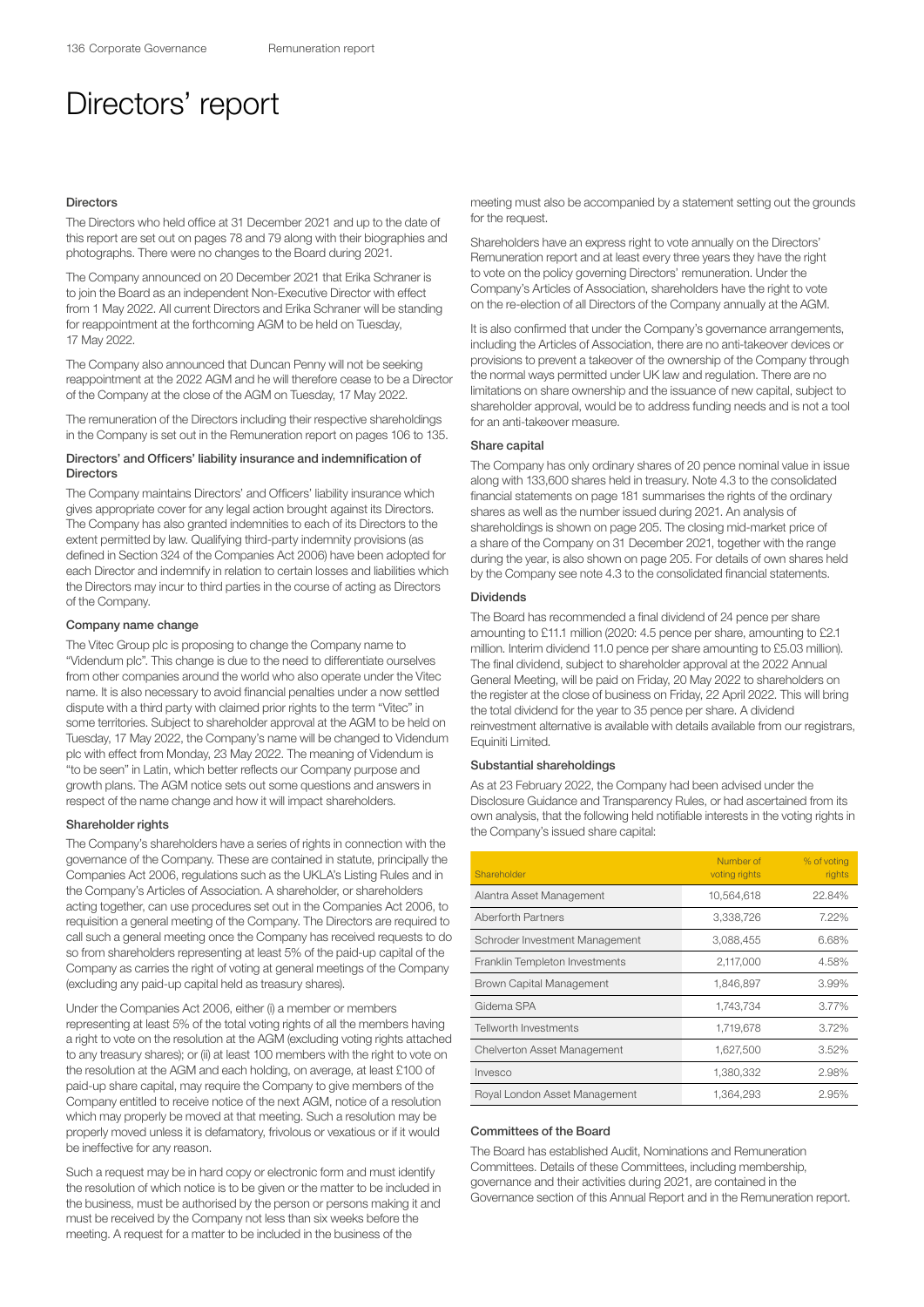## Companies Act 2006 disclosures

In accordance with Section 992 of the Companies Act 2006 the Directors disclose the following information:

- The Company's capital structure and voting rights are summarised in note 4.3, and there are no restrictions on voting rights nor any agreement between holders of securities that result in restrictions on the transfer of securities or on voting rights
- The Company holds 133,600 ordinary shares in treasury which do not carry any voting rights
- There exist no securities carrying special rights with regard to the control of the Company
- Details of the substantial shareholders and their shareholdings in the Company are listed above
- Shares awarded under the Company's Deferred Bonus Plan are held in a nominee capacity by the Employee Benefit Trust ("EBT"). The Trustees of the EBT do not seek to exercise voting rights on shares held in the EBT. No voting rights are exercised in relation to shares unallocated to individual beneficiaries
- The rules concerning the appointment and replacement of Directors, amendment to the Articles of Association and powers to issue or buy back the Company's shares are contained in the Articles of Association of the Company and the Companies Act 2006
- There exist no agreements to which the Company is party that may affect its control following a takeover bid
- There exist no agreements between the Company and its Directors providing for compensation for loss of office that may occur because of a takeover bid.

## Articles of Association

The Company's Articles of Association set out the rights of shareholders including voting rights, distribution rights, attendance at general meetings, powers of Directors, proceedings of Directors as well as borrowing limits and other governance controls. A copy of the Articles of Association can be requested from the Group Company Secretary.

## Conflicts of interest

During the year no Director held any beneficial interest in any contract significant to the Company's business, other than a contract of employment. The Company has procedures set out in the Articles of Association for managing conflicts of interest. Should a Director become aware that they, or their connected parties, have an interest in an existing or proposed transaction with the Group, they are required to notify the Board as soon as reasonably practicable.

## Political donations

Further to shareholder approval at the 2021 AGM empowering the Directors to make political donations, it is confirmed that no such donations were made in the year ended 31 December 2021. The Company's policy is not to make political donations. The 2025 AGM will be asked to renew this existing authority that expires in May 2025.

## Reporting requirements

The following sets out the location of additional information which forms part of the Directors' report:

| <b>Reporting requirement</b>        | Comprising                                                                                                                 | Location                                                                 |
|-------------------------------------|----------------------------------------------------------------------------------------------------------------------------|--------------------------------------------------------------------------|
| Strategic report                    | - An indication of the Group's likely future business<br>developments                                                      | Pages 2 to 72                                                            |
|                                     | An indication of the Group's research and<br>development activities                                                        |                                                                          |
|                                     | Information on the Group's policies for the<br>employment of disabled persons and employee<br>involvement                  |                                                                          |
|                                     | The Group's disclosures regarding greenhouse<br>gas emissions                                                              |                                                                          |
| Non-financial information statement | Environmental matters, employees, social matters,<br>respect for human rights, anti-corruption and<br>anti-bribery matters | Page 73                                                                  |
|                                     | <b>Business model</b>                                                                                                      |                                                                          |
|                                     | Policies                                                                                                                   |                                                                          |
|                                     | Principal risks                                                                                                            |                                                                          |
|                                     | - Non-financial KPIs                                                                                                       |                                                                          |
| Statement on corporate governance   | - Review of the Board's governance arrangements<br>during the year                                                         | Pages 74 to 105                                                          |
|                                     | Review of the Board's Committee's arrangements<br>during the year                                                          |                                                                          |
| Financial instruments               | - Financial risk management objectives and policies<br>of the Group                                                        | Note 4.2 to the consolidated financial statements<br>on pages 177 to 182 |
|                                     | The exposure of the Group to foreign currency<br>risk, interest rate risk, and liquidity risk                              |                                                                          |